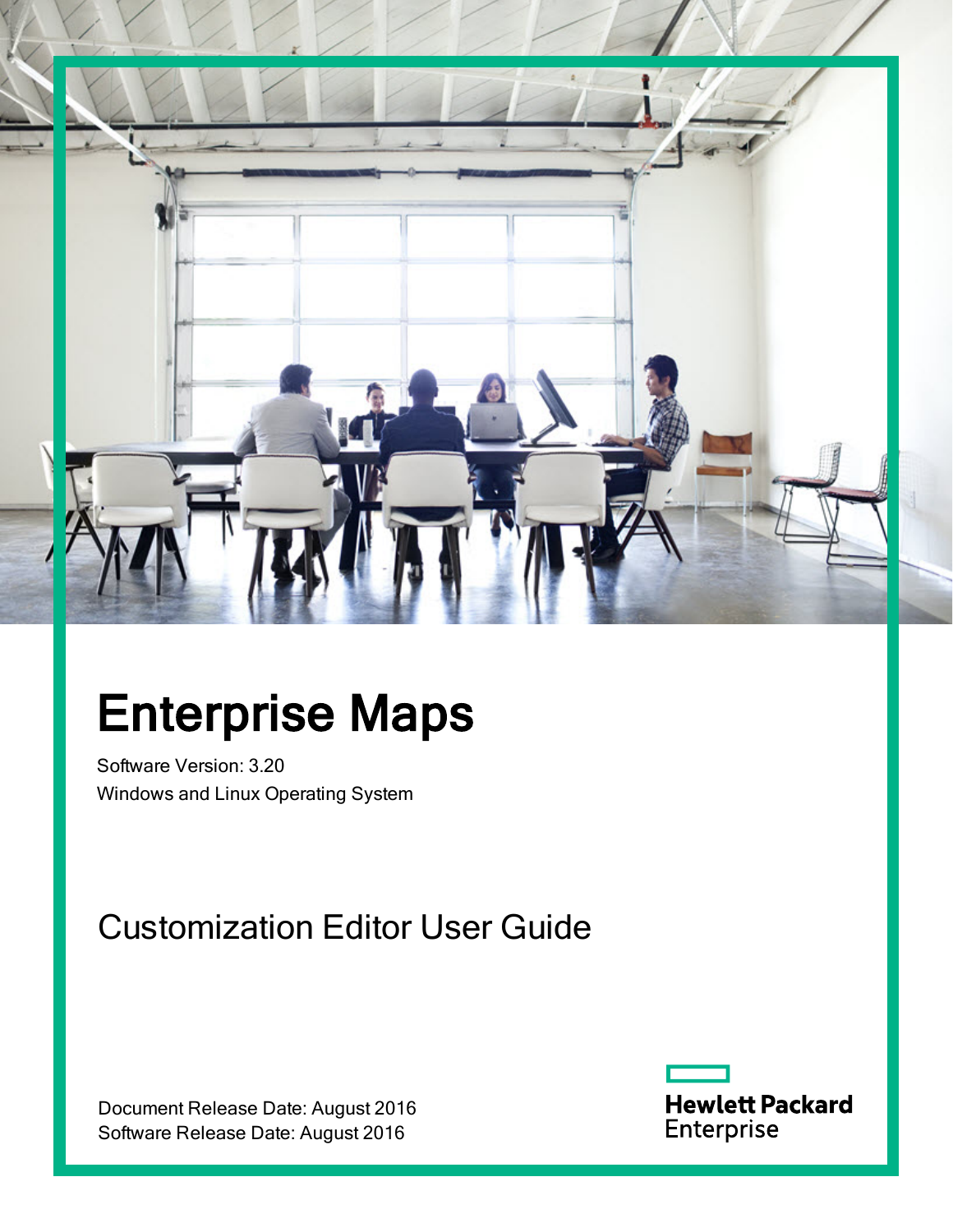### Legal Notices

### **Warranty**

The only warranties for Hewlett Packard Enterprise products and services are set forth in the express warranty statements accompanying such products and services. Nothing herein should be construed as constituting an additional warranty. Hewlett Packard Enterprise shall not be liable for technical or editorial errors or omissions contained herein. The information contained herein is subject to change without notice.

### Restricted Rights Legend

Confidential computer software. Valid license from Hewlett Packard Enterprise required for possession, use or copying. Consistent with FAR 12.211 and 12.212, Commercial Computer Software, Computer Software Documentation, and Technical Data for Commercial Items are licensed to the U.S. Government under vendor's standard commercial license.

### Copyright Notice

© 2003-2015 Hewlett Packard Enterprise Development LP

### Trademark Notices

Adobe™ is a trademark of Adobe Systems Incorporated.

Microsoft® and Windows® are U.S. registered trademarks of Microsoft Corporation.

UNIX® is a registered trademark of The Open Group.

This product includes an interface of the 'zlib' general purpose compression library, which is Copyright © 1995-2002 Jean-loup Gailly and Mark Adler.

### Documentation Updates

The title page of this document contains the following identifying information:

- Software Version number, which indicates the software version.
- Document Release Date, which changes each time the document is updated.
- Software Release Date, which indicates the release date of this version of the software.

To check for recent updates or to verify that you are using the most recent edition of a document, go to: <https://softwaresupport.hp.com/>.

This site requires that you register for an HP Passport and to sign in. To register for an HP Passport ID, click **Register** on the HP Software Support site or click **Create an Account** on the HP Passport login page.

You will also receive updated or new editions if you subscribe to the appropriate product support service. Contact your HPE sales representative for details.

### **Support**

Visit the HP Software Support site at: [https://softwaresupport.hp.com](https://softwaresupport.hp.com/).

This website provides contact information and details about the products, services, and support that HP Software offers.

HP Software online support provides customer self-solve capabilities. It provides a fast and efficient way to access interactive technical support tools needed to manage your business. As a valued support customer, you can benefit by using the support website to:

- Search for knowledge documents of interest
- Submit and track support cases and enhancement requests
- Download software patches
- Manage support contracts
- Look up HP support contacts
- Review information about available services
- **Enter into discussions with other software customers**
- Research and register for software training

Most of the support areas require that you register as an HP Passport user and to sign in. Many also require a support contract. To register for an HP Passport ID, click **Register** on the HP Support site or click **Create an Account** on the HP Passport login page.

To find more information about access levels, go to: [https://softwaresupport.hp.com/web/softwaresupport/access-levels.](https://softwaresupport.hp.com/web/softwaresupport/access-levels)

**HP Software Solutions Now** accesses the HPSW Solution and Integration Portal website. This site enables you to explore HP Product Solutions to meet your business needs, includes a full list of Integrations between HP Products, as well as a listing of ITIL Processes. The URL for this website is [http://h20230.www2.hp.com/sc/solutions/index.jsp.](http://h20230.www2.hp.com/sc/solutions/index.jsp)

### About this PDF Version of Online Help

This document is a PDF version of the online help. This PDF file is provided so you can easily print multiple topics from the help information or read the online help in PDF format. Because this content was originally created to be viewed as online help in a web browser, some topics may not be formatted properly. Some interactive topics may not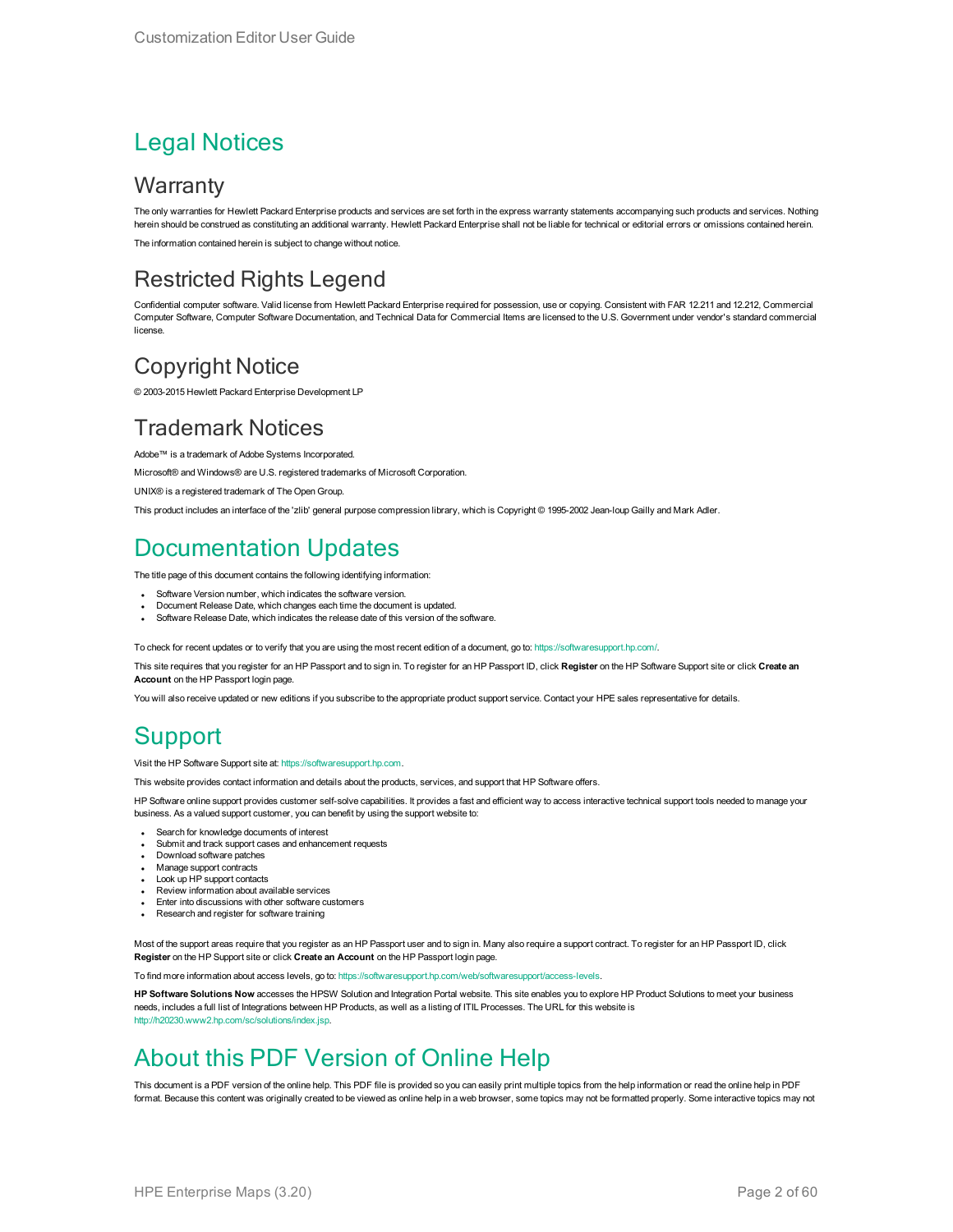be present in this PDF version. Those topics can be successfully printed from within the online help.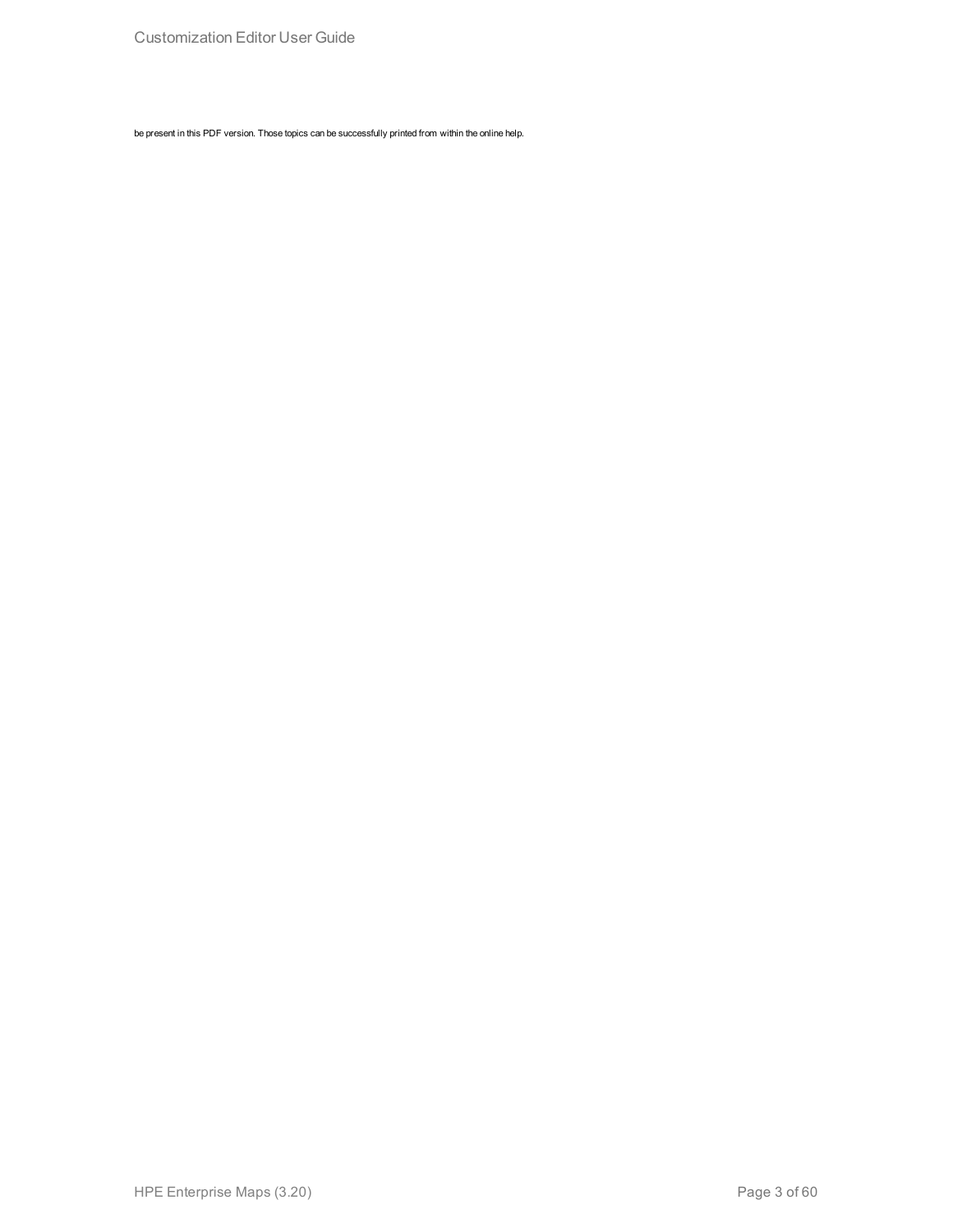## **Contents**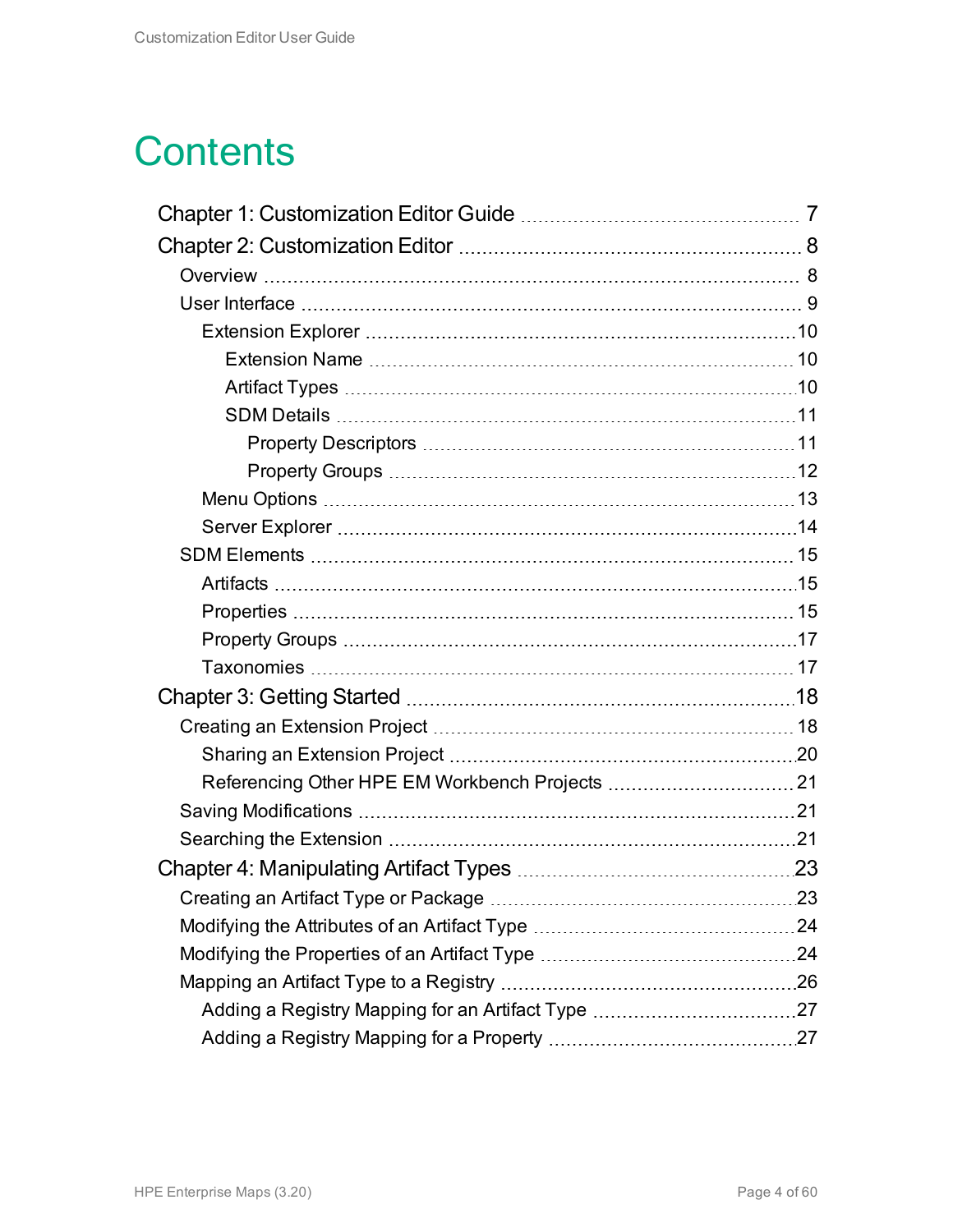| 43 |
|----|
|    |
|    |
|    |
|    |
|    |
|    |
|    |
|    |
|    |
| 50 |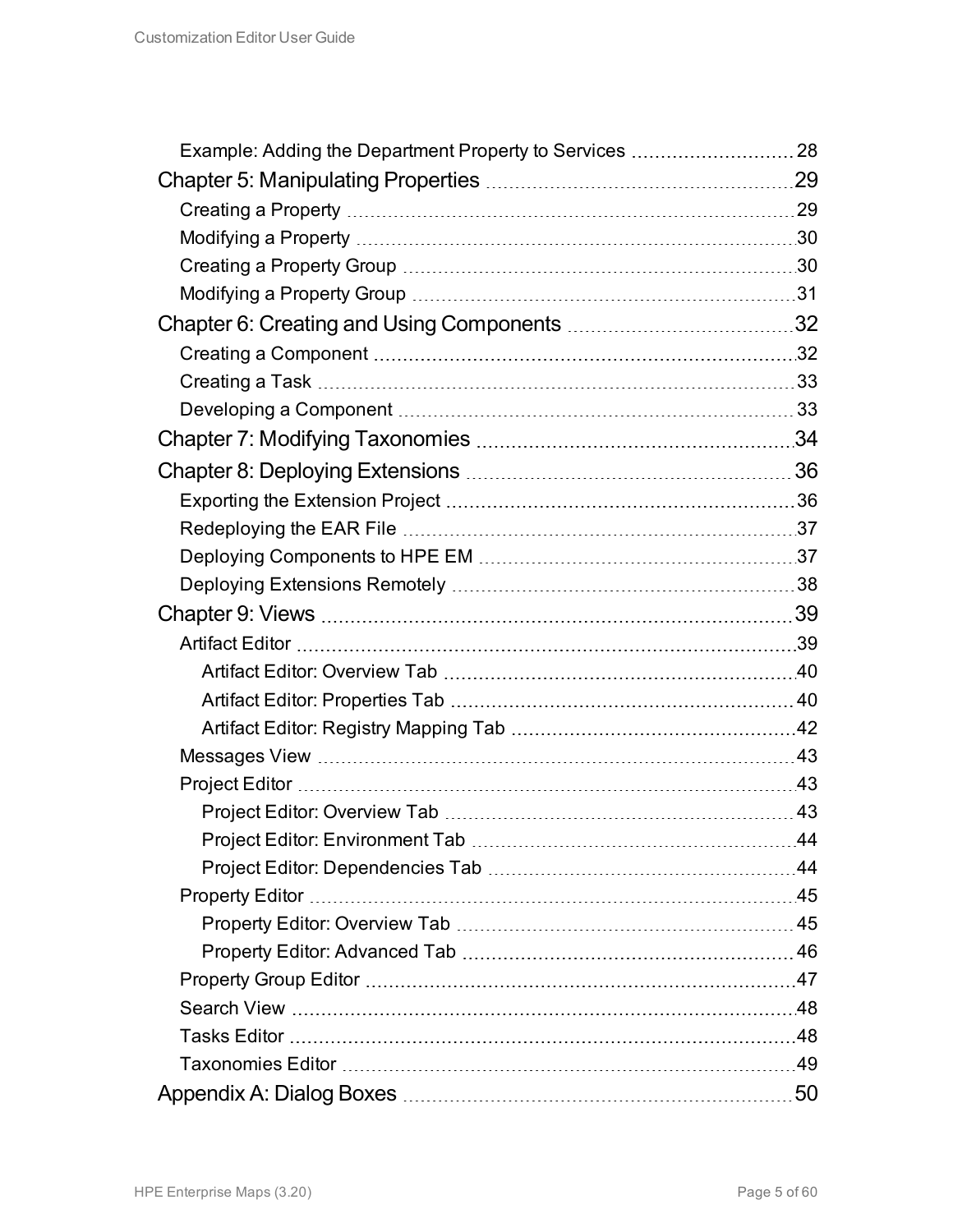| New Extension Project: Specify HPE EM Server Installation 52 |  |
|--------------------------------------------------------------|--|
|                                                              |  |
|                                                              |  |
|                                                              |  |
|                                                              |  |
|                                                              |  |
|                                                              |  |
|                                                              |  |
|                                                              |  |
|                                                              |  |
|                                                              |  |
|                                                              |  |
|                                                              |  |
|                                                              |  |
|                                                              |  |
|                                                              |  |
|                                                              |  |
|                                                              |  |
|                                                              |  |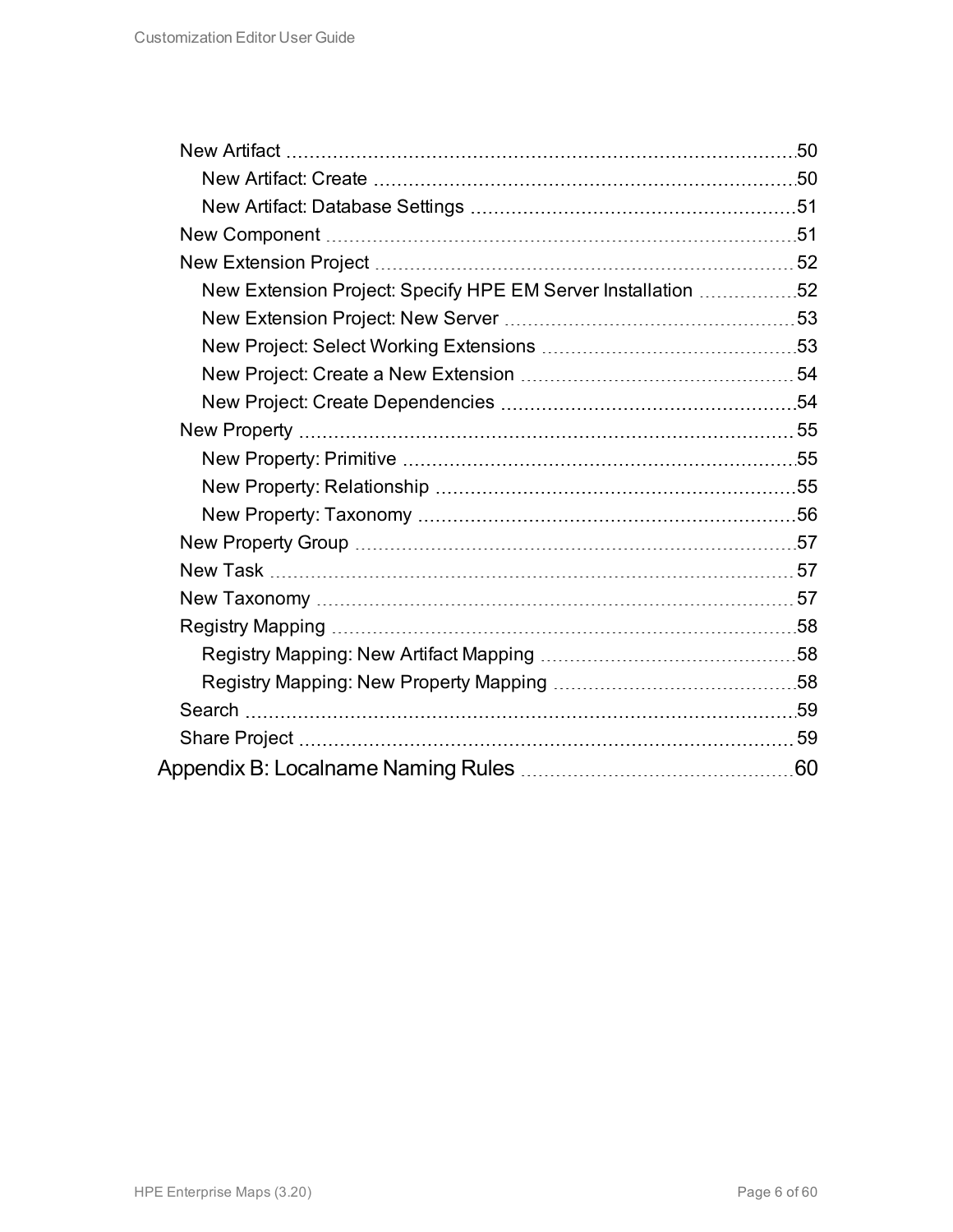## <span id="page-6-0"></span>Chapter 1: Customization Editor Guide

Welcome to the *Customization Editor User Guide*. This guide explains how to use Customization Editor as part of HPE Enterprise Maps (HPE EM).

This guide contains the following chapters:

• "Overview" on page 8

Provides an overview of the main features of Customization Editor.

• "Getting Started" on page 18

Describes the installation of the main features, and shows you how to create an extension inCustomization Editor.

• ["Manipulating](#page-22-0) Artifact Types" on page 23

Explains how to create, modify and delete artifacts and packages using Customization Editor.

• "Creating and Using Components" on page 32

Shows how to create and use custom components in Customization Editor .

• "Modifying Taxonomies" on page 34

Shows how to build and modify taxonomies for an extension project in Customization Editor.

• "Deploying Extensions" on page 36

Instructions on how to deploy extensions created in Customization Editor.

• "Views" on page 39

Explanation of each view in Customization Editor.

• "Dialog Boxes" on page 50

Dialog boxes reference.

• ["Localname](#page-59-0) Naming Rules" on page 60

Naming strategies for database tables and columns.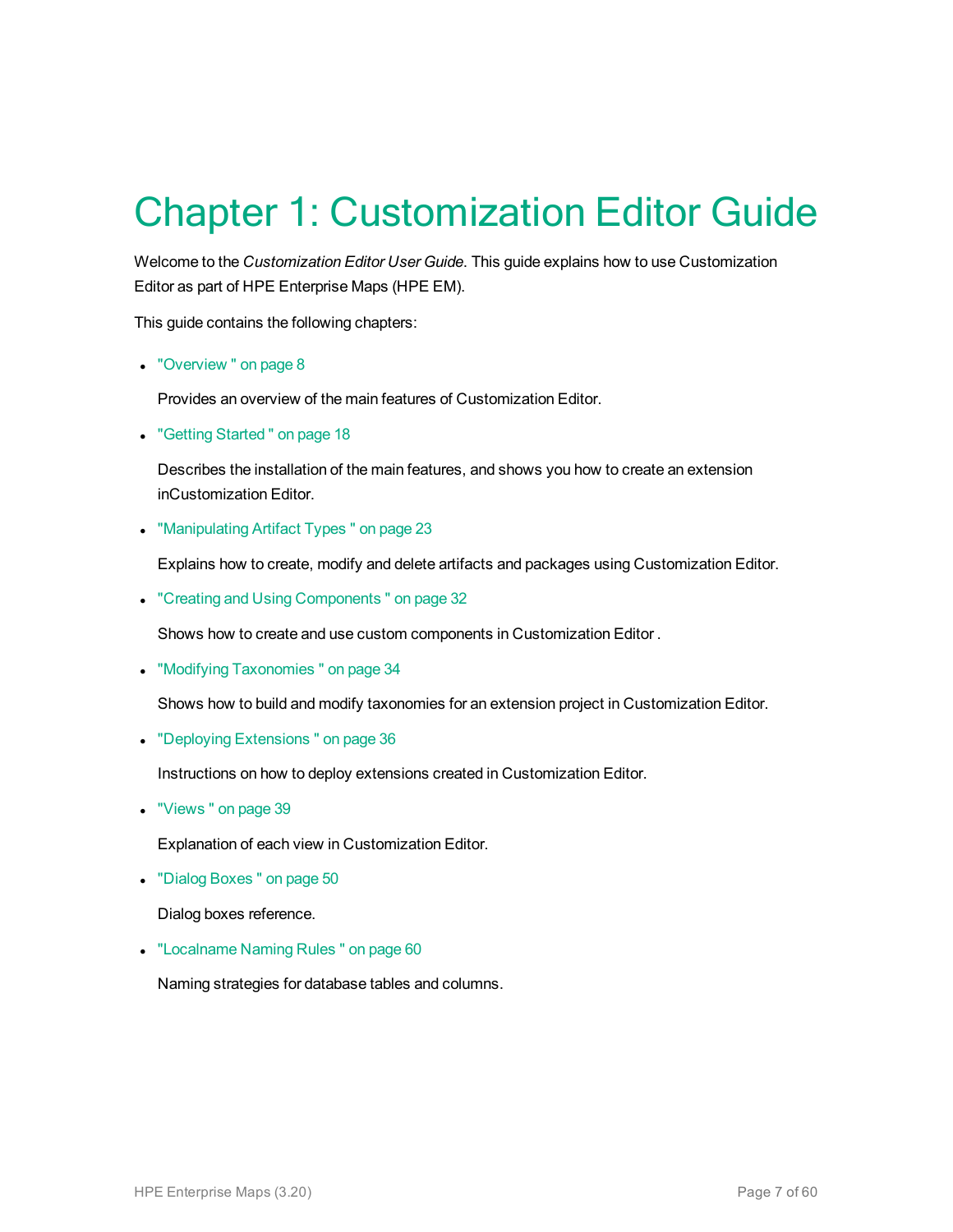## <span id="page-7-0"></span>Chapter 2: Customization Editor

HPE EM Customization Editor is a set of HPE EM Workbench features that enable you to edit the underlying System Data Model (SDM) configuration of an installation of HPE EM.

With the introduction of HPE EM 1.00, Web GUI customization was decoupled from SDM customization. Having applied an SDM extension, HPE EM administrators must configure the UI visibility of artifacts/properties in the web GUI using the **Administration > Customize** menu. This is no longer part of the HPE EM Workbench tool set.

This chapter introduces Customization Editor in the following sections:

- ["Overview "](#page-7-1) below
- "User Interface" on the next page
- <span id="page-7-1"></span>• "SDM [Elements "](#page-14-0) on page 15

### **Overview**

HPE EM is distributed with a preconfigured data model. For typical deployment scenarios, the model should be customized to fit an organization-specific environment.

HPE EM Customization Editor provides a mechanism to customize the model, implement those changes, and keep them isolated in a so-called extension package that can then be re-applied during a re-installation or upgrade of HPE EM.

To customize HPE EM, follow this process:

1. Create an extension project.

For details, see "Creating an [Extension](#page-17-1) Project " on page 18.

2. Modify the data model.

For details, see the following:

- <sup>o</sup> *["Manipulating](#page-22-0) Artifact Types " on page 23*
- <sup>o</sup> *["Modifying](#page-23-1) the Properties of an Artifact Type " on page 24*
- <sup>o</sup> *"Creating and Using [Components "](#page-31-0) on page 32*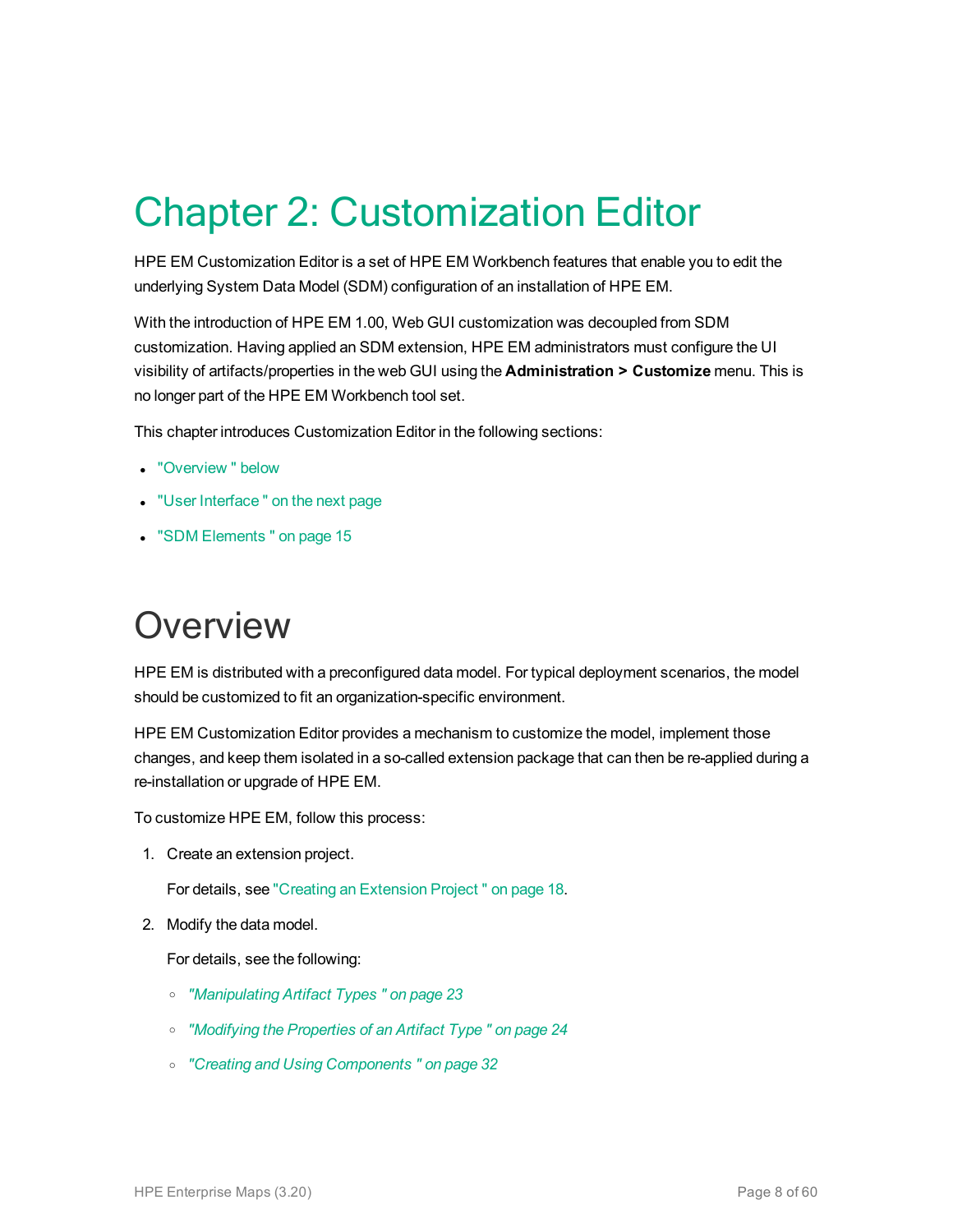- <sup>o</sup> *"Modifying [Taxonomies "](#page-33-0) on page 34*
- 3. Deploy the customization to HPE EM.

For details, see *Deploying Extensions*.

Be very careful when modifying artifacts that already have instances in the repository. For example, a new installation already contains the person artifact *administrator*. Removing properties from an artifact type with instances, or adding a new required property without a default value, may cause instability in HPE EM. Customization Editor should prevent this if the HPE EM server is running during modification.

## <span id="page-8-0"></span>User Interface

The default **Extension** perspective is split into a number of sections with menu options across the top.

The perspective consists of the following elements:

<sup>l</sup> **Project Explorer**

The tree view of the SDM configuration represented by your project.

For details, see ["Extension](#page-9-0) Explorer " on the next page.

<sup>l</sup> **Server Explorer**

The view listing HPE EM server connections to HPE EM Workbench.

For details see, "Server [Explorer "](#page-13-0) on page 14.

<sup>l</sup> **Editor Views**

The main area of the perspective contains editor views of project elements. You can open multiple editors. The functionality of each editor varies depending on the project element.

For details, see ["Views "](#page-38-0) on page 39.

<sup>l</sup> **Information Views**

Messages and search results open their own views.

For details, see ["Views "](#page-38-0) on page 39.

<sup>l</sup> **Menu Items**

The standard Eclipse menu options plus additional HPE EM Workbench options.

For details about the additional options for Customization Editor, see "Menu [Options "](#page-12-0) on page 13.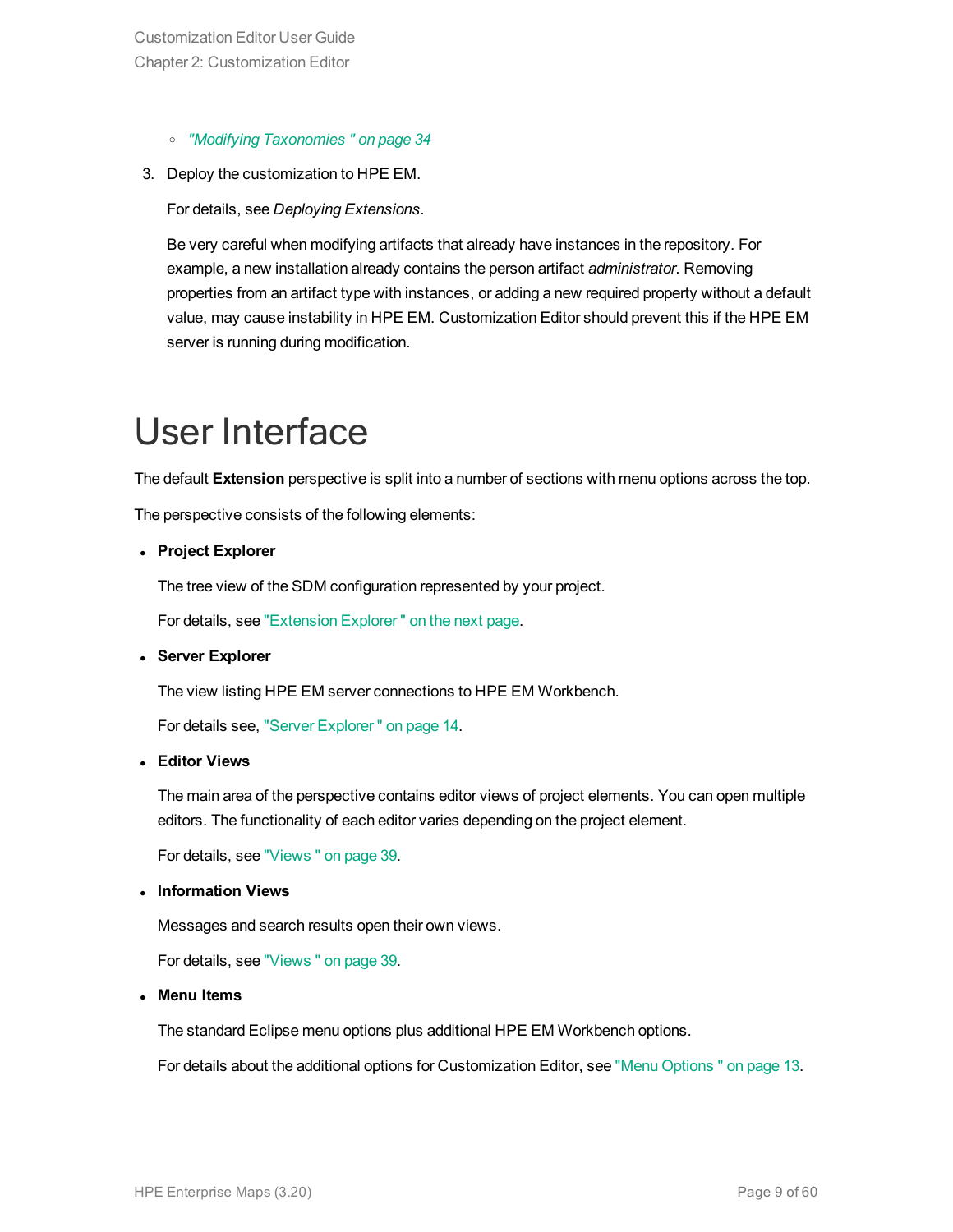### <span id="page-9-0"></span>Extension Explorer

The Extension Explorer, as shown in"Extension Explorer View", represents a tree view of the extension project that you are currently working with. It includes all the elements from extensions that it depends on as well.

The tree is split into the extension root and five branches representing different elements of your extension.

Double-click an item in the tree to open the relevant editor, ot to open or close a branch.

For details about each editor, see ["Views "](#page-38-0) on page 39.

Right-click an element to open a context menu that contains options for the element.

Each element and its contextual functionality is described in the following sections:

- ["Extension](#page-9-1) Name" below
- ["Artifact](#page-9-2) Types" below
- "SDM Details" on the next page
- "User Interface" on the previous page
- ["Taxonomies "](#page-16-1) on page 17
- <span id="page-9-1"></span>• ["Project](#page-42-1) Editor" on page 43

### Extension Name

The extension name is the root element of the project.

The context menu contains the option to **Build Extension**, which creates a jar file that contains your extension. This extension is ready to import to HPE EM.

<span id="page-9-2"></span>For deployment details, see "Deploying [Extensions "](#page-35-0) on page 36.

### Artifact Types

The Artifact Types branch contains the artifact types organized into a hierarchical structure reflecting the System Data Model (SDM). Each element within **Artifact Types** is a type of artifact or artifact package.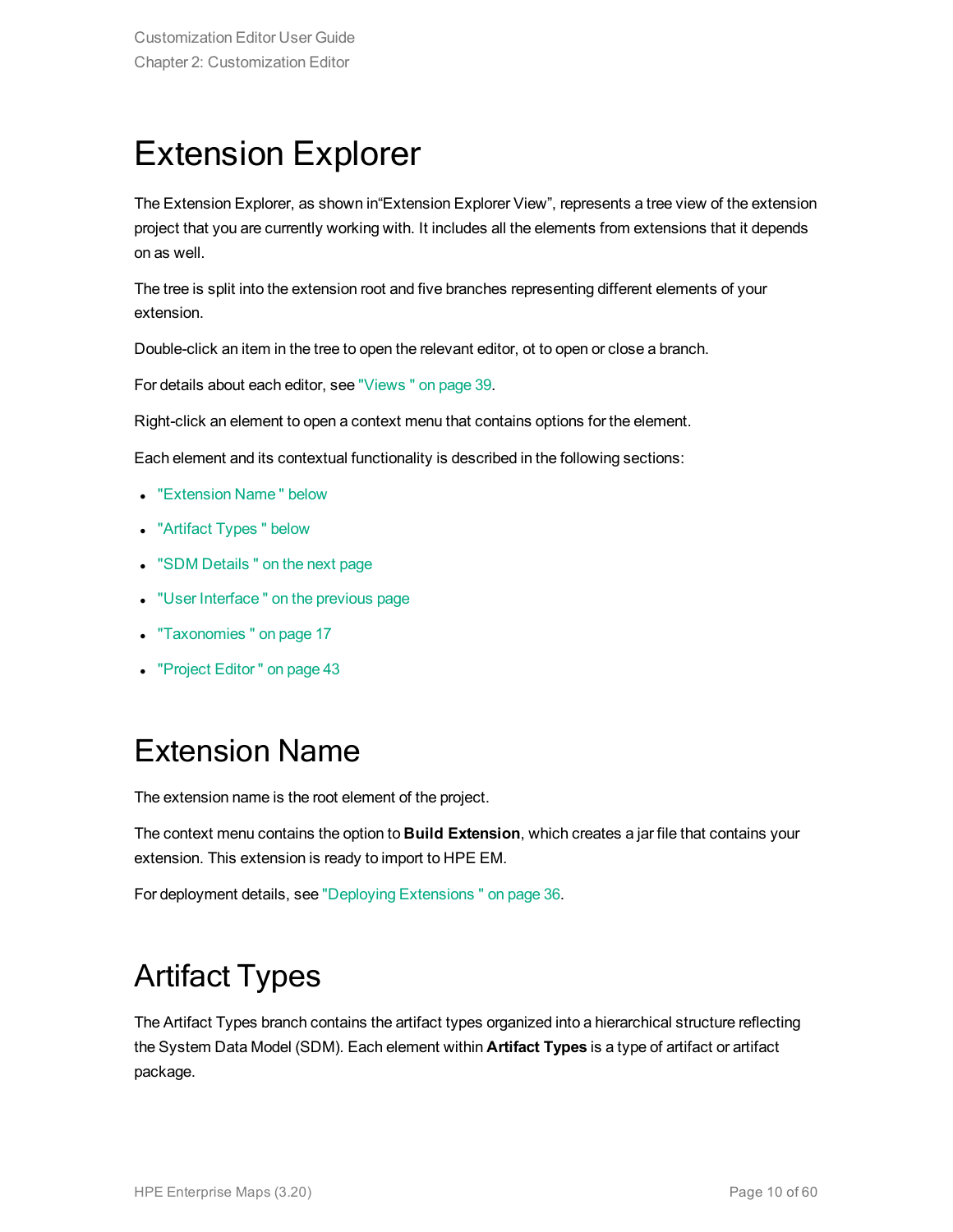**Caution:** HPE EM separates the SDM into two models, public and system. Customization Editor hides system artifacts, preventing you from modifying them.

**Tip:** An artifact package is an artifact type that serves as a group of other artifacts. They do not have instances in the repository and just serve to organize a hierarchy of artifact types in the SDM.

For details, see ["Artifacts "](#page-14-1) on page 15

The context menu for the Artifact Types branch contains the following functionality:

<sup>l</sup> **New Artifact Type** or **Package**

Creates an artifact type as described in "Creating an Artifact Type or [Package "](#page-22-1) on page 23.

<sup>l</sup> **Open Artifact Type** or **Package**

Opens the artifact editor for the selected element with the name of the element as the editor title.

For details, see ["Artifact](#page-38-1) Editor " on page 39

#### <sup>l</sup> **Deprecate Artifact Type or Package**

Deactivates the artifact type in the extension project and hides it in the HPE EM UI.

<sup>l</sup> **Undeprecate Artifact Type** or **Package**

Reactivates a deprecated artifact type in the extension project.

<sup>l</sup> **Delete Artifact Type** or **Package**

<span id="page-10-0"></span>Removes the artifact type from the extension project.

### SDM Details

The SDM Details branch contains two element types described in the following sections:

- "Property Descriptors" below
- ["Property](#page-16-0) Groups" on page 17

HPE EM separates the SDM into two models, public and system. Customization Editor shows properties and property groups used by system artifacts, but prevents you from modifying them.

### <span id="page-10-1"></span>Property Descriptors

Property descriptors are the attributes of artifact types.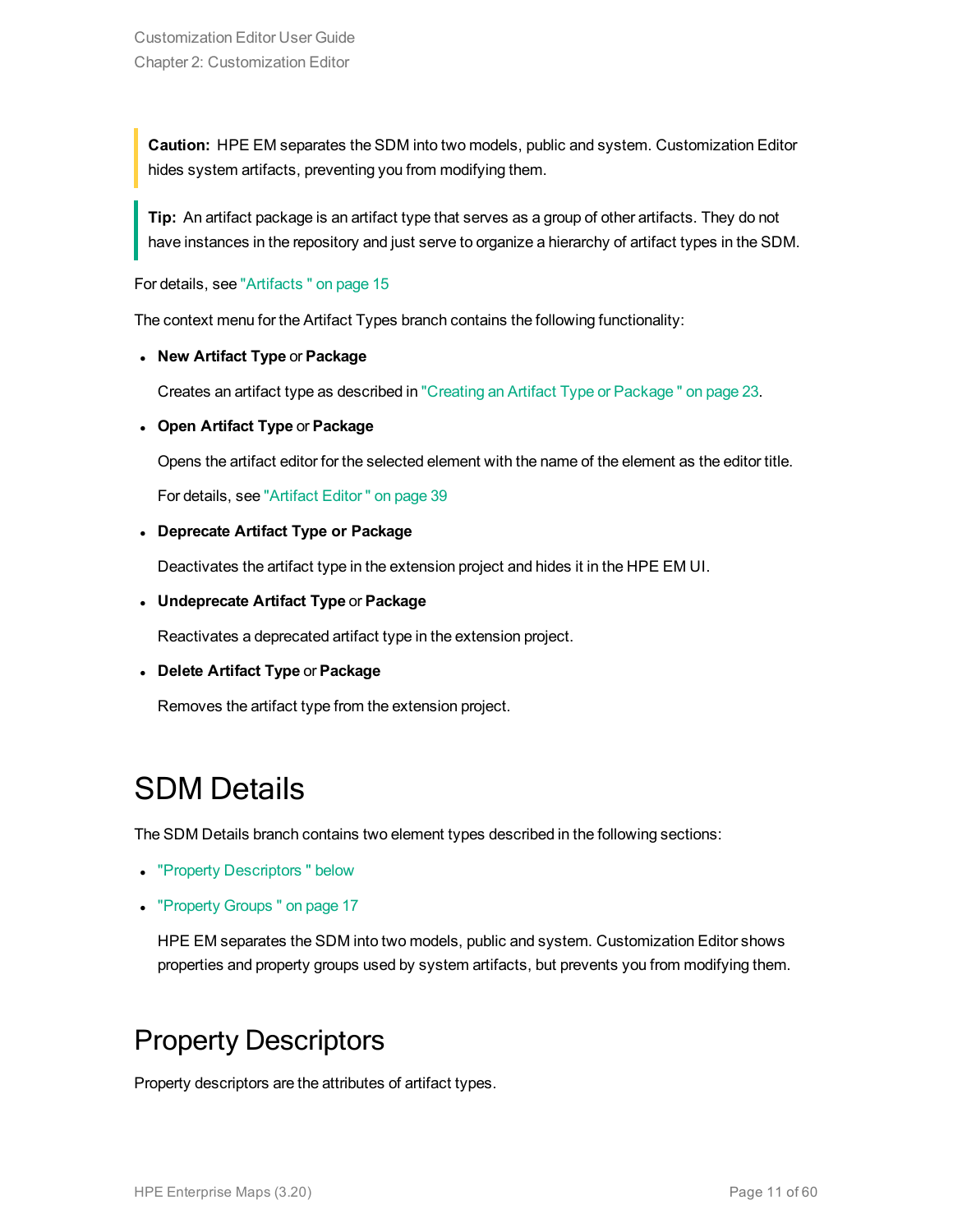#### For details, see ["Properties "](#page-14-2) on page 15.

In the Extension Explorer, properties are divided into the following branches:

- Primitive Property Descriptors
- Relationship Property Descriptors
- Taxonomy Property Descriptors

Each property type branch contains one context menu option: New Property.

For details, see "Creating a [Property "](#page-28-1) on page 29.

Each property type branch contains a list of the properties of that type.

The context menu for properties contains the following options:

<sup>l</sup> **Open Property**

Opens the property editor for the selected element with the name of the element as the editor title.

For details, see [""Property](#page-44-0) Editor " on page 45".

<sup>l</sup> **Deprecate Property**

Deactivates the property in the extension project and hides it in the HPE EM UI.

<sup>l</sup> **Undeprecate Property**

Reactivates the deprecated property in the extension project.

<sup>l</sup> **Delete Property**

Removes the property from the extension project.

<sup>l</sup> **Find Usage**

Opens a search view displaying all the artifacts and property groups containing this property.

<span id="page-11-0"></span>For details, see ["Search](#page-47-0) View " on page 48.

### Property Groups

Property groups are sets of properties that can be added collectively to an artifact type.

For details, see ["Property](#page-16-0) Groups " on page 17.

The context menu of the Property Group branch contains one option: New Property Group.

For details, see ["Creating](#page-29-1) a Property Group " on page 30.

The context menu for each property group contains the following options: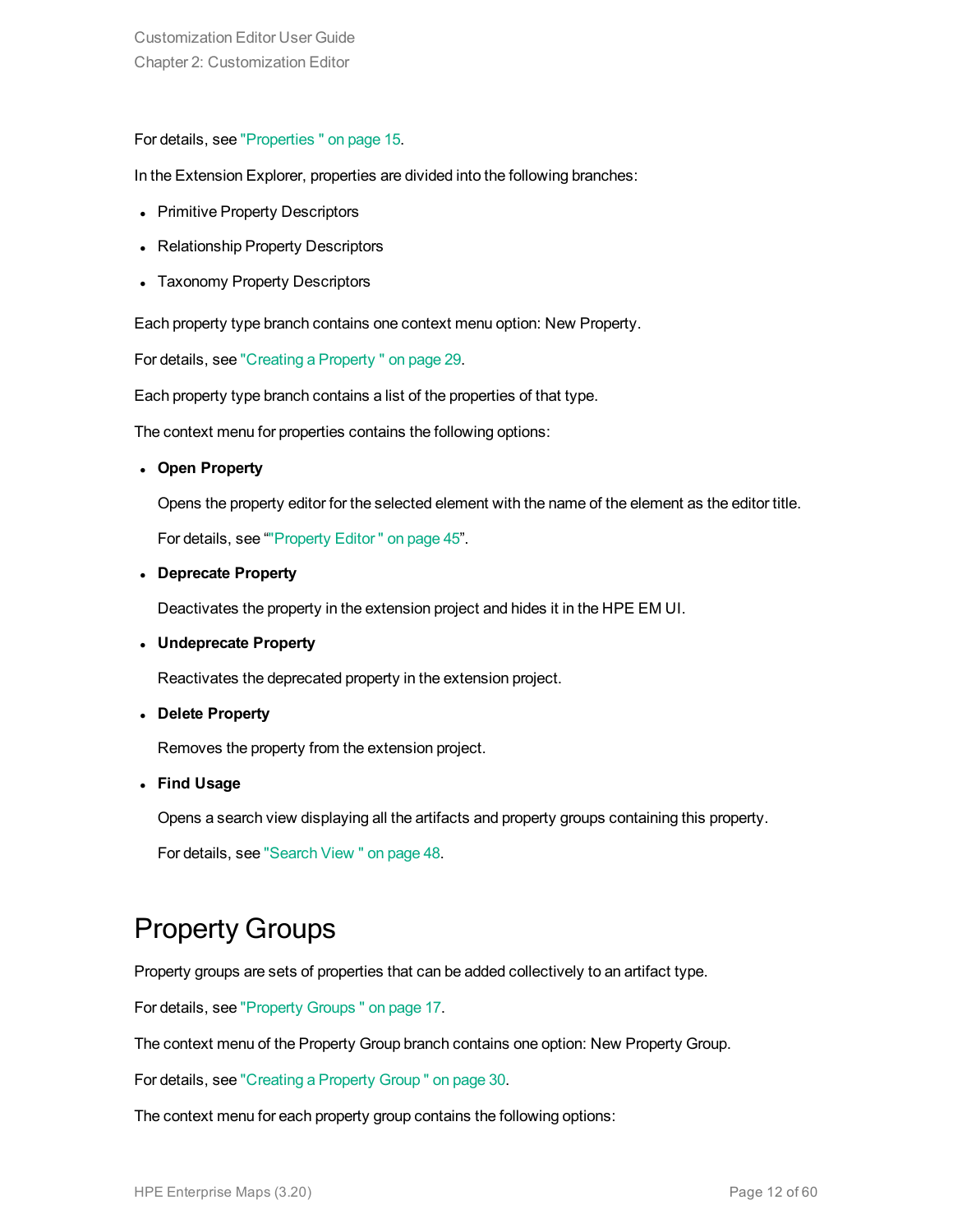#### <sup>l</sup> **Open Property Group**

Opens the property group editor for the selected element with the name of the element as the editor title.

For details, see ["Property](#page-46-0) Group Editor " on page 47.

#### <sup>l</sup> **Delete Property Group**

Removes the property group from the extension project.

<sup>l</sup> **Find Usage**

Opens a search view displaying all the artifacts that contain this property group.

<span id="page-12-0"></span>For details, see ["Search](#page-47-0) View " on page 48.

### Menu Options

The menus in HPE EM Workbench are standard Eclipse menus, with the addition of specific functionality for HPE EM Workbench editors.

The additional menu options for Customization Editor include:

<sup>l</sup> **File > New > HPE Extension Project**

Create a new project, as described in "Creating an [Extension](#page-17-1) Project " on page 18.

<sup>l</sup> **File > New > Artifact Type**

Create an artifact type, as described in "Creating an Artifact Type or [Package "](#page-22-1) on page 23.

<sup>l</sup> **File > New > Artifact Package**

Create an artifact package, as described in "Creating an Artifact Type or [Package "](#page-22-1) on page 23.

<sup>l</sup> **File > New > Property**

Create a property, as described in "Creating a [Property "](#page-28-1) on page 29.

<sup>l</sup> **File > New > Property Group**

Create a property group, as described in ["Creating](#page-29-1) a Property Group " on page 30.

<sup>l</sup> **File > New > Component**

Create a component, as described in "Creating a [Component "](#page-31-1) on page 32.

<sup>l</sup> **File > New > Task**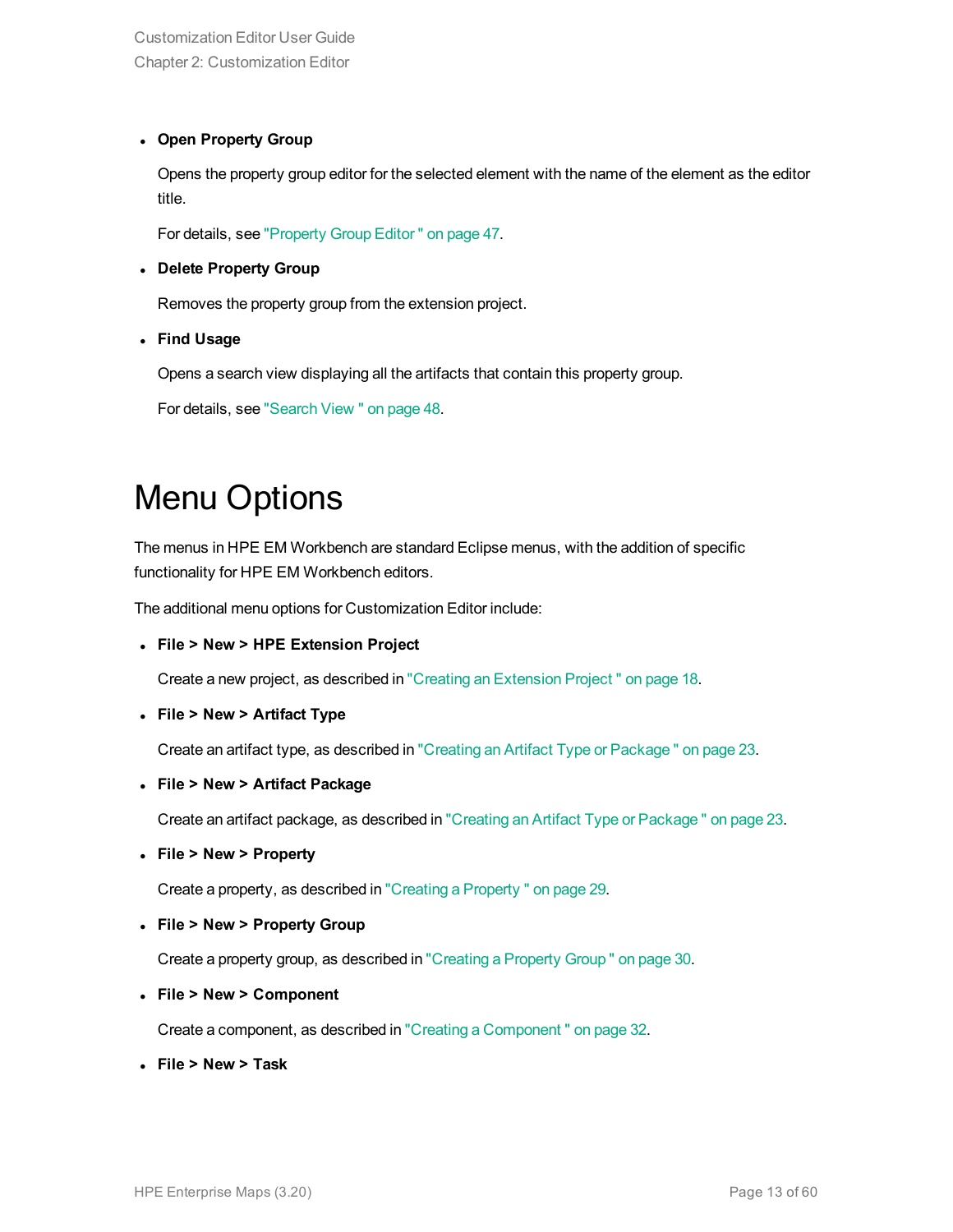Create a task, as described in ["Creating](#page-32-0) a Task " on page 33.

<sup>l</sup> **Navigate > Go To > Open Artifact**

Open an artifact editor, as described in ["Artifact](#page-38-1) Editor " on page 39.

The keyboard shortcut **Ctrl+Alt+A** also performs this function.

#### <sup>l</sup> **Navigate > Go To > Open Property**

Open a property editor, as described in ["Property](#page-44-0) Editor " on page 45.

The keyboard shortcut **Ctrl+Alt+P** also performs this function.

<sup>l</sup> **Navigate > Go To > Open Property Group**

Open a property group editor, as described in ["Property](#page-46-0) Group Editor " on page 47.

The keyboard shortcut **Ctrl+Alt+R** also performs this function.

<sup>l</sup> **Search > Search**

Open a search dialog box, as described in "Searching the [Extension "](#page-20-2) on page 21.

<sup>l</sup> **Help > Dynamic Help**

<span id="page-13-0"></span>Access context-sensitive help, directing you to the relevant section of this document based on the active view in Customization Editor.

### Server Explorer

The Server Explorer displays the HPE EM servers connected to Workbench. The functionality is shared by all the HPE EM Workbench editors.

Right-click a server in the Server Explorer to open the context menu described in the "Server Explorer Context Menu Options" table below.

|  | <b>Server Explorer Context Menu Options</b> |  |  |  |
|--|---------------------------------------------|--|--|--|
|--|---------------------------------------------|--|--|--|

| <b>Option</b>        | <b>Function</b>                                                                                                          |
|----------------------|--------------------------------------------------------------------------------------------------------------------------|
| New Server           | Add a server for downloading assertions and taxonomies (Assertion Editor,<br>Taxonomy Editor, and Customization Editor). |
| Remove<br>Server     | Delete a server from the Server Explorer.                                                                                |
| Download<br>Taxonomy | Download a taxonomy from a platform server (Taxonomy Editor and Customization<br>Editor).                                |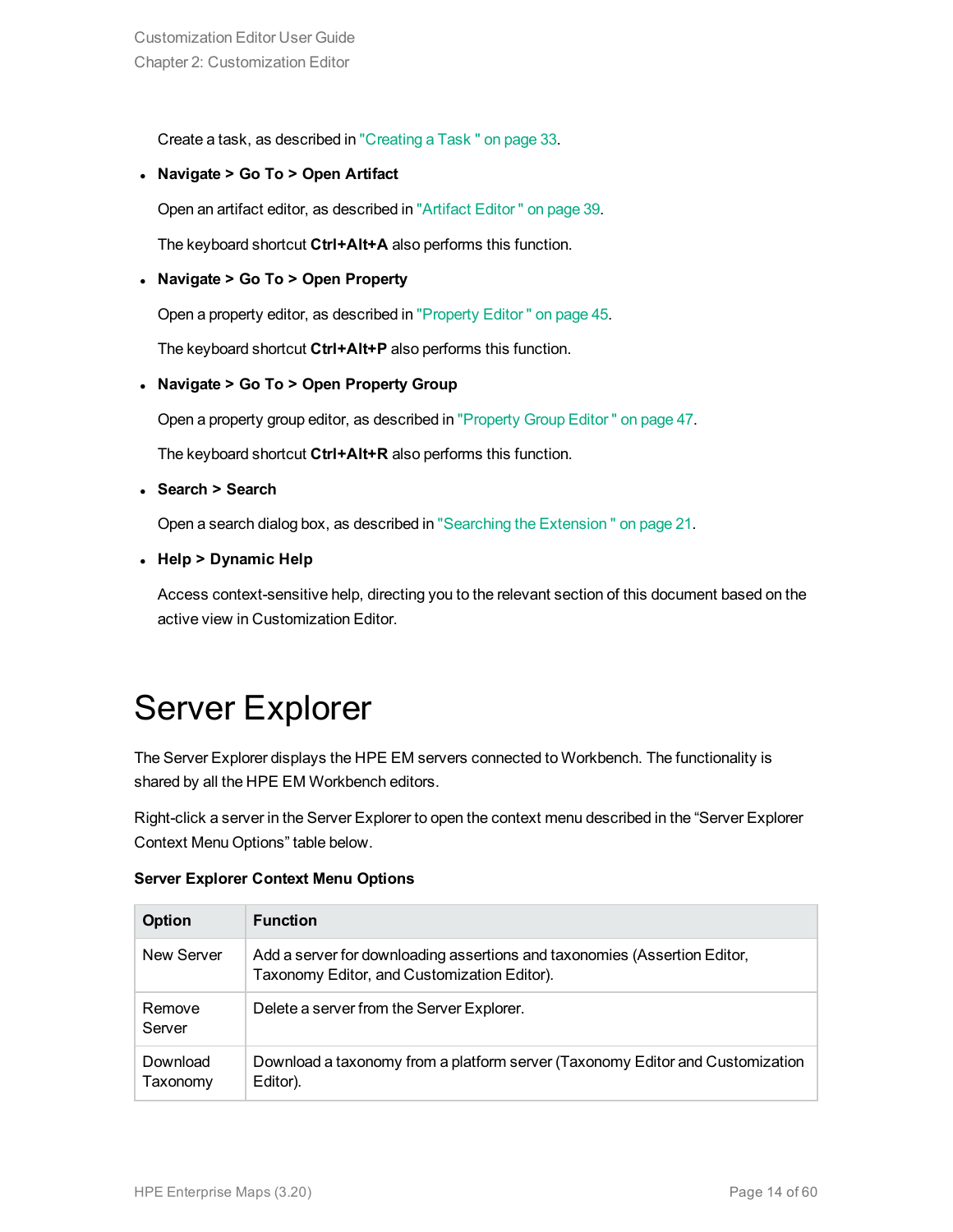| Option                | <b>Function</b>                                                |
|-----------------------|----------------------------------------------------------------|
| Download<br>Assertion | Download assertions from a platform server (Assertion Editor). |
| Download<br>Report    | Download reports from a reporting server (Report Editor).      |
| Properties            | View and edit the server name, URL, username, and password.    |

### <span id="page-14-0"></span>SDM Elements

Customization Editor manages four types of entities in the SDM configuration of HPE EM.

These entity types are described in the following sections:

- ["Artifacts "](#page-14-1) below
- ["Properties "](#page-14-2) below
- ["Property](#page-16-0) Groups" on page 17
- <span id="page-14-1"></span>- ["Taxonomies "](#page-16-1) on page 17

### **Artifacts**

Artifacts are the basic building blocks of SOA. Every entity in the repository is an instance of an artifact. Each type of artifact is defined by an artifact type in the SDM. Artifact types are further categorized into artifact packages. These packages are abstract artifact types that do not have instances in the repository but instead define groups of artifacts.

You can explore artifact types and packages in the Artifact Types branch of the Extension Explorer.

For details, see "["Artifact](#page-9-2) Types " on page 10".

<span id="page-14-2"></span>For artifact type procedures, see *["Manipulating](#page-22-0) Artifact Types " on page 23*.

### **Properties**

Properties are the attributes of artifacts, the labels that distinguish one instance of an artifact from another. For example, all artifact instances have the *name* property, but every artifact has a different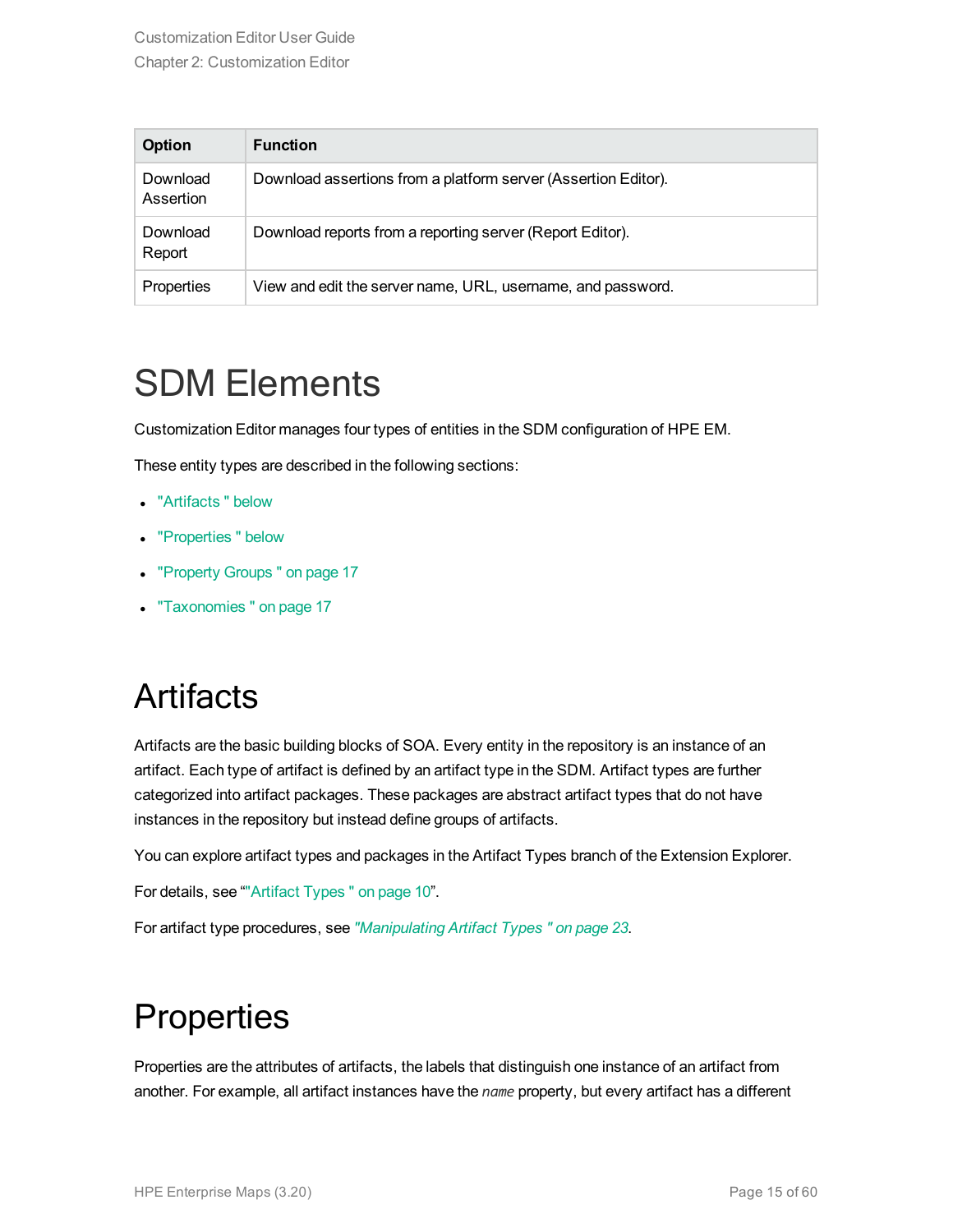#### name.

There are three categories of property:

#### <sup>l</sup> **Primitive Properties**

The basic labels for artifacts such as name and description.

Basic properties are of the following types:

| <b>Property Type</b>          | <b>Description</b>                                                       |
|-------------------------------|--------------------------------------------------------------------------|
| addressPropertyType           | A full postal address.                                                   |
| booleanPropertyType           | True or false.                                                           |
| categoryBagPropertyType       | A taxonomic categorization.                                              |
| dailyIntervalPropertyType     | A time period with a start and end day, for example Monday<br>to Friday. |
| dateTimePropertyType          | A specific date and time.                                                |
| doublePropertyType            | A double precision floating point number.                                |
| encryptedPasswordPropertyType | An encrypted password.                                                   |
| identifierBagPropertyType     | A taxonomic identification.                                              |
| integerPropertyType           | An integer number.                                                       |
| nameUrlPairPropertyType       | A URL with an optional name assigned.                                    |
| nameValuePairPropertyType     | A name and value pair.                                                   |
| plainTextPropertyType         | One-line text, suitable for properties such as name.                     |
| textareaPropertyType          | Multi-line text, suitable for properties such as description.            |

#### <sup>l</sup> **Relationship Properties**

The nature and direction of a relationship with another artifact such as ImplementationOf.

#### <sup>l</sup> **Taxonomy Properties**

The categories used to define an artifact based on taxonomies such as the High category in the Failure Impact taxonomy.

You can explore properties in the SDM Details branch of the Extension Explorer.

For details, see "SDM Details".

For property procedures, see *["Modifying](#page-23-1) the Properties of an Artifact Type " on page 24*.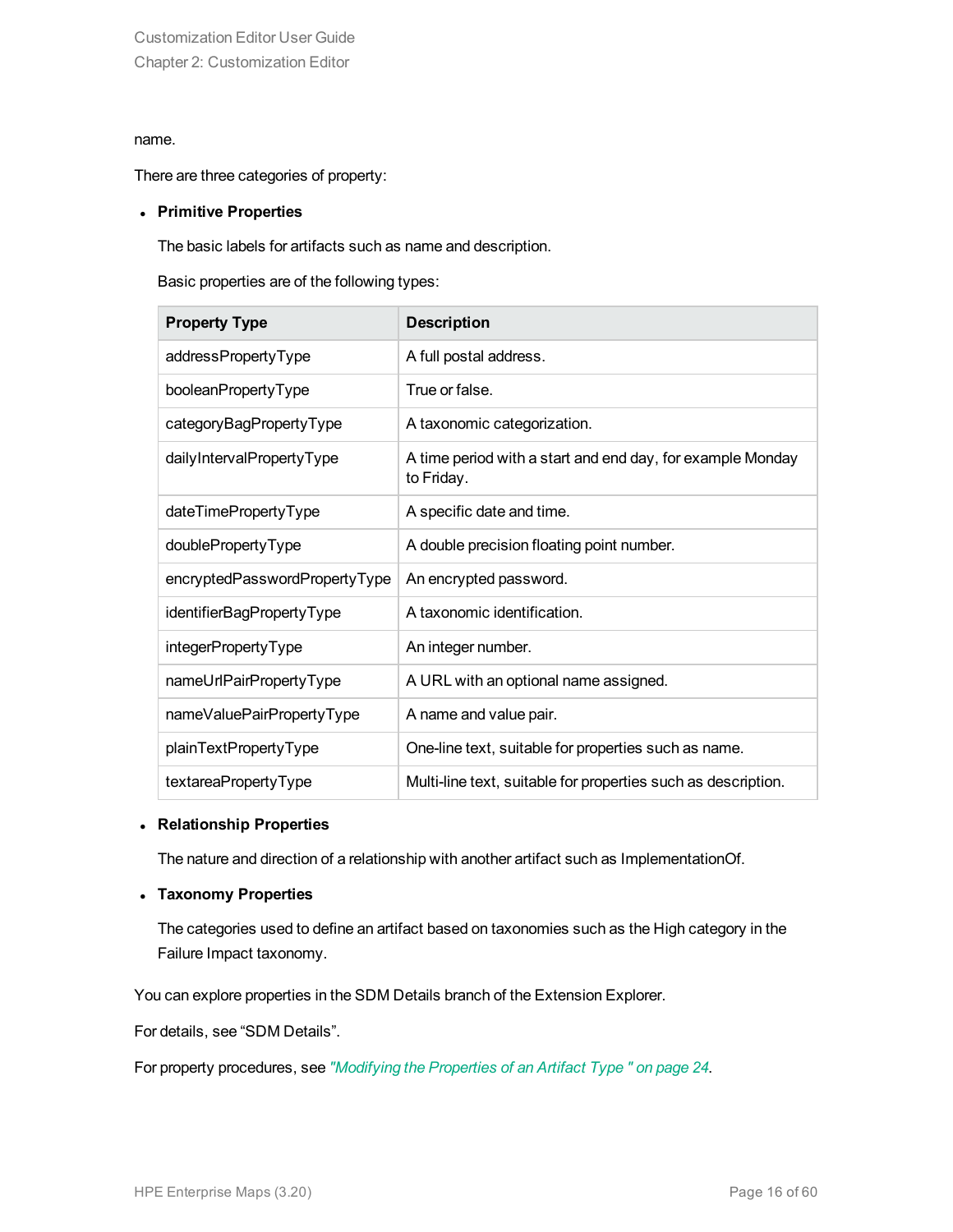## <span id="page-16-0"></span>Property Groups

You can organize properties into groups, and add them to artifacts collectively instead of individually. For example, you can organize name, address, and telephone number into a contact details property group. Then, whenever a new artifact type is created that represents a person, the group can be added to it instead of the individual properties.

You can explore property groups in the SDM Details branch of the Extension Explorer.

For details, see "SDM Details".

<span id="page-16-1"></span>For property group procedures, see *["Modifying](#page-23-1) the Properties of an Artifact Type " on page 24*.

### **Taxonomies**

Taxonomies are categorization groups, each of which contain a set of values within a single category. For example, office location can be a taxonomic group containing a set of values representing each office in an organization.

You can explore taxonomies in the Taxonomies branch of the Extension Explorer.

For details, see "Taxonomies".

For taxonomy procedures, see *"Modifying [Taxonomies "](#page-33-0) on page 34*.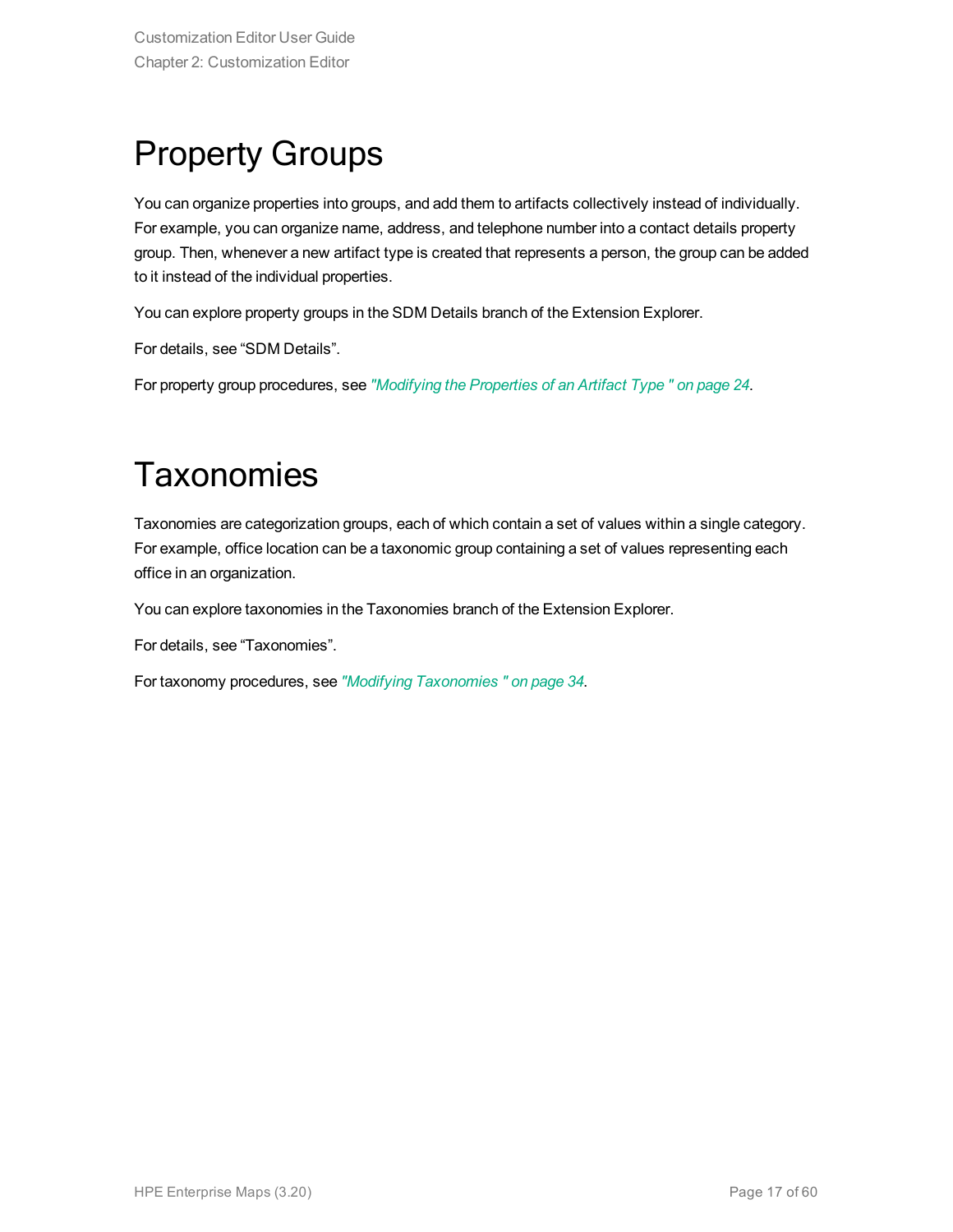# <span id="page-17-0"></span>Chapter 3: Getting Started

You can use Customization Editor to create extensions to the core HPE configuration. The core configuration itself is not modified. Instead, HPE EM includes a utility for adding extensions to the configuration.

This chapter contains the following sections:

- "Creating an [Extension](#page-17-1) Project" below
- "Searching the Extension" on page 21
- <span id="page-17-1"></span>• "Saving Modifications" on page 21

## Creating an Extension Project

The first step in customizing your HPE EM installation is to create an extension project in the Customization Editor. This is the workspace where you make all your modifications.

The symbol ≽ supports the separation of projects based on their type. The following extension project types are supported:

<sup>l</sup> **model**

Extensions for changes to the data model.

<sup>l</sup> **code**

Extensions for custom components.

<sup>l</sup> **mixed**

Combined model and code extensions.

HPE Software recommends separating extensions into separate types because HPE EM does not guarantee backward compatibility for the Java API. This may make it difficult to migrate custom components to newer versions.

**model** extensions are easily migrated by opening them in the latest version of Customization Editor, building a new extension and redeploying them.

#### **To create an extension project:**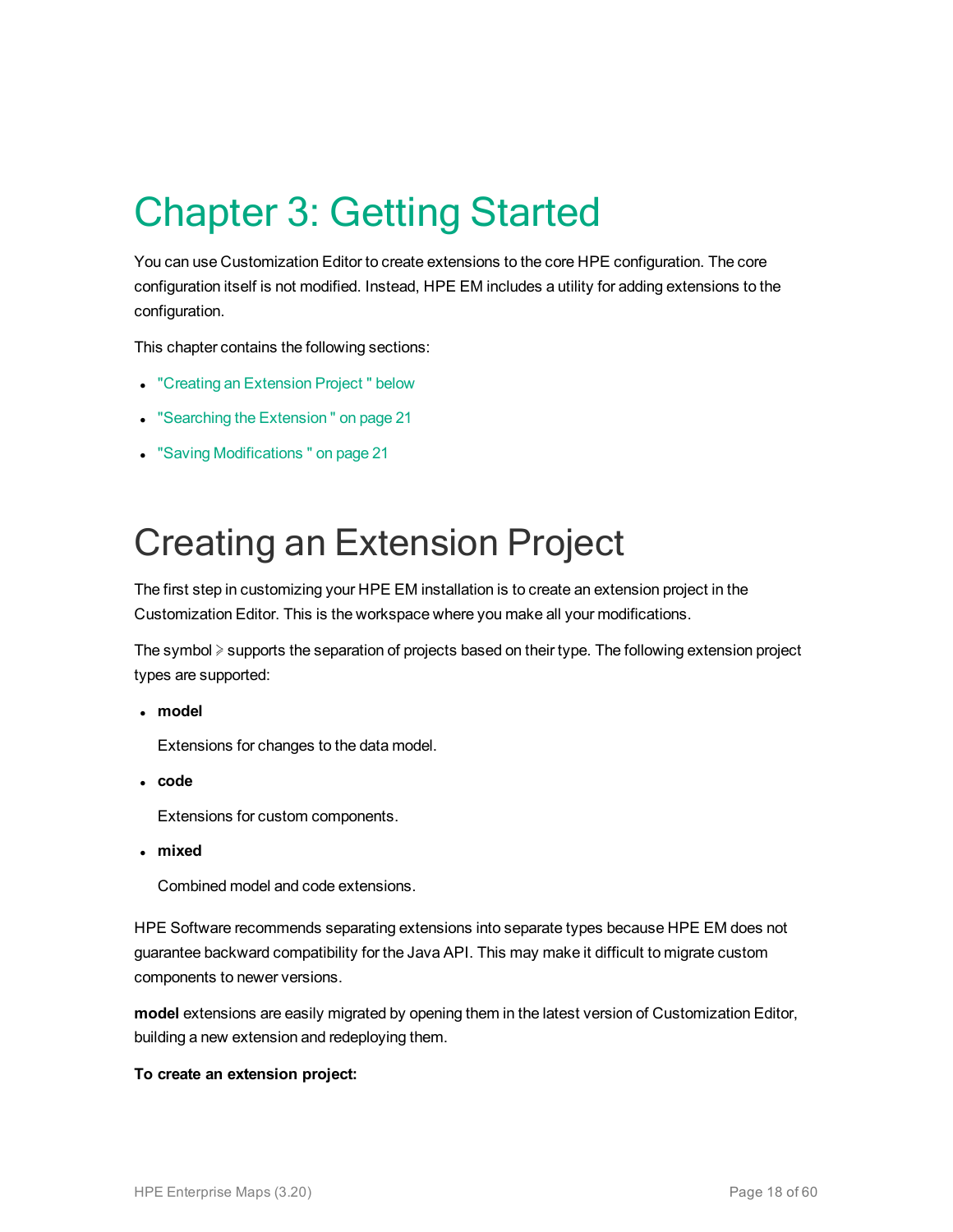Customization Editor User Guide Chapter 3: Getting Started

1. In the menu, select **File > New > Project**.

The New Project wizard opens.

- 2. Expand **HPE EM Extension Project**, and click **Next**.
- 3. In the New Extension Project dialog box, specify how to connect to HPE EM to manage extensions (connect to remote HPE EM installation or HPE EM running on local computer)

**Note:** Creating an extension project based on a remote installation of EM, is not available in Production installation mode.

- 4. Click **Next** and follow one of the below steps:
	- a. If you connect to remote HPE EM installation, select or create a server. If no servers are configured currently, continue to [Step](#page-18-0) 6.
	- b. If you connect to the HPE EM running on local computer, specify the HPE EM server installation parameters and then click **Next** to go to [Step](#page-18-1) 7.

For parameter descriptions, see "New [Extension](#page-51-1) Project: Specify HPE EM Server [Installation "](#page-51-1) on page 52.

- 5. Do one of the following:
	- <sup>o</sup> Select **Create a New Server**, and then click **Next**.

Continue to [Step](#page-18-0) 6.

<sup>o</sup> Select **Use an Existing Server**, select the server from the list and input its credentials, and then click **Next**.

<span id="page-18-0"></span>Continue to [Step](#page-18-1) 7.

6. In the New Server dialog box, add the parameters you want, and then click **Next**.

<span id="page-18-1"></span>For parameter descriptions, see "New [Extension](#page-52-0) Project: New Server " on page 53.

- 7. Do one of the following:
	- <sup>o</sup> Select **Create a New Extension Project from Scratch** to create an empty extension containing no elements at all.

Click **Next**.

<sup>o</sup> Select **Edit an Existing Extension** to open an existing extension for modification.

Select an extension from the extension folder, or use **Add Extension** to select one from another location.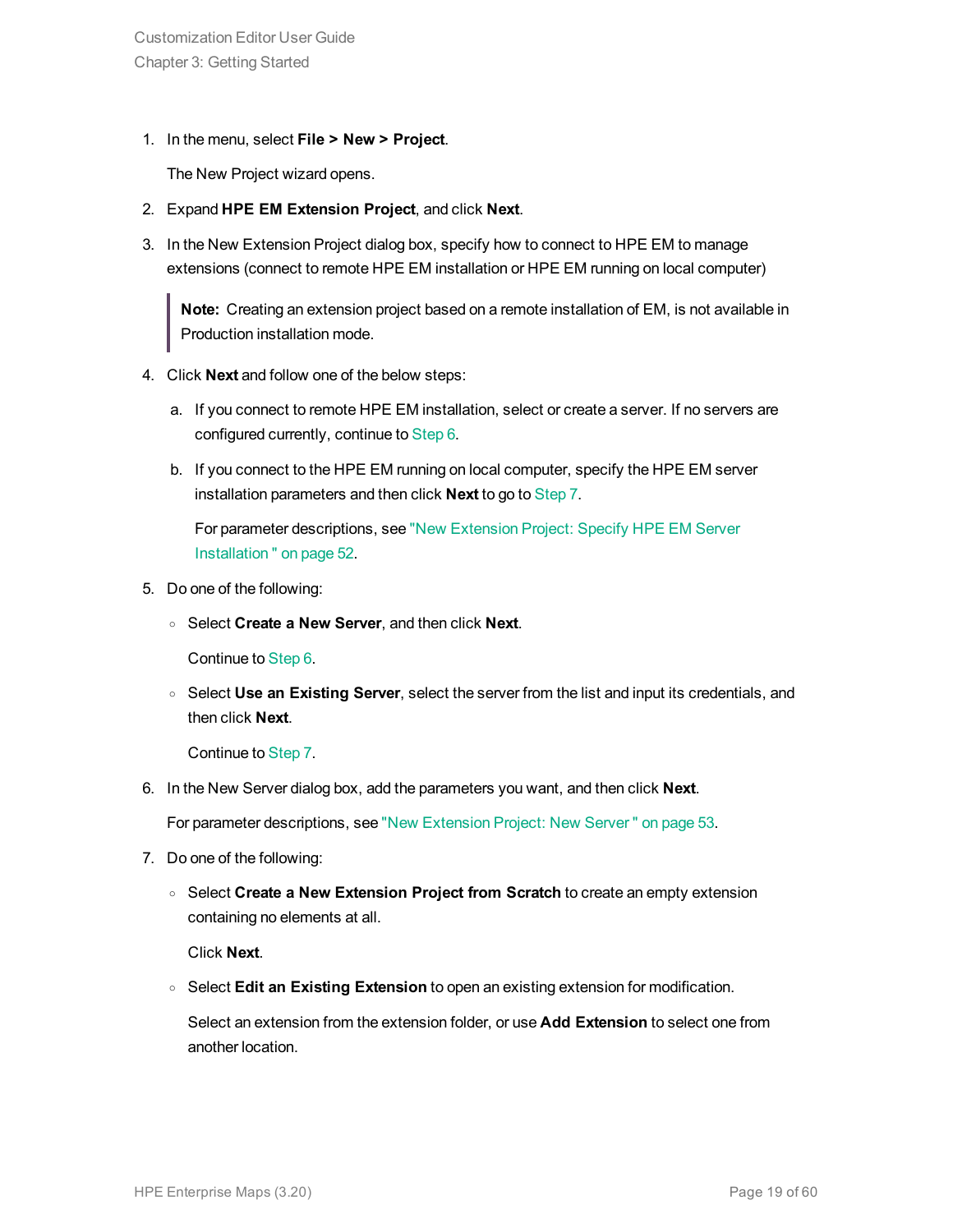Click **Next** to continue to [Step](#page-19-1) 10.

<sup>o</sup> Select **Create a New Extension from an Existing One** to use an existing extension as the basis of a new one.

Select an extension from the extension folder or use **Add Extension** to select one from another location.

Click **Next**.

If you use this option, you must remove the existing extension from the extensions folder before you deploy the new modified extension.

8. In the Create Extension or Project dialog box, add the parameters you want, and then click **Next**.

For parameter descriptions, see "New Project: Create a New [Extension "](#page-53-0) on page 54.

- 9. In the Add Dependencies dialog box, optionally select or add extensions to depend on, and then click **Next**.
- <span id="page-19-1"></span>10. In the HPE EM Extension Project dialog box, add the parameters you want, and then select available projects to reference.

Adding referenced projects enables you to use assertions or taxonomies from the referenced projects without the need to copy them manually to the extension project.

11. Click **Finish** to open the project.

In the Platform perspective, the Project Explorer now displays a view of your extension that contains not only the elements contained in your extension project but all the elements from any other extensions that your project depends on.

<span id="page-19-0"></span>For details about the contents of your extension project, see ["Extension](#page-9-0) Explorer " on page 10.

### Sharing an Extension Project

HPE EM enables the sharing of an extension project in the CVS repository.

#### **To share an extension project:**

- 1. In Extension Explorer, right-click the project you need to open its context menu, and select **Team > Share Project** to open the **Share Project** dialog box. For details, see "Share [Project "](#page-58-1) on page [59.](#page-58-1)
- 2. Enter the required parameters and click **Finish**.

The project is published to the CVS repository.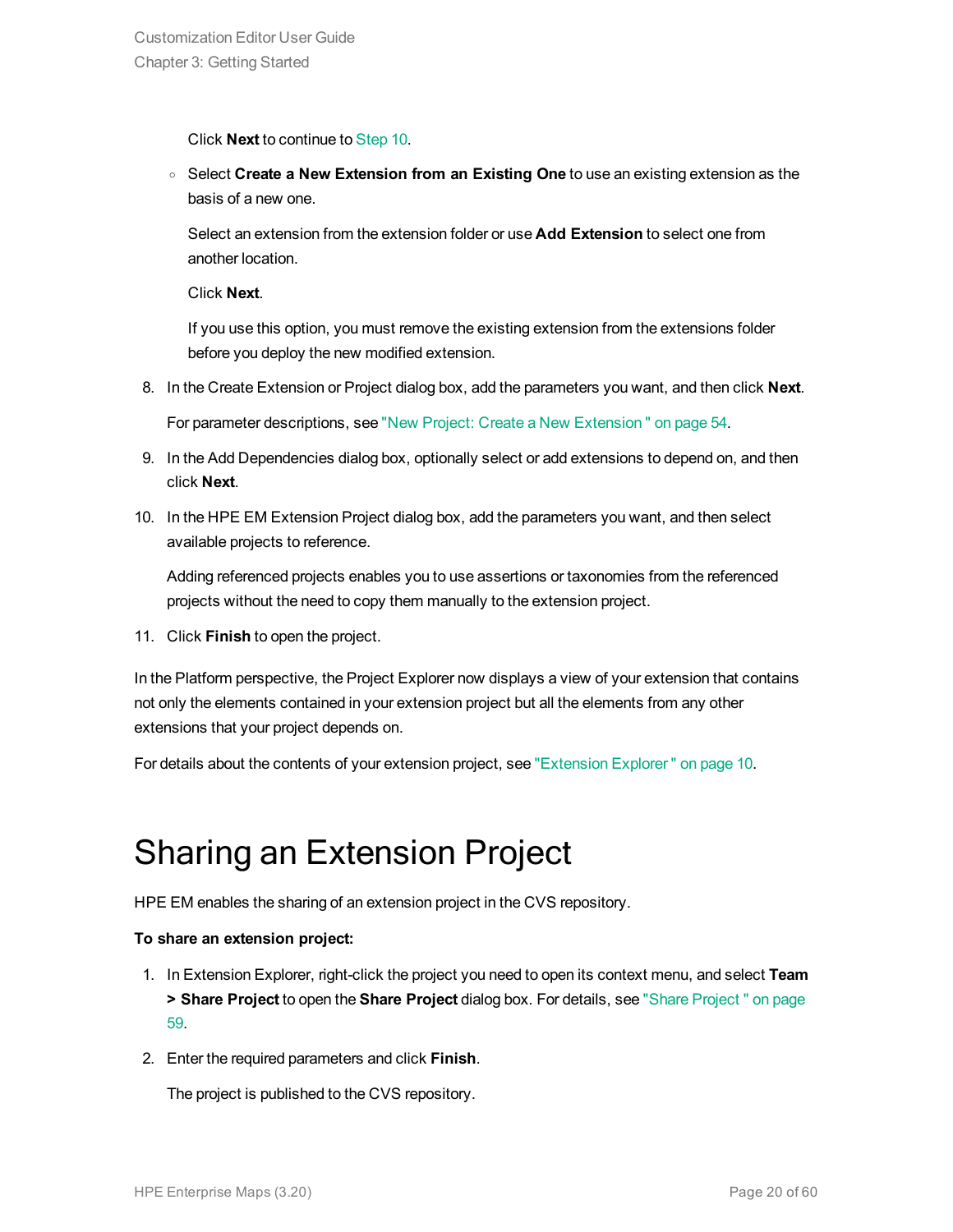# <span id="page-20-0"></span>Referencing Other HPE EM Workbench Projects

You can include assertions and taxonomies from an Assertion or Taxonomy Project in your current Extension Project.

#### **To reference an Assertion or Taxonomy Project:**

- 1. From the platform perspective, right-click your extension project and select **Properties** to open the **Preferences** dialog box, and then select **Project References** to view projects available to reference.
- 2. Select the projects you want to reference and click **OK**.

The assertions or taxonomies from the referenced project are copied to your extension project.

## <span id="page-20-1"></span>Saving Modifications

As you modify an entity in your extension project, the tab label of the entity editor is marked with an asterisk (\*).

To save your changes to the project, select **File > Save** from the menu, or use keyboard shortcut **Ctrl+S**.

If you close an editor or the application with unsaved changes, you are prompted to save these changes.

Your modifications are made to your extension project and not to the configuration of HPE EM. To deploy your customization to HPE EM, see "Deploying [Extensions "](#page-35-0) on page 36.

## <span id="page-20-2"></span>Searching the Extension

The Customization Editor contains a customized search function, which enables you to find entities in your extension project.

#### **To search your extension project:**

1. From the menu, select **Search > Search**.

The Search dialog box opens.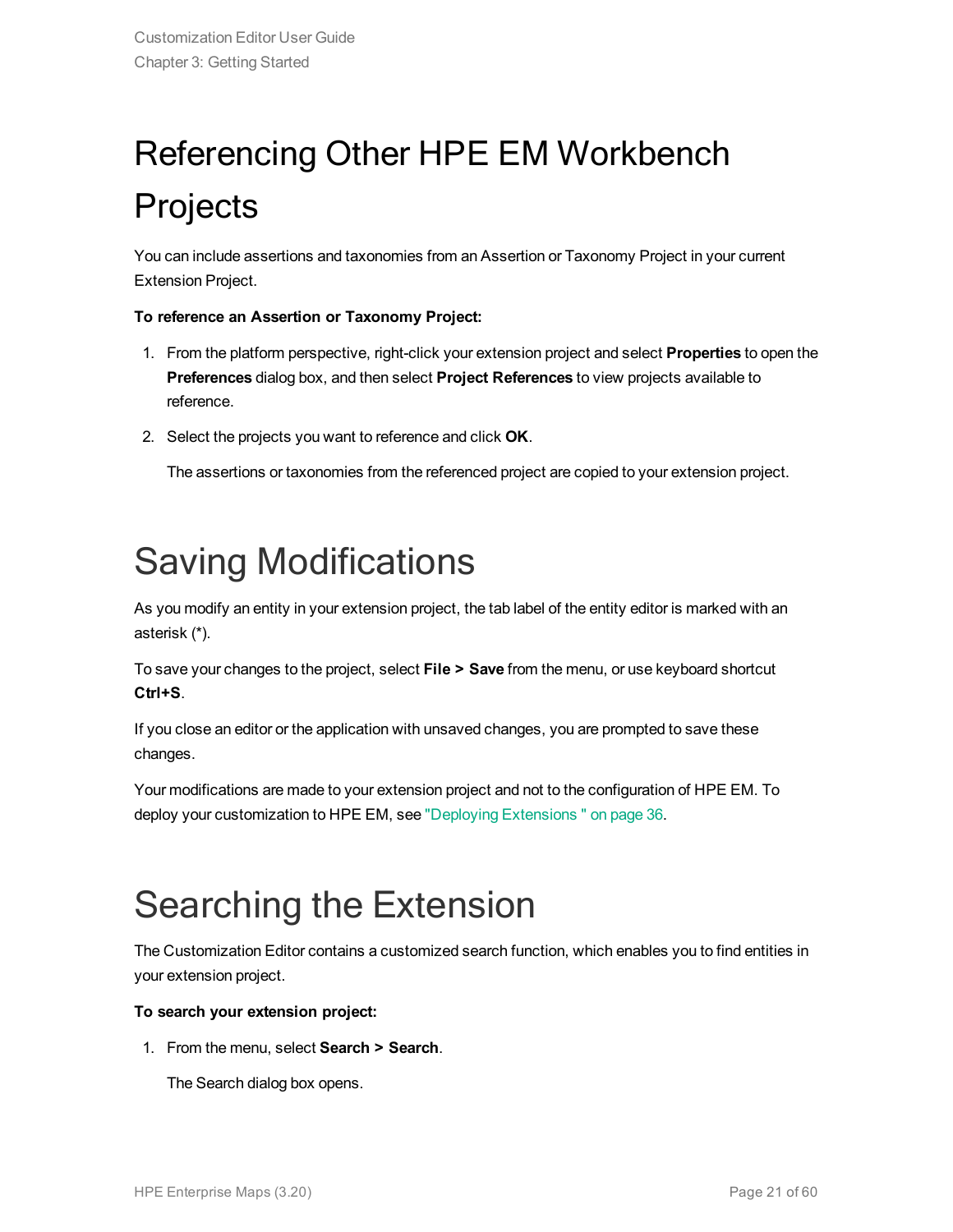2. In the SDM Search tab of the Search dialog box, add the parameters for your search.

For parameter descriptions, see ["Search "](#page-58-0) on page 59.

3. Click **Search**.

The search results appear in the Search view.

For details, see ["Search](#page-47-0) View " on page 48.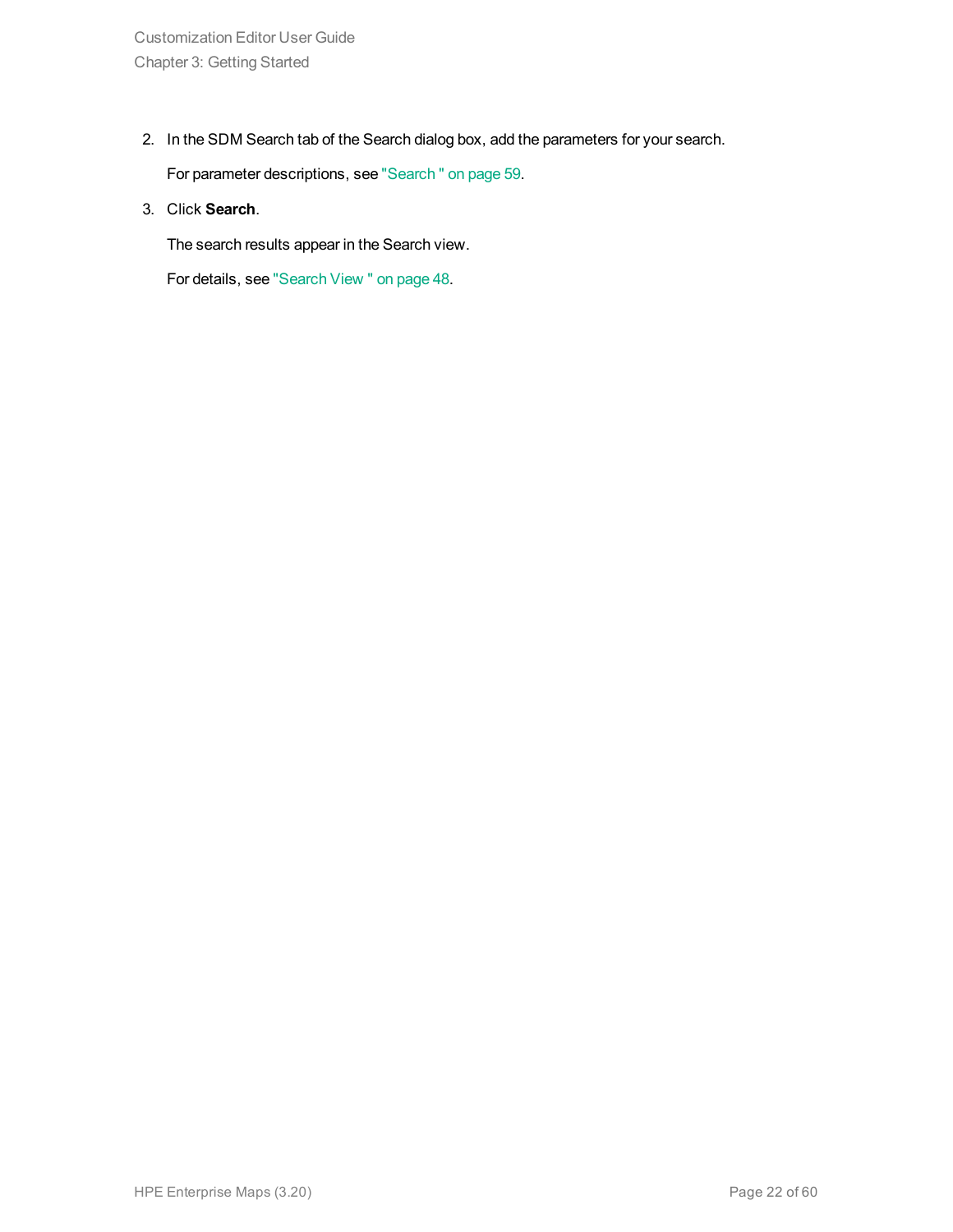# <span id="page-22-0"></span>Chapter 4: Manipulating Artifact Types

You can use Customization Editor to create, modify, and delete artifact types and packages in your extension project. You can also change the format of artifact pages in the HPE EM UI.

HPE EM separates the SDM into two models, public and system. Customization Editor hides system artifacts, preventing you from modifying them.

For more details about artifact types and packages, see ["Artifacts "](#page-14-1) on page 15.

The chapter explains the following procedures:

- "Creating an Artifact Type or Package" below
- ["Modifying](#page-23-0) the Attributes of an Artifact Type" on the next page
- ["Modifying](#page-23-1) the Properties of an Artifact Type" on the next page
- "Mapping an Artifact Type to a Registry" on page 26
- <span id="page-22-1"></span>• "Example: Adding the [Department](#page-27-0) Property to Services" on page 28

## Creating an Artifact Type or Package

Customization Editor enables you to create a new artifact type or package in your extension project.

#### **To create an artifact type or package:**

- 1. Do one of the following:
	- <sup>o</sup> From the main menu, select **New > Artifact Type** or **Package**.
	- $\circ$  In the Extension Explorer, open the context menu of an artifact package branch and select **New Artifact Type** or **Package**.

The New Artifact Type or New Artifact Package dialog box opens.

2. In the dialog box, add the artifact parameters you want.

For parameter descriptions, see "New Artifact: [Create "](#page-49-2) on page 50.

For localname naming conventions, see ["Localname](#page-59-0) Naming Rules " on page 60.

3. Do one of the following: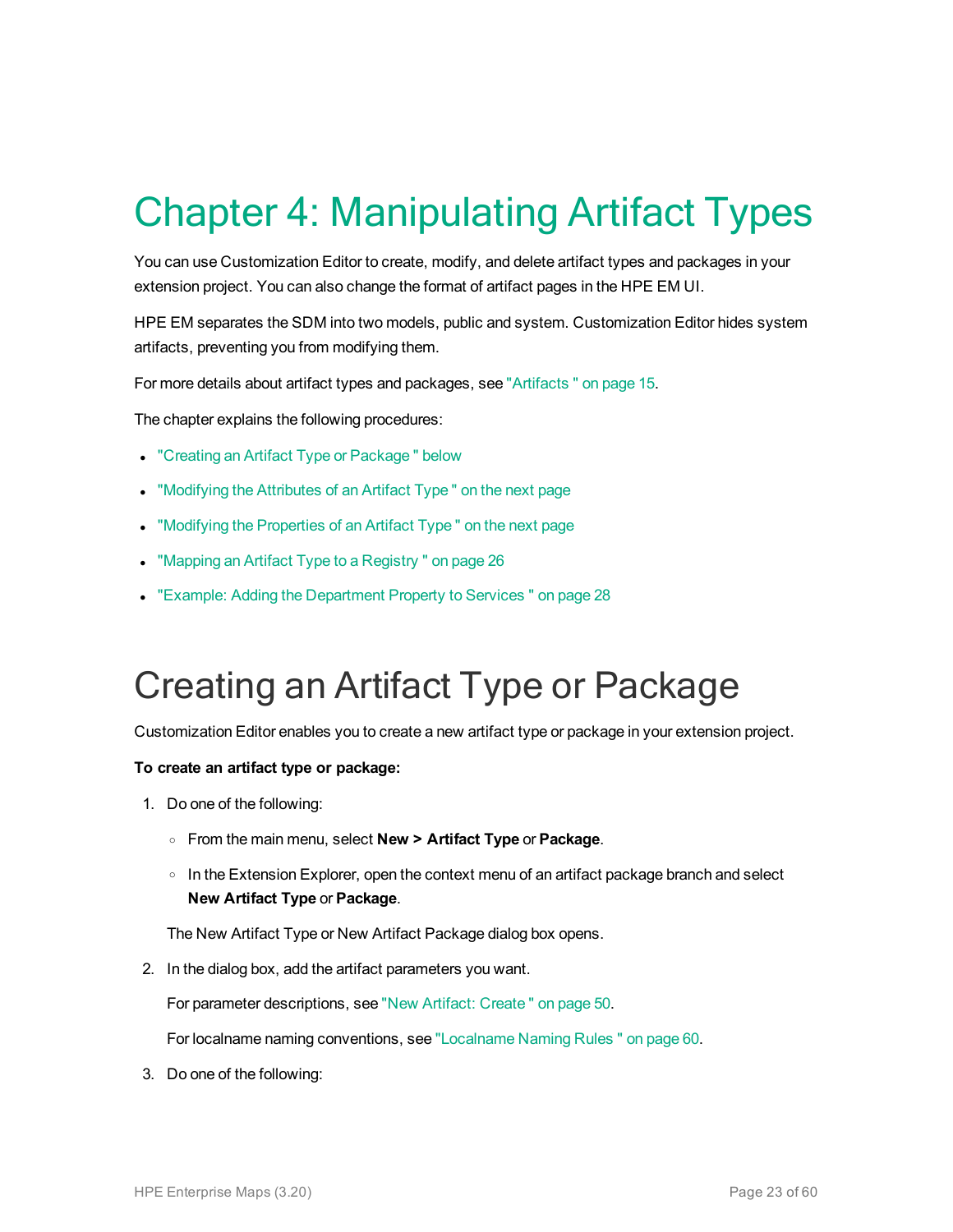- <sup>o</sup> Click **Finish** to create the artifact type or package and exit the dialog box.
- <sup>o</sup> Click **Next** and continue to Step 4 to set database parameters.
- 4. In the dialog box, add the database parameters you want.

For parameter descriptions, see "New Artifact: [Database](#page-50-0) Settings " on page 51.

<span id="page-23-0"></span>5. Click **Finish** to create the artifact type or package.

## Modifying the Attributes of an Artifact Type

Customization Editor enables you to edit the main attributes of artifact types.

#### **To edit the attributes of an artifact type:**

- 1. Open the artifact editor and select the **Overview** tab.
- 2. In the Overview tab, make any changes you want.

You cannot change the local name of the artifact if the extension project is in production mode.

For a description of the Overview tab, see ["Artifact](#page-38-1) Editor " on page 39.

<span id="page-23-1"></span>3. Press **Ctrl+S** to save your changes.

## Modifying the Properties of an Artifact Type

The main attributes of artifact types are properties. You can modify these properties, add them individually, or add them as a group within the artifact editor.

#### **To add or modify the properties and property groups of an artifact type:**

- 1. Open the artifact editor and select the **Properties** tab.
- 2. In the Properties tab, make any changes you want.

For a description of the Properties tab, see "Artifact Editor: [Properties](#page-39-1) Tab " on page 40.

3. Press **Ctrl+S** to save your changes.

You can change the local name of the property descriptor defined in the current extension project.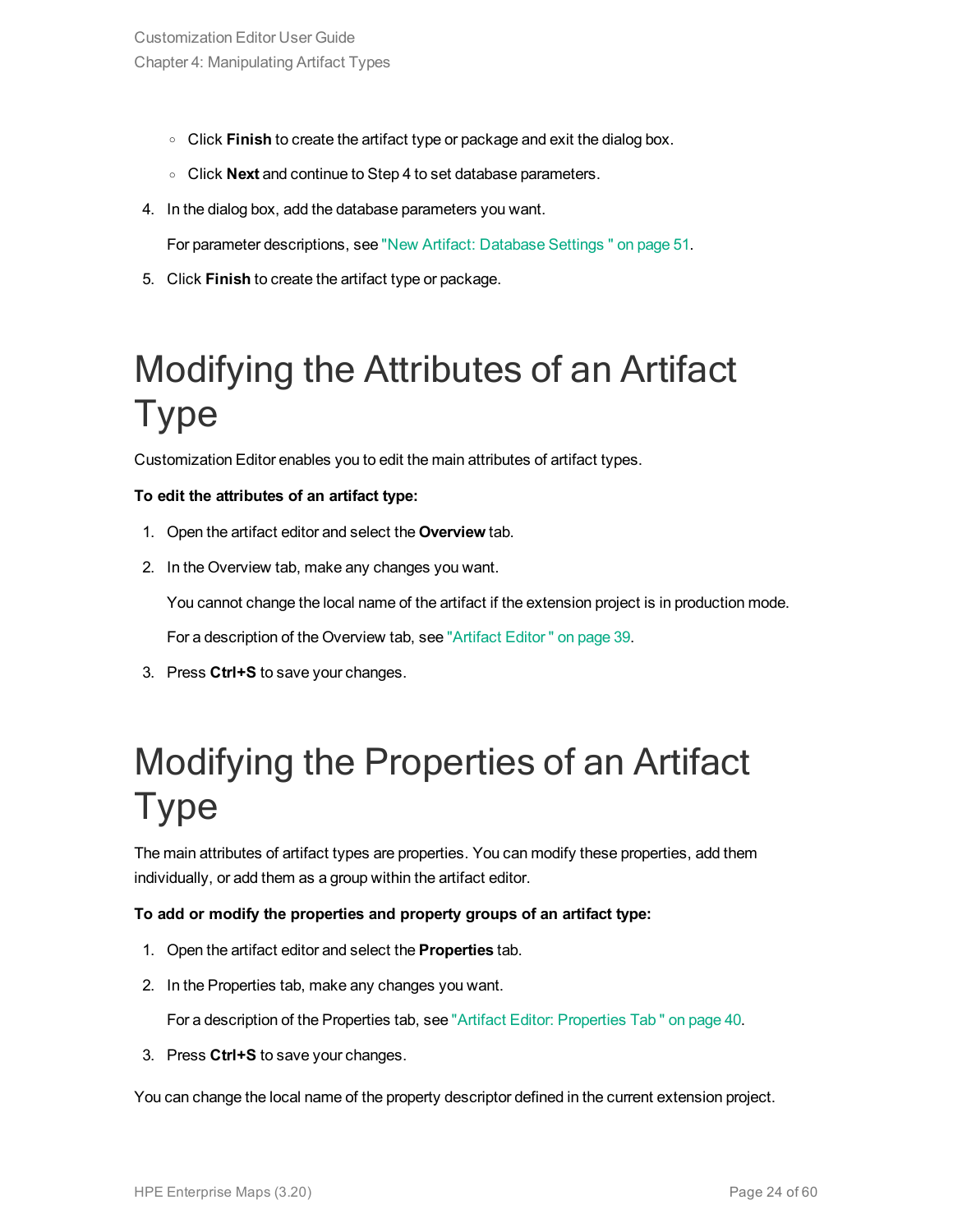#### **To change the local name of a property descriptor:**

- 1. From the tree menu of Extension Explorer, expand **SDM Details > Property Descriptors**.
- 2. Browse for the descriptor you want, and double-click to open the **Overview** view.
- 3. In the **Local Name** field, enter the parameters you require, and then save your changes.

You can also change the cardinality of an artifact defined in the current extension project.

**Note:** You cannot change the local name of the property descriptor if the extension project is in production mode.

#### **To change the cardinality of an artifact type:**

- 1. Browse for the artifact you need and open the Editor view, and then switch to the **Properties** tab.
- 2. In the **Cardinality** field, click to open the drop-down menu, and select the cardinality you need.

**Note:** For taxonomic properties, the cardinality affects the way the property displays in the HPE EM UI.

- <sup>o</sup> Required taxonomic properties display as an **Add Category** function.
- o Optional taxonomic properties display as a drop-down menu.
- <sup>o</sup> Multiple taxonomic properties display as a list box.

**Tip:** You cannot change the cardinality of an artifact if the extension project is in production mode.

You can also change the direction of relationship of a property descriptor which is defined in the current extension project.

#### **To change the direction of a relationship property descriptor:**

- 1. In Extension Explorer, expand **SDM Details > Property Descriptors > Relationship Property Descriptors** and double-click the descriptor you need to open its Editor view.
- 2. In the **Direction** field, click the link next to **Inverse Display Name** to toggle the relationship between **incoming** or **outgoing**, and then save your changes.

HPE EM also enables you to modify the taxonomical properties of an artifact type.

#### **To modify the taxonomical properties of an artifact:**

1. In Extension Explorer, browse for the artifact you need and open its Editor view, and then switch to the **Properties** tab.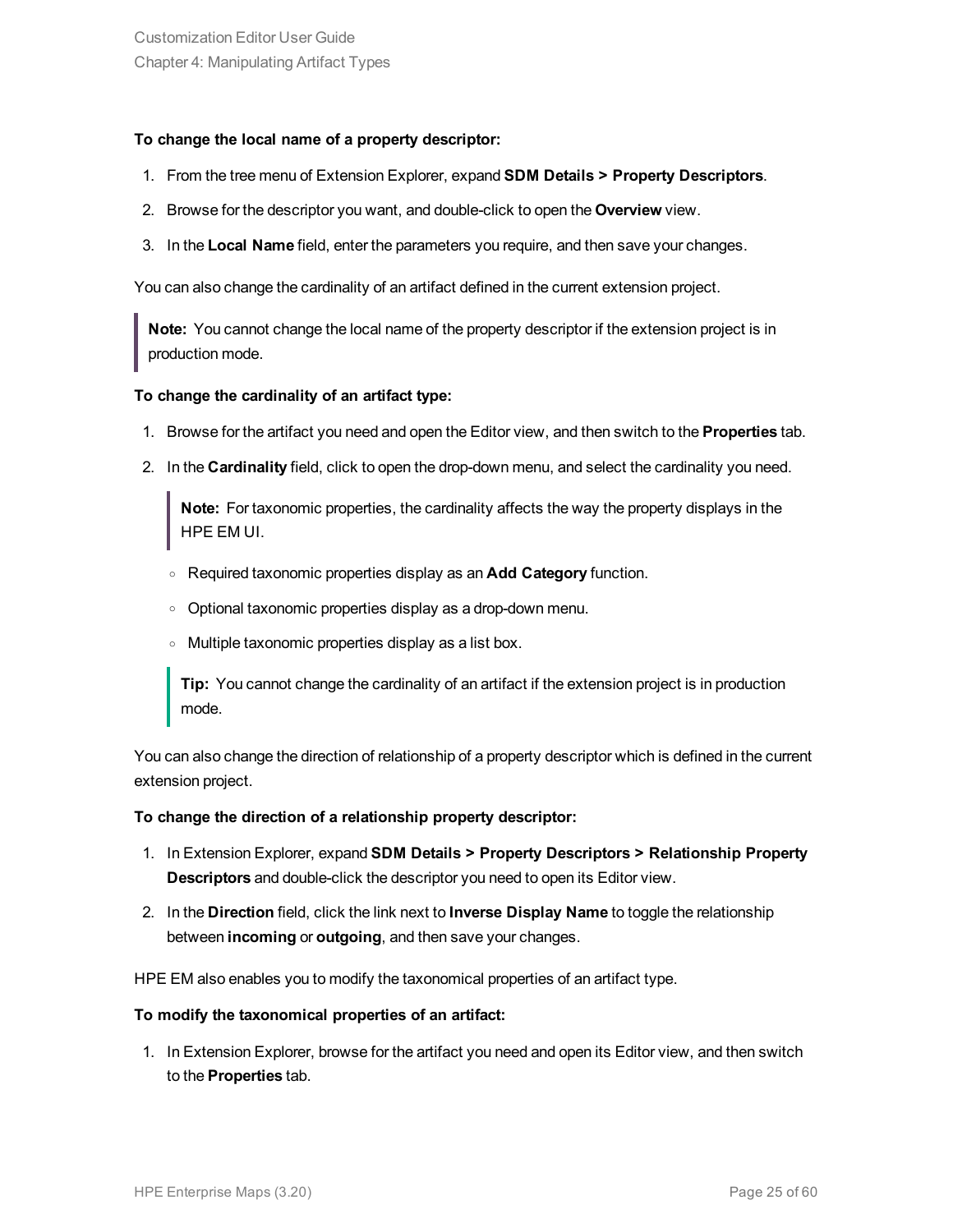2. In the Properties window, click **New** to open the **New Property** dialog box, and select **Taxonomy Property**, and then click **Next**.

The **New Taxonomy Property** dialog box opens. For details, see "New Property: [Taxonomy "](#page-55-0) on [page](#page-55-0) 56.

- 3. Enter general parameters and in the **Taxonomy Name** field, do one of the following:
	- <sup>o</sup> Click **Browse** to browse for and select from a list of available taxonomies.
	- <sup>o</sup> Click **Create** to open the Create a New Taxonomy dialog box. For details, see ["New](#page-56-2) [Taxonomy "](#page-56-2) on page 57.
- 4. Enter the parameters you want and click **Finish**.

The created taxonomy is now visible in the **New Taxonomy Property** dialog box.

<span id="page-25-0"></span>5. Click **Finish**.

## Mapping an Artifact Type to a Registry

You can map artifacts in HPE EM to registry entities in a UDDI registry.

The artifact types listed in "Predefined Registry Mapping" have predefined mappings to registry and cannot be amended.

#### **Predefined Registry Mapping**

| <b>SDM Artifact</b>      | <b>UDDI Entity</b>      | <b>Direction</b>      |
|--------------------------|-------------------------|-----------------------|
| Organizational Unit      | <b>BusinessEntity</b>   | <b>Bi-directional</b> |
| <b>Business Service</b>  | tModel                  | <b>Bi-directional</b> |
| Implementation Artifacts | <b>Business Service</b> | <b>Bi-directional</b> |
| Endpoint                 | BindingTemplate         | <b>Bi-directional</b> |

The mapping of an artifact to a registry entity is illustrated in "Registry Mapping".

#### **To add or modify artifact type mappings to registry entities:**

- 1. Open the artifact editor and select the **Registry Mapping** tab.
- 2. In the Registry Mapping tab, make any changes you want.

For a description of the Registry Mapping tab, see "Artifact Editor: Registry [Mapping](#page-41-0) Tab " on [page](#page-41-0) 42.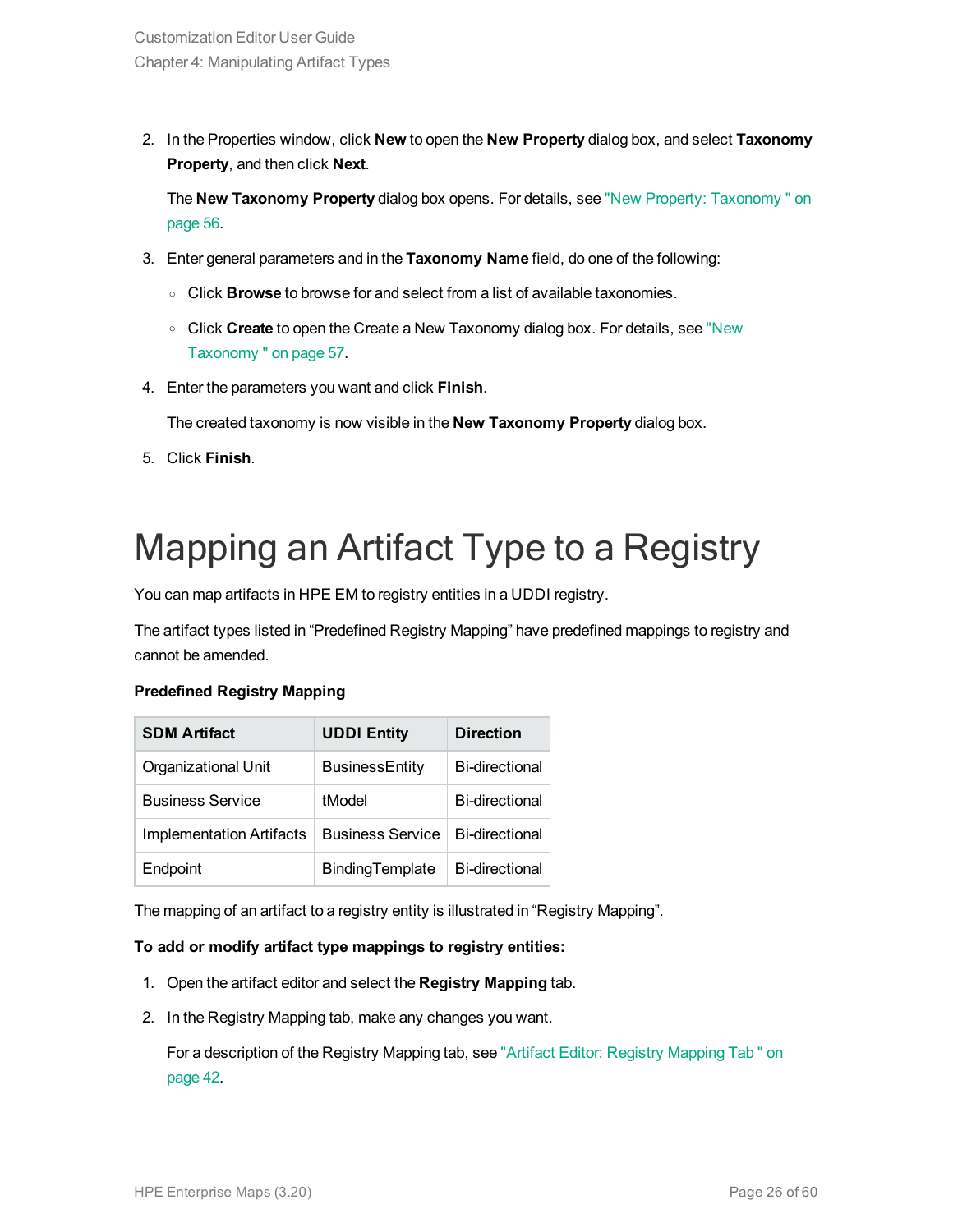For details on how to add an artifact mapping, see "Adding a Registry [Mapping](#page-26-0) for an Artifact [Type "](#page-26-0) below

For details on how to add a property mapping, see "Adding a Registry Mapping for a [Property "](#page-26-1) [below.](#page-26-1)

<span id="page-26-0"></span>3. Press **Ctrl+S** to save your changes.

# Adding a Registry Mapping for an Artifact Type

You can map artifact types to registry entities.

#### **To add an artifact mapping:**

- 1. Open the Artifact Editor and select the **Registry Mapping** tab.
- 2. In the Artifact Mapping pane, click **Add**.

The New Artifact Mapping dialog box opens.

3. In the New Artifact Mapping dialog box, add the parameters you want.

For parameter descriptions, see "Registry Mapping: New Artifact [Mapping "](#page-57-1) on page 58.

<span id="page-26-1"></span>4. Click **Finish** to add the mapping.

### Adding a Registry Mapping for a Property

You can map properties to registry entity keyed references.

#### **To add a property mapping:**

- 1. Open the Artifact Editor and select the **Registry Mapping** tab.
- 2. In the Property Mapping pane, click **Add**.

The New Property Mapping dialog box opens.

3. In the New Property Mapping dialog box, add the parameters you want.

For parameter descriptions, see "Registry Mapping: New Property [Mapping "](#page-57-2) on page 58.

4. Click **Finish** to add the mapping.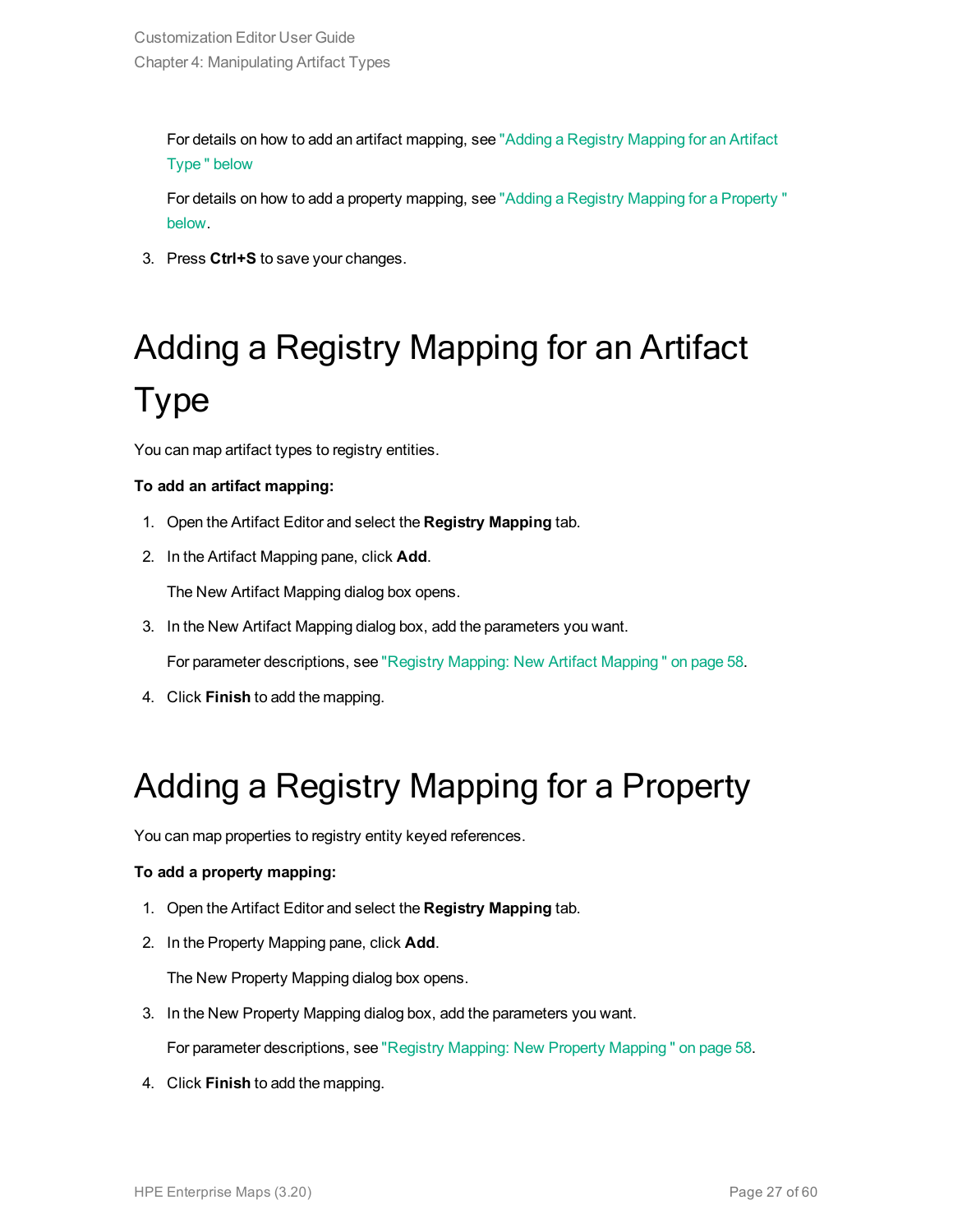## <span id="page-27-0"></span>Example: Adding the Department Property to Services

In this example, you add a new taxonomic property, department, to the service artifact.

To follow this example, you must first do the following:

- In Customization Editor, create a new extension dependent on the core extension, as described in "Creating an [Extension](#page-17-1) Project " on page 18
- In Taxonomy Editor, create a new department taxonomy and deploy it to HPE EM, as described in the "Example: Creating and Publishing a Department Taxonomy" section of the *HPE Enterprise Maps Taxonomy Editor Guide*.

#### **To add the department property to services:**

- 1. Open theService editor and select the **Properties** tab.
- 2. In the Properties segment, click **New**.
- 3. Select **Taxonomy Property** and click **Next**.
- 4. Input **Department** as the **Display Name**.
- 5. For the **Taxonomy**, click **Browse** and import the **Departments** taxonomy.
- 6. Press **Ctrl+S** to save your changes to the business service artifact type.
- 7. Deploy your extension, as described in "Deploying [Extensions "](#page-35-0) on page 36
- 8. Start your installation of HPE EM

Add the property to the artifact in the user interface.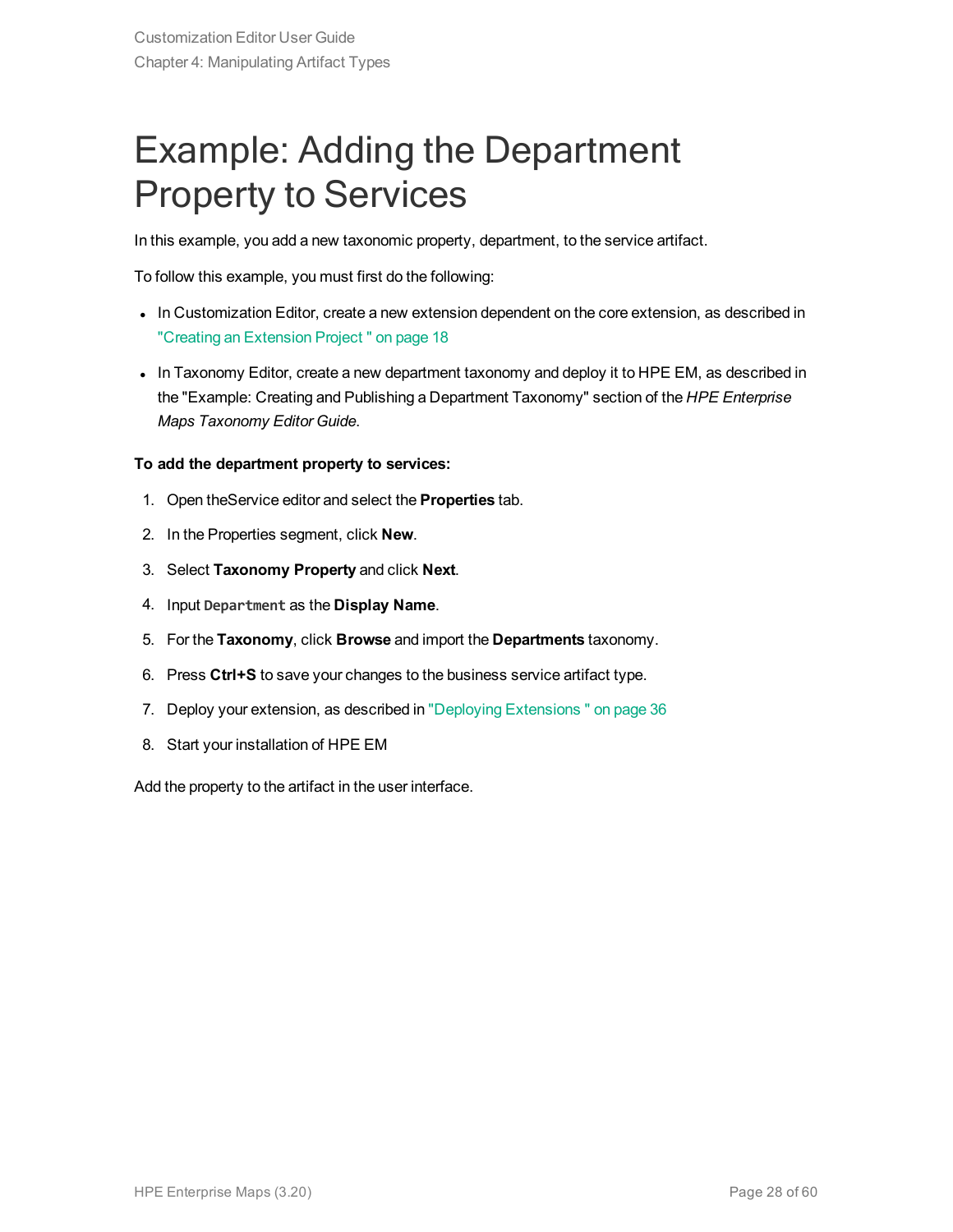# <span id="page-28-0"></span>Chapter 5: Manipulating Properties

Customization Editor enables you to create, modify, and delete properties and property groups in your extension project.

**Caution**: HPE EM separates the SDM into two models, public and system. Customization Editor shows properties and property groups used by system artifacts, but prevents you from modifying them.

For more details about properties and property groups, see ["Properties "](#page-14-2) on page 15 and ["Property](#page-16-0) [Groups "](#page-16-0) on page 17.

This chapter describes the following procedures:

- "Creating a Property" below
- ["Modifying](#page-29-0) a Property" on the next page
- ["Creating](#page-29-1) a Property Group" on the next page
- ["Modifying](#page-30-0) a Property Group" on page 31

In addition, ["Manipulating](#page-22-0) Artifact Types " on page 23 includes the following procedures related to properties:

- . ["Modifying](#page-23-1) the Properties of an Artifact Type " on page 24
- <span id="page-28-1"></span>• "Mapping an Artifact Type to a Registry" on page 26

## Creating a Property

You can create properties individually and then add them to artifact types later.

#### **To create a property:**

- 1. Do one of the following:
	- <sup>o</sup> From the menu, select **File > New > Property**.
	- o In the Extension Explorer, open the context menu for the Property Descriptors branch, select **New Property**, and then select the property type.
	- <sup>o</sup> In the Extension Explorer, open the context menu for a property type branch and select **New**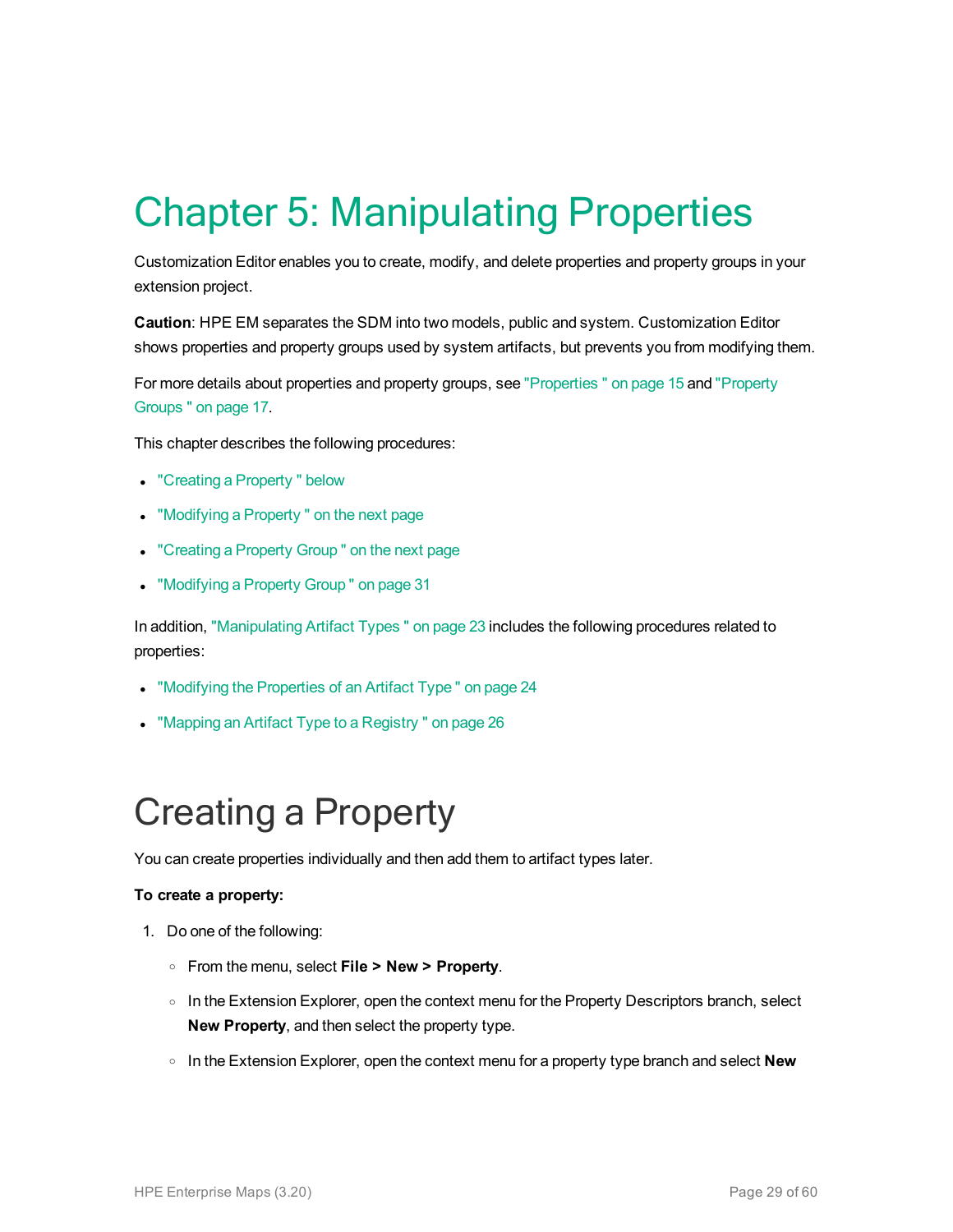*Type* **Property** to create a property of that type.

The New Property dialog box opens.

2. In the New Property dialog box, add the property parameters you want.

For parameter descriptions of each property type, see the following:

- <sup>o</sup> "New Property: [Primitive "](#page-54-1) on page 55
- <sup>o</sup> "New Property: [Relationship "](#page-54-2) on page 55
- <sup>o</sup> "New Property: [Taxonomy "](#page-55-0) on page 56

For localname naming conventions, see ["Localname](#page-59-0) Naming Rules " on page 60.

<span id="page-29-0"></span>3. Click **Finish** to create the property.

## Modifying a Property

Customization Editor enables you to modify properties.

#### **To edit a property:**

- 1. Open the Property Editor.
- 2. In the Property Editor, make any changes you want.

For a description of the Property Editor, see ["Property](#page-44-0) Editor " on page 45.

<span id="page-29-1"></span>3. Press **Ctrl+S** to save your changes.

## Creating a Property Group

Many artifact types share sets of the same properties. It is useful to create groups of properties and add these to artifact types instead of adding each property individually.

#### **To create a property group:**

- 1. Do one of the following:
	- <sup>o</sup> From the menu, select **File > New > Property Group.**
	- $\circ$  In the Extension Explorer, open the context menu for the Property Groups branch, and select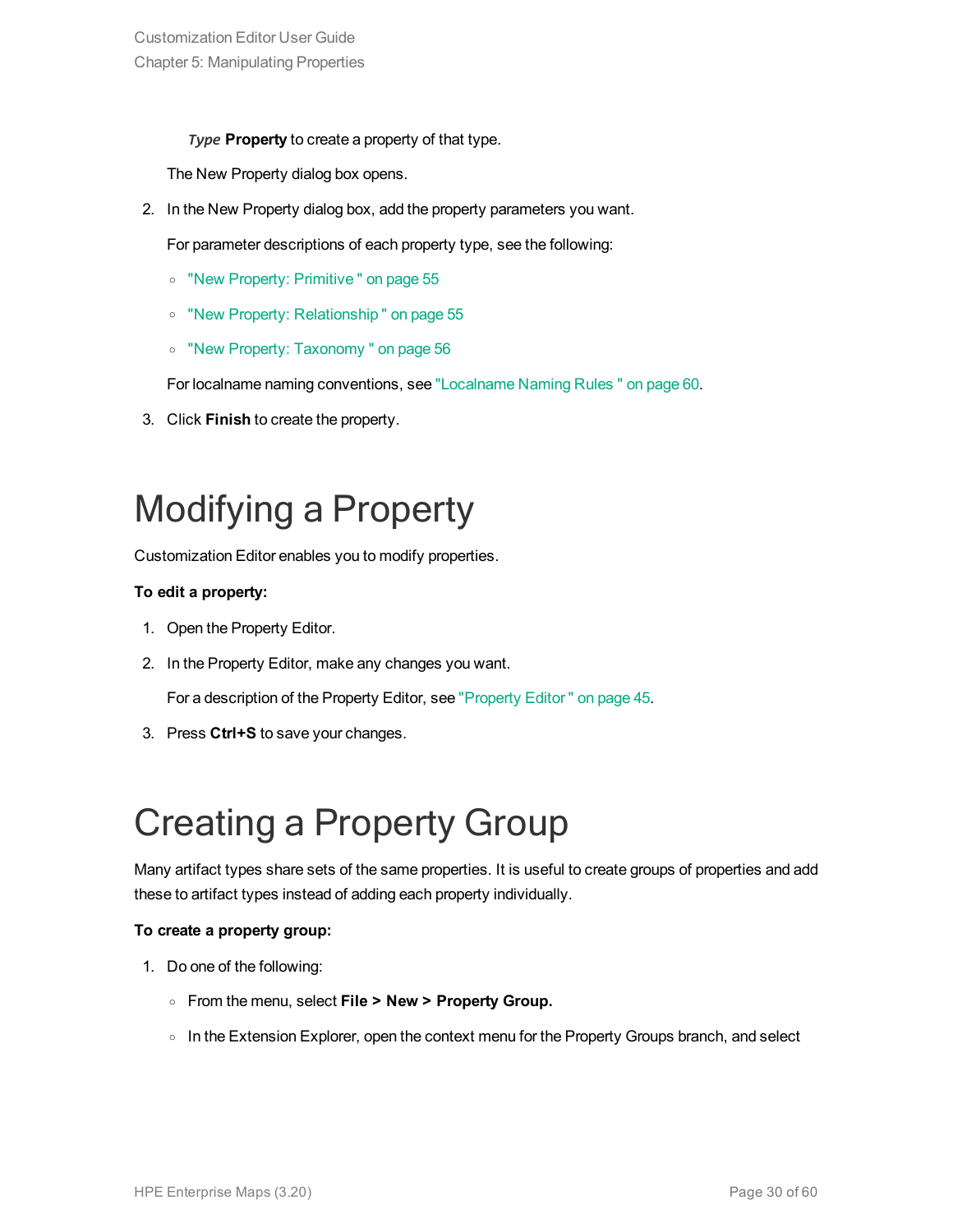#### **New Property Group**.

<sup>o</sup> Open the Artifact Editor and select the Properties tab. In the Property Groups pane, click **New** to create a new property group as a set of attributes for an artifact type.

The New Property Group dialog box opens.

2. In the New Property Group dialog box, add the parameters you want.

For parameter descriptions, see "New [Property](#page-56-0) Group " on page 57.

<span id="page-30-0"></span>3. Click **Finish** to create the property group.

## Modifying a Property Group

Customization Editor enables you to modify property groups.

#### **To edit a property group:**

- 1. Open the property group editor.
- 2. In the Property Group Editor, make any changes you want.

For a description of the Property Group Editor, see ["Property](#page-46-0) Group Editor " on page 47.

3. Press **Ctrl+S** to save your changes.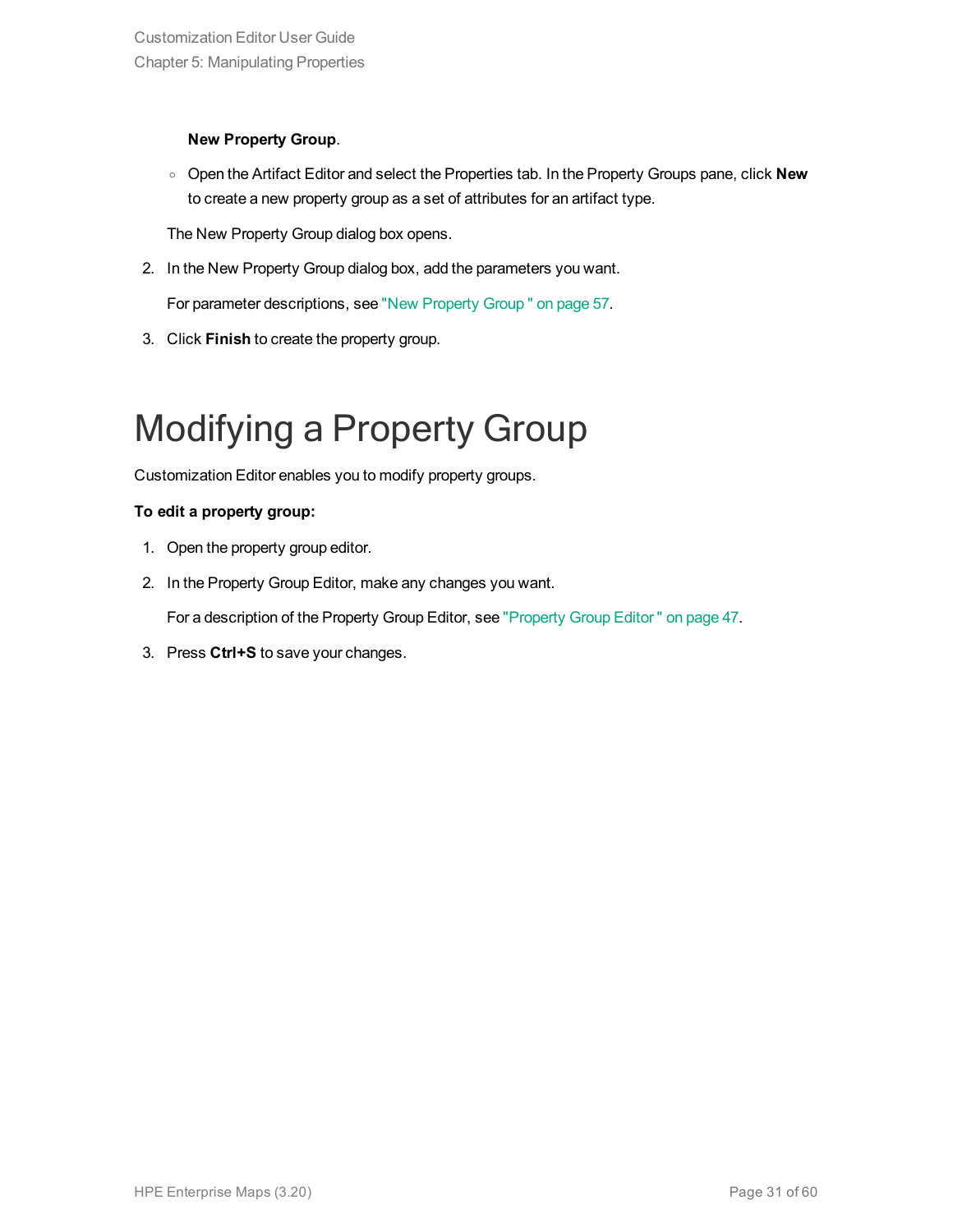# <span id="page-31-0"></span>Chapter 6: Creating and Using **Components**

Customization Editor enables you to create custom components, for use in the customizable HPE EM user interface.

#### **To create and use components:**

1. Create a new extension project, selecting **Develop JSPs**, and setting the appropriate application server settings.

For details, see as described in "Creating an Extension Project".

2. Create a component.

For details, see "Creating a Component".

3. Create a task to use your component.

For details, see "Creating a Task".

4. Develop the Java and JSP that the component uses.

For details, see "Developing a Component".

5. Deploy the code extension to HPE EM.

For details, see *"Deploying [Extensions "](#page-35-0) on page 36*.

<span id="page-31-1"></span>6. Perform the appropriate UI customization to use your component in HPE EM.

## Creating a Component

Components are functional elements that you can call using a number of different elements in the HPE EM UI.

#### **To create a component:**

- 1. Do one of the following:
	- <sup>o</sup> In the Extension Explorer, open the context menu for the Components branch and select **New**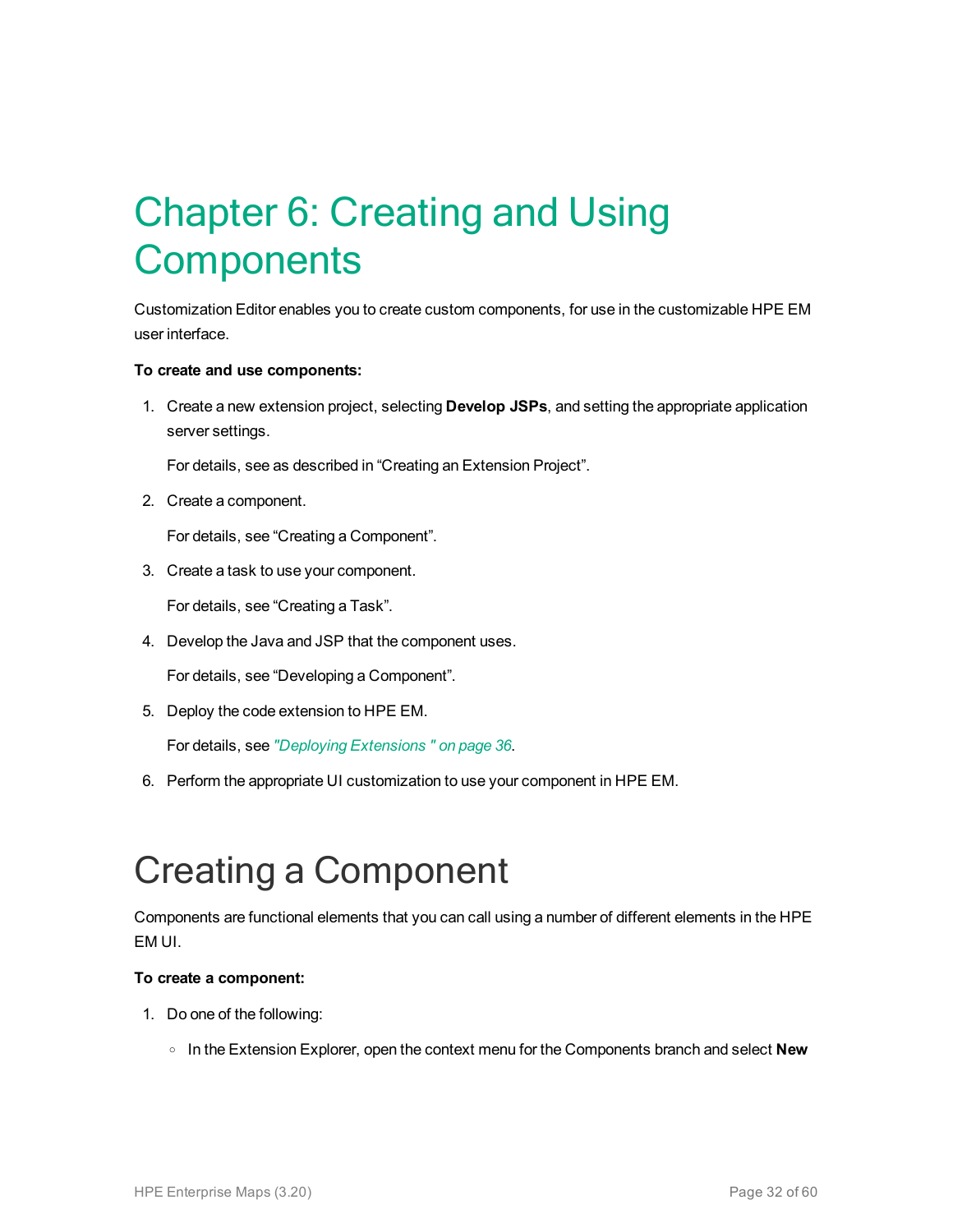#### **Component**.

<sup>o</sup> In the Components Editor, click **Add**.

The New Component dialog box opens.

2. In the New Component dialog box, add the parameters you want.

For parameter definitions, see "New Component".

<span id="page-32-0"></span>3. Click **Finish** to create the component.

## Creating a Task

Tasks are top level components accessible via their URIs. The addition of a URI allows you to access the component in the HPE EM UI, and to make more sophisticated multi-layered components.

#### **To create a task:**

- 1. Do one of the following:
	- <sup>o</sup> In the Extension Explorer, open the context menu for the Tasks branch and select **New Task**.
	- <sup>o</sup> In the Tasks editor, click **Add**.

The New Task dialog box opens.

2. In the New Task dialog box, add the parameters you want.

For parameter descriptions, see "New Task".

<span id="page-32-1"></span>3. Click **Finish** to create the task.

## Developing a Component

When you create a component, as described in "Creating a Component" on the previous page, the templates for the Java class and JSP page are created automatically.

To view this code, switch to the Java or Debug perspective, as shown in "Debug Perspective".

The project contains two source folders containing the Java and JSP files, respectively.

To open an edit view, double-click the source file you want to edit. In the edit view, you can write a custom component.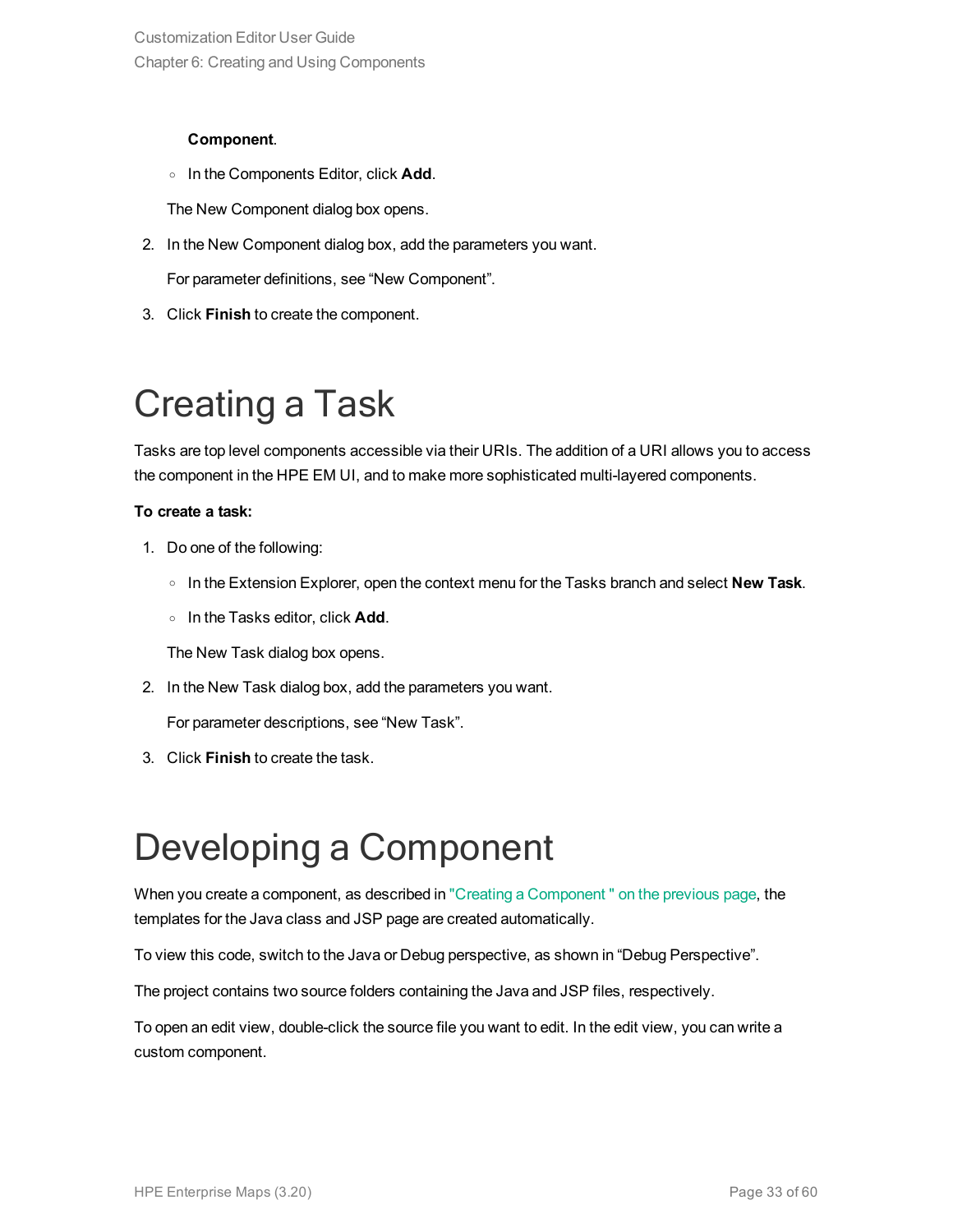# <span id="page-33-0"></span>Chapter 7: Modifying Taxonomies

Customization Editor controls which taxonomies are available in the extension project. You can create and modify taxonomies from your extension project.

Creating and modifying taxonomies uses the Taxonomy Editor functionality.

For details, see the *HPE EM Taxonomy Editor Guide*.

#### **To control taxonomies in your extension project:**

- 1. In the Extension Explorer, double-click the Taxonomies branch to open the Taxonomies editor.
- 2. To modify the available taxonomies in your extension project, do one of the following:
	- $\circ$  Open the taxonomy from the extension project, and edit the parameters as required.

The modified taxonomy is then indicated by a **>** next to the taxonomy.

<sup>o</sup> To import taxonomies from HPE EM and add them to the extension, click **Import**. Select multiple taxonomies by holding **Ctrl**.

You can also import taxonomies in the Server Explorer view. For more details, see ["Server](#page-13-0) [Explorer "](#page-13-0) on page 14.

<sup>o</sup> To update taxonomies in your extension to newer versions from HPE EM, click **Update**. Select multiple taxonomies by holding **Ctrl**.

Alternatively, in the Extension Explorer, expand the branches in the Taxonomy branch, select the taxonomy (use **Ctrl** to select multiple taxonomies), open the context menu, and select **Update Taxonomy**.

The selected taxonomies are added as separate items for modification under the Taxonomy branch.

<sup>o</sup> To remove a taxonomy from the extension, select the taxonomy and click **Remove**. Select multiple taxonomies by holding **Ctrl**.

To enable the import or update of taxonomies from HPE EM, you must specify the correct server URL during configuration.

For details, see "Creating an [Extension](#page-17-1) Project " on page 18.

You can change the taxonomy in a taxonomy based property descriptor which is used in the current extension project.

**To change the taxonomy in a taxonomy based property descriptor:**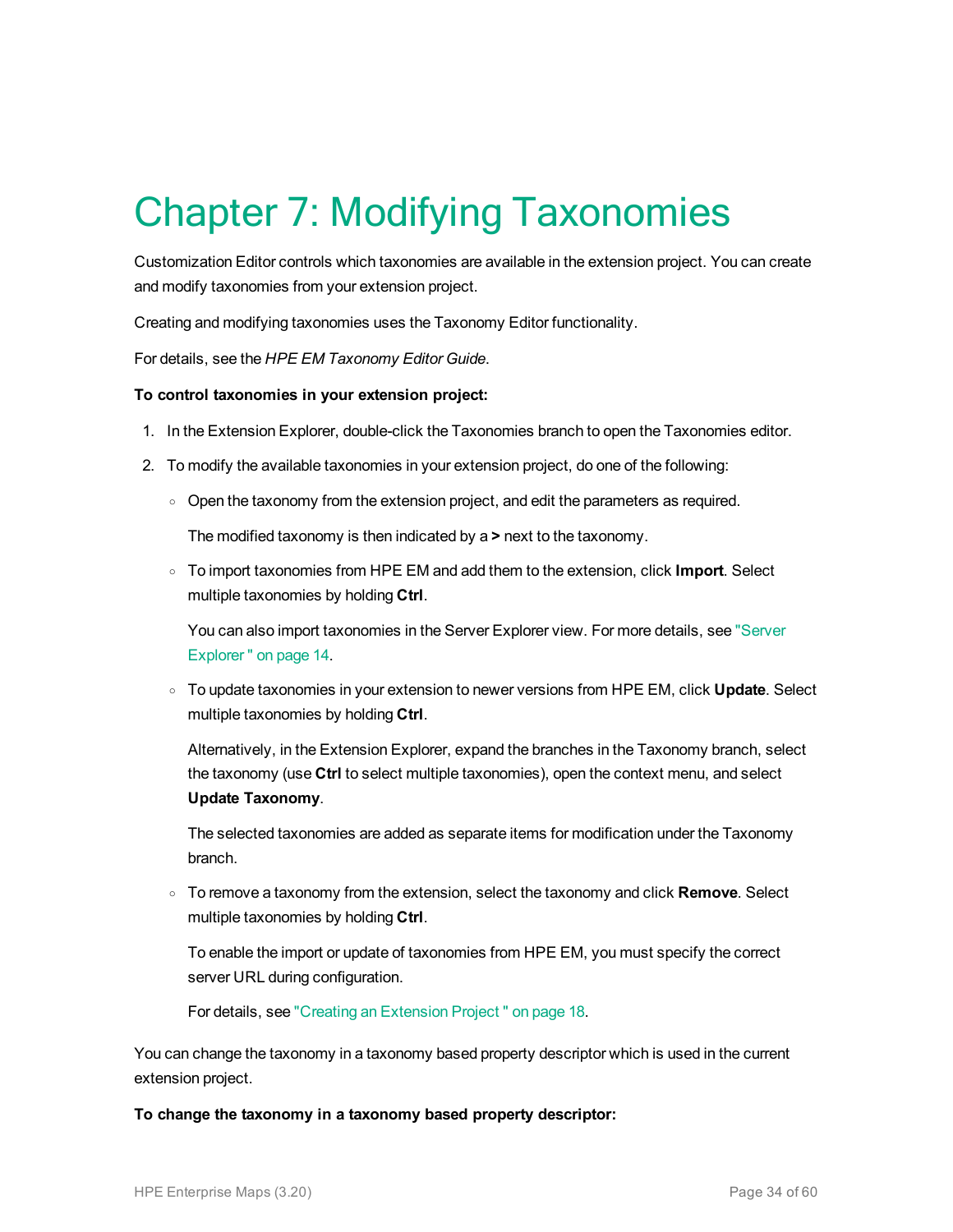- 1. In the tree menu of Extension Explorer, expand **SDM Details > Taxonomy Property Descriptors** and double-click the descriptor you need to open its Editor in the Overview tab.
- 2. In the **Taxonomy Name** field, click **Browse**.
- 3. Select the taxonomy you want, and click **Select**.

The new taxonomy overrides the previous taxonomy in the property descriptor.

You cannot change the taxonomy in a taxonomy based property descriptor if the extension project is in production mode.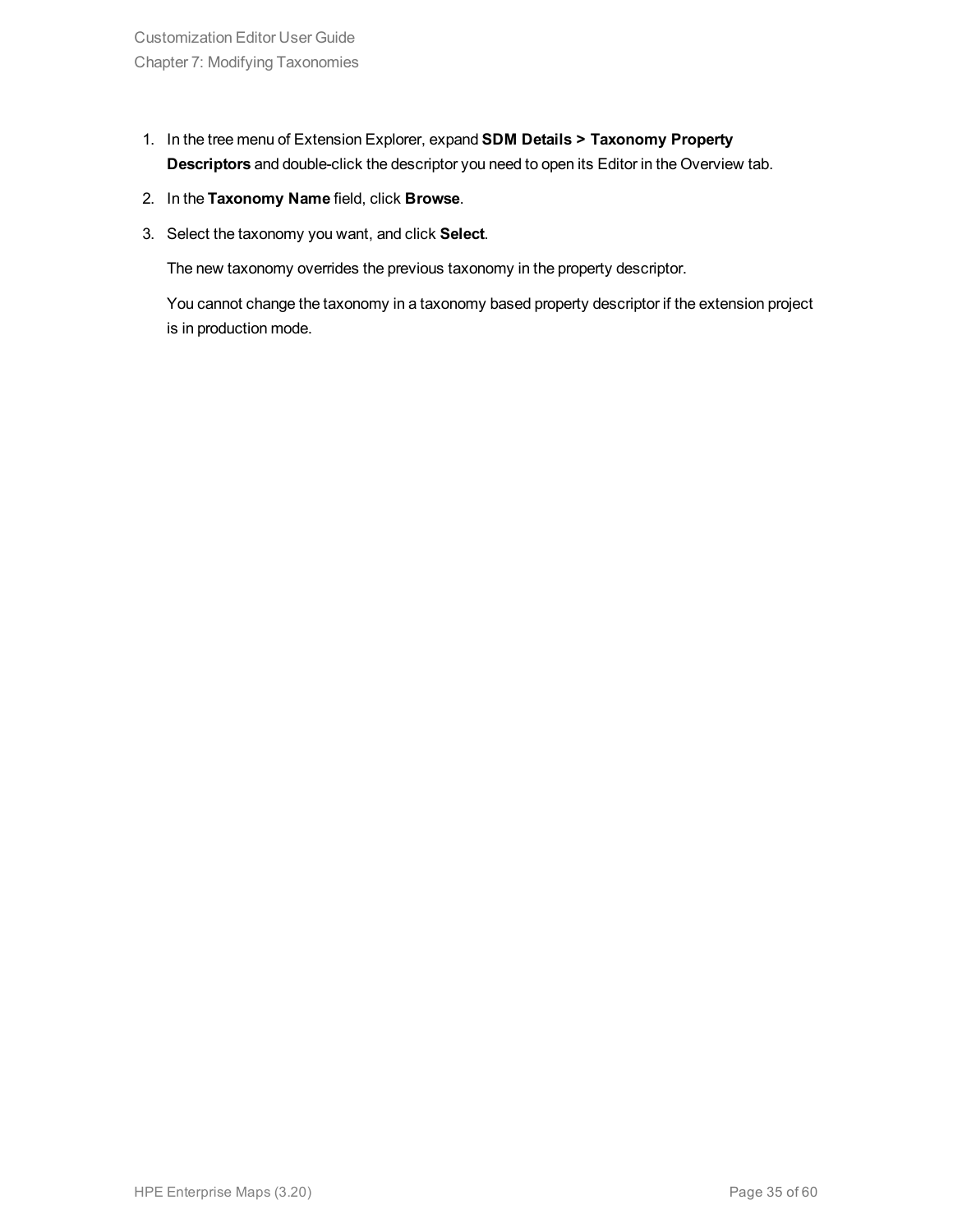## <span id="page-35-0"></span>Chapter 8: Deploying Extensions

Deploying an extension to HPE EM is a three-part process:

- 1. ["Exporting](#page-35-1) the Extension Project " below
- 2. Applying Extensions
- 3. ["Redeploying](#page-36-0) the EAR File " on the next page
- 4. "Deploying [Components](#page-36-1) to HPE EM " on the next page
- 5. "Deploying [Extensions](#page-37-0) Remotely" on page 38

Alternatively, if you are developing components in Customization Editor, you can directly deploy an extension from Customization Editor.

### <span id="page-35-1"></span>Exporting the Extension Project

Customization Editor displays the entire configuration of your extension plus other extensions it depends on. However, your extension consists only of any modifications and additions that you have made. Only these changes are stored when you save your project as an extension JAR file, and only these changes are deployed to HPE EM.

#### **To create your extension package:**

1. In the Extension Explorer or Project Explorer, open the context menu of the extension name, and select **HPE Enterprise Maps > Build Extension**.

The Export Extension dialog box opens.

2. Choose a save location and file name, and then click **Save**.

By default, the Extension Folder set during configuration is selected.

For configuration details, see "Creating an [Extension](#page-17-1) Project " on page 18

If the extension already exists, Customization Editor prompts you to confirm that you want to overwrite it.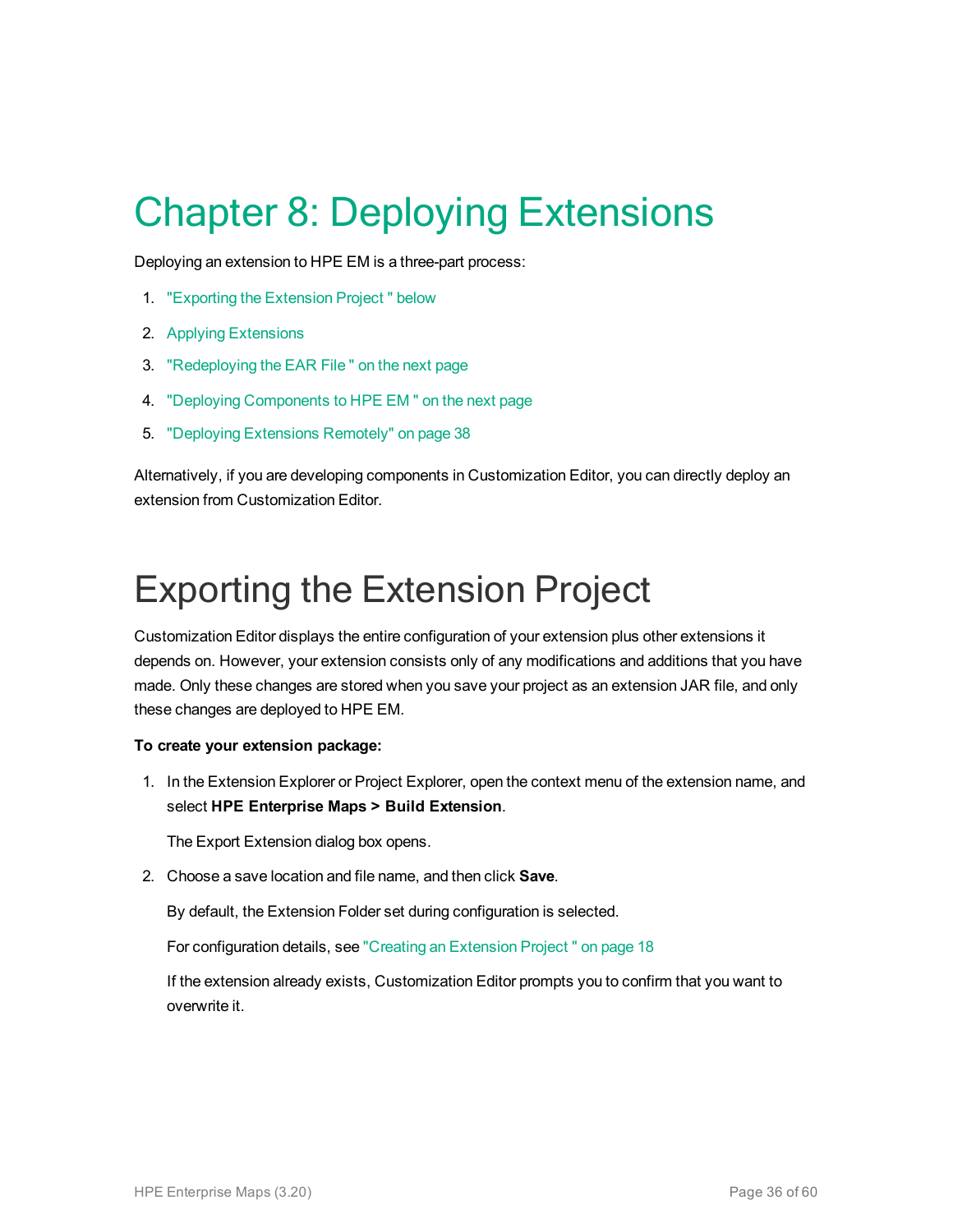## <span id="page-36-0"></span>Redeploying the EAR File

After using the Setup Tool to apply extensions or updates, you must redeploy the EAR file to the application server. For JBoss, you can do this using the Setup Tool.

#### **To redeploy the EAR file to JBoss:**

- 1. Stop the application server.
- 2. Start the Setup Tool by executing the following command:

#### **EM\_HOME/bin/setup.bat(sh)**.

- 3. Select the **Advanced** scenario, and click **Next**.
- 4. Scroll down, select **Deployment**, and then click **Next**.

When the Setup Tool validates the existence of the JBoss Deployment folder, click **Next**.

- 5. Click **Finish** to close the Setup Tool.
- <span id="page-36-1"></span>6. Restart the application server.

## Deploying Components to HPE EM

If you are creating components in Customization Editor, it is not convenient to continually build and apply extensions to HPE EM. Customization Editor enables you to deploy your extension directly to HPE EM.

Only HPE EM deployed to a JBoss application server is supported by this release.

#### **To directly deploy an extension from Customization Editor:**

- 1. Stop the application server.
- 2. Switch to the Debug perspective in Customization Editor.
- 3. From the main menu, select **Run > External Tools > Open External Tools Dialog**.

The External Tools dialog box opens.

- 4. Select **Ant Build > Customization Editor – Apply Extension**.
- 5. Click **Run** to apply the extension.

The Console view displays the output of the deployment process.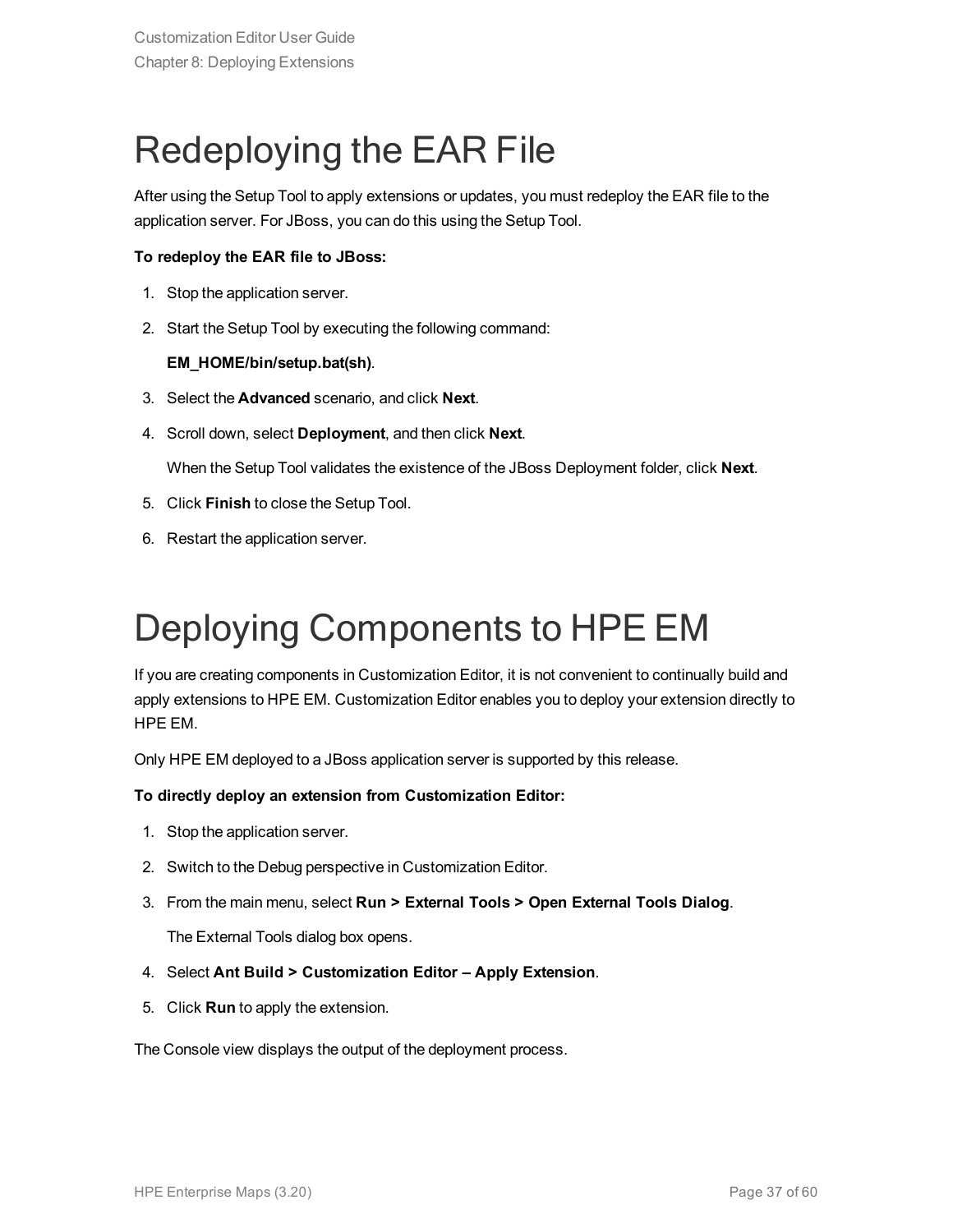## <span id="page-37-0"></span>Deploying Extensions Remotely

In addition to manual deployment, you can deploy an extension remotely from Workbench to EM server.

To do so, follow the steps below:

- 1. Open the extension project.
- 2. In the Extension Explorer or Project Explorer, open the context menu of the extension name , and select **HPE Enterprise Maps > Apply To Server**.

You can also apply the extension to other servers. Right-click the extension project name in the Extension Explorer or Project Explorer to open the context menu and select **HPE Enterprise Maps > Apply To Other Server**.

3. Follow the subsequent screens to deploy the extension to EM server.

**Note:** Remote deployment requires administrative rights. Thus, you are prompted to provide administrative credentials.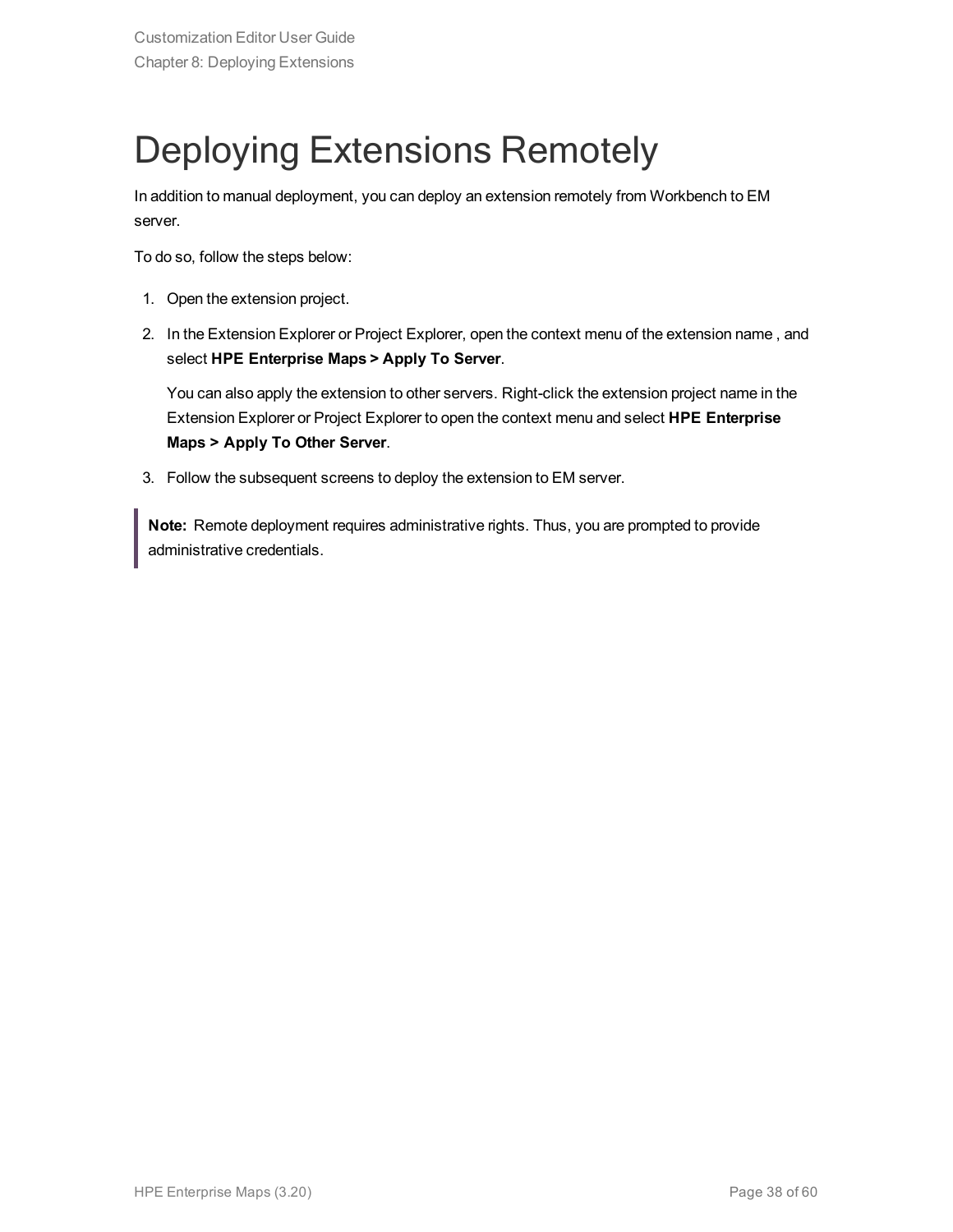## <span id="page-38-0"></span>Chapter 9: Views

Each Customization Editor view in the main and bottom-right section of the editor is described in the following sections:

- <sup>l</sup> ["Artifact](#page-38-1) Editor " below. Manage your SOA artifacts and customize their properties, appearance, and registry mapping.
- . ["Messages](#page-42-0) View " on page 43. View the action log as you customize your extension project.
- ["Project](#page-42-1) Editor" on page 43. Manage your extension project.
- ["Property](#page-44-0) Editor" on page 45. Manage your SOA properties and which perspectives can see and edit them.
- ["Property](#page-46-0) Group Editor" on page 47. Organize your properties into groups.
- ["Search](#page-47-0) View " on page 48. View the results of usage and entity searches.
- "Tasks Editor" on page 48. Manage tasks in HPE EM.
- <span id="page-38-1"></span>. ["Taxonomies](#page-48-0) Editor" on page 49. Customize the taxonomies available in HPE EM.

### Artifact Editor

Artifacts are the basic building blocks of SOA and represent all types of entity. This editor enables you to modify the parameters, and properties of an artifact type within HPE EM. Each artifact type and package has an editor with the artifact name as the title.

Each editor contains the following tabs described in the following sections:

• "Artifact Editor: [Overview](#page-39-0) Tab" on the next page

The main attributes of the artifact type.

• "Artifact Editor: [Properties](#page-39-1) Tab" on the next page

The properties of the artifact type.

• "Artifact Editor: Registry [Mapping](#page-41-0) Tab" on page 42

The mapping of the artifact to registry entities.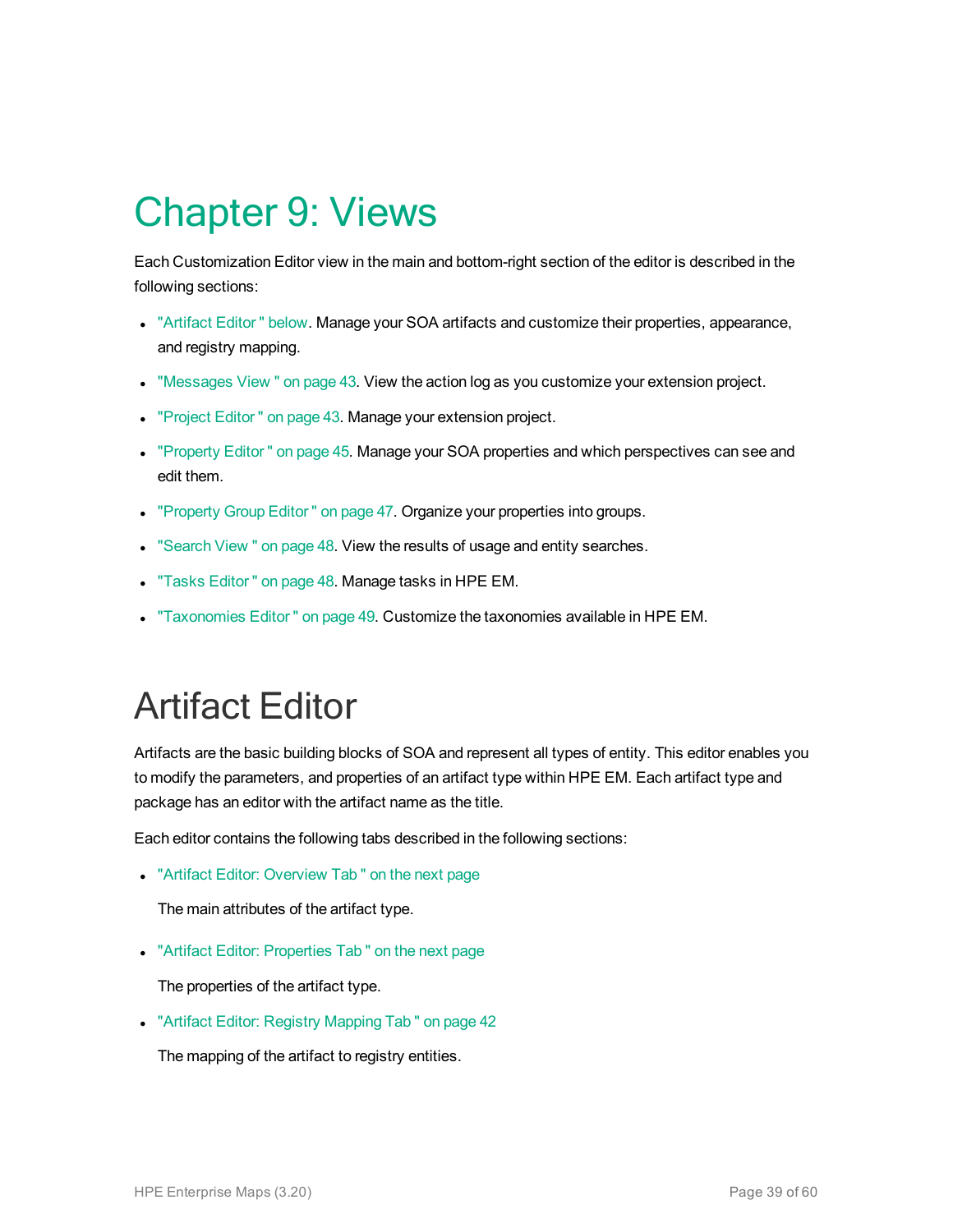### <span id="page-39-0"></span>Artifact Editor: Overview Tab

The **Overview** tab displays the general attributes of the artifact and allows you to modify some of them.

The Overview tab contains the following segments:

**Artifact General Information**. The following parameters related to artifacts shown in this pane. They are described in the table below:

| <b>Parameter</b>           | <b>Definition</b>                                                                                                             |
|----------------------------|-------------------------------------------------------------------------------------------------------------------------------|
| URI                        | The identifier for the artifact descriptor in the configuration.                                                              |
| Display Name               | The name of the artifact as it appears in the HPE EM UI.                                                                      |
| Local Name                 | The name of the artifact as it is stored in the extension.                                                                    |
| Collection<br>Display Name | The plural version of the name as it appears in the HPE EM UI.                                                                |
| Artifact Icon              | Displays the icon used for the artifact in the UI with an option to change it.                                                |
| Package                    | The parent artifact type that this artifact type belongs to.                                                                  |
| Extends Type               | The artifact type that this artifact type inherits the properties of.                                                         |
| Description                | The description of the artifact type as it appears in the HPE EM UI.                                                          |
| Deprecated                 | A check box indicating whether the artifact is currently active in the extension.                                             |
| <b>Revisionless</b>        | Indicates whether the artifact creates a new revision when it updates.                                                        |
| Abstract                   | A check box indicating whether the artifact is an artifact package which does<br>not have actual instances in the repository. |
| Data<br>Attachment         | Indicates the type of data content that may be attached to the artifact.                                                      |

<sup>l</sup> **Properties**

<span id="page-39-1"></span>A summary of the different properties that the artifact has. Each of the links opens the **Properties** tab described in "Artifact Editor: [Properties](#page-39-1) Tab " below.

### Artifact Editor: Properties Tab

The **Properties** tab displays all the properties of the artifact and enables you to add and remove them:

This tab contains the following panes: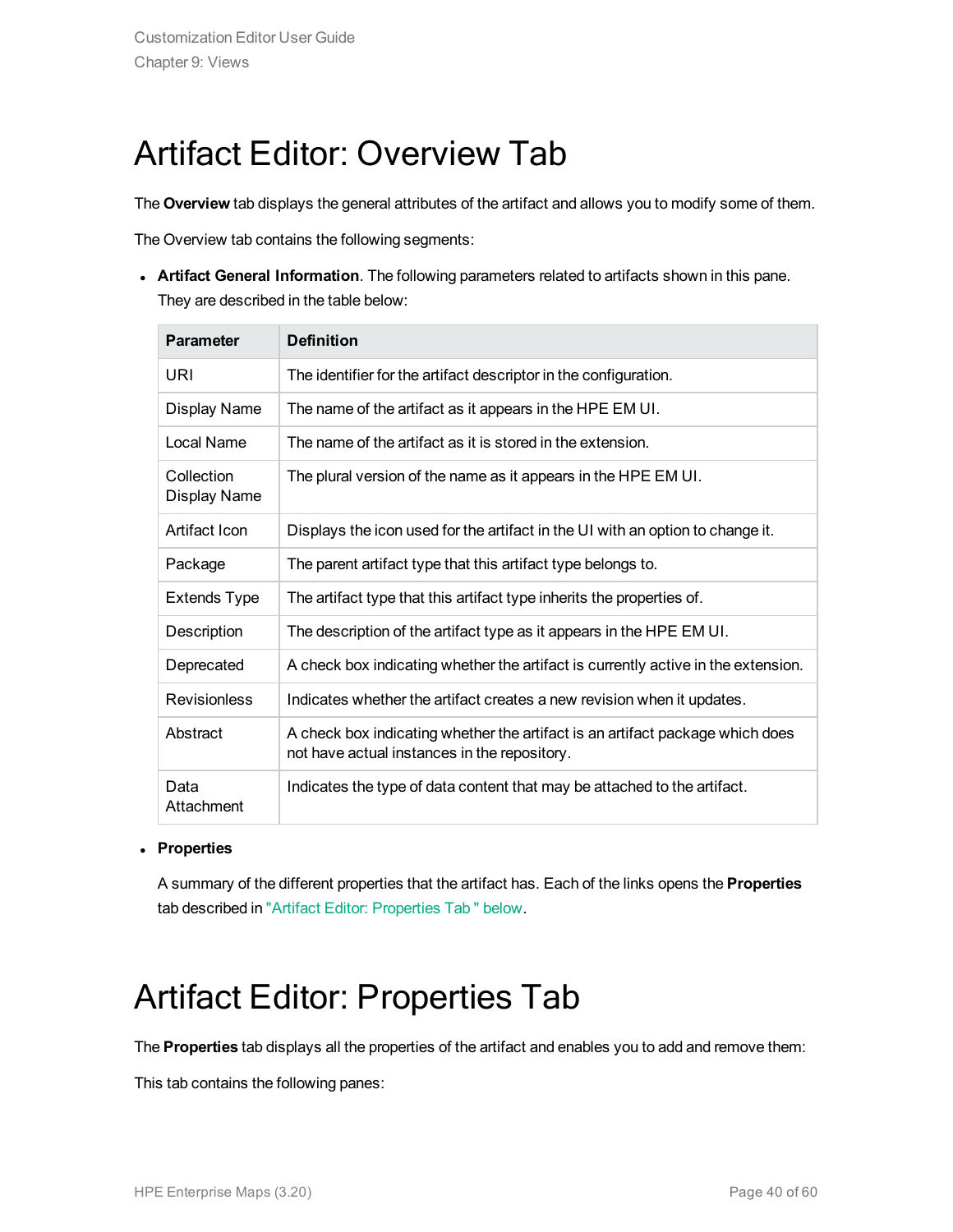#### <sup>l</sup> **Properties**

This is the list of individual properties of the artifact. On the right are the following buttons:

- <sup>o</sup> **New** opens the **New Property** dialog described in "Creating a [Property "](#page-28-1) on page 29.
- o **Add** adds a property to the artifact type from the list of available property descriptors, set its cardinality, and its location on the **View Artifact** page.
- <sup>o</sup> **Deprecate** deactivates the property in the artifact type.
- <sup>o</sup> **Undeprecate** reactivates the property in the artifact type.
- <sup>o</sup> **Remove** removes the selected property from the artifact type.

#### <sup>l</sup> **Property Groups**

This is the list of the property groups of the artifact. On the right are the following buttons:

- <sup>o</sup> **New** opens the **New Property Group** dialog. For details, see ["Creating](#page-29-1) a Property Group " on [page](#page-29-1) 30.
- $\circ$  **Add** adds a property group to the artifact type from the list of available property groups.
- <sup>o</sup> **Remove** removes the selected property group from the artifact type.

#### <sup>l</sup> **Inherited Groups and Properties**

If the artifact is based on another artifact then this segment displays the inherited artifact and its properties and groups.

The following property parameters are displayed in these panes:

| <b>Parameter</b> | <b>Definition</b>                                                                                                                                                                                                                                                                                                                                                                                               |
|------------------|-----------------------------------------------------------------------------------------------------------------------------------------------------------------------------------------------------------------------------------------------------------------------------------------------------------------------------------------------------------------------------------------------------------------|
| Name             | The name of the property as it appears in the HPE EM UI.                                                                                                                                                                                                                                                                                                                                                        |
| Cardinality      | The occurrence of the property in an artifact with options:<br>Optional<br>$\bullet$<br>The property is not required to be populated.<br>Required<br>$\bullet$<br>The property must be populated.<br><b>Multiple</b><br>$\bullet$<br>The cardinality is determined by the MinOccurs/MaxOccurs defined in the Property<br>Editor: Advanced Tab. For details, see "Property Editor: Advanced Tab " on page<br>46. |
| Extension        | Which extension this property is part of.                                                                                                                                                                                                                                                                                                                                                                       |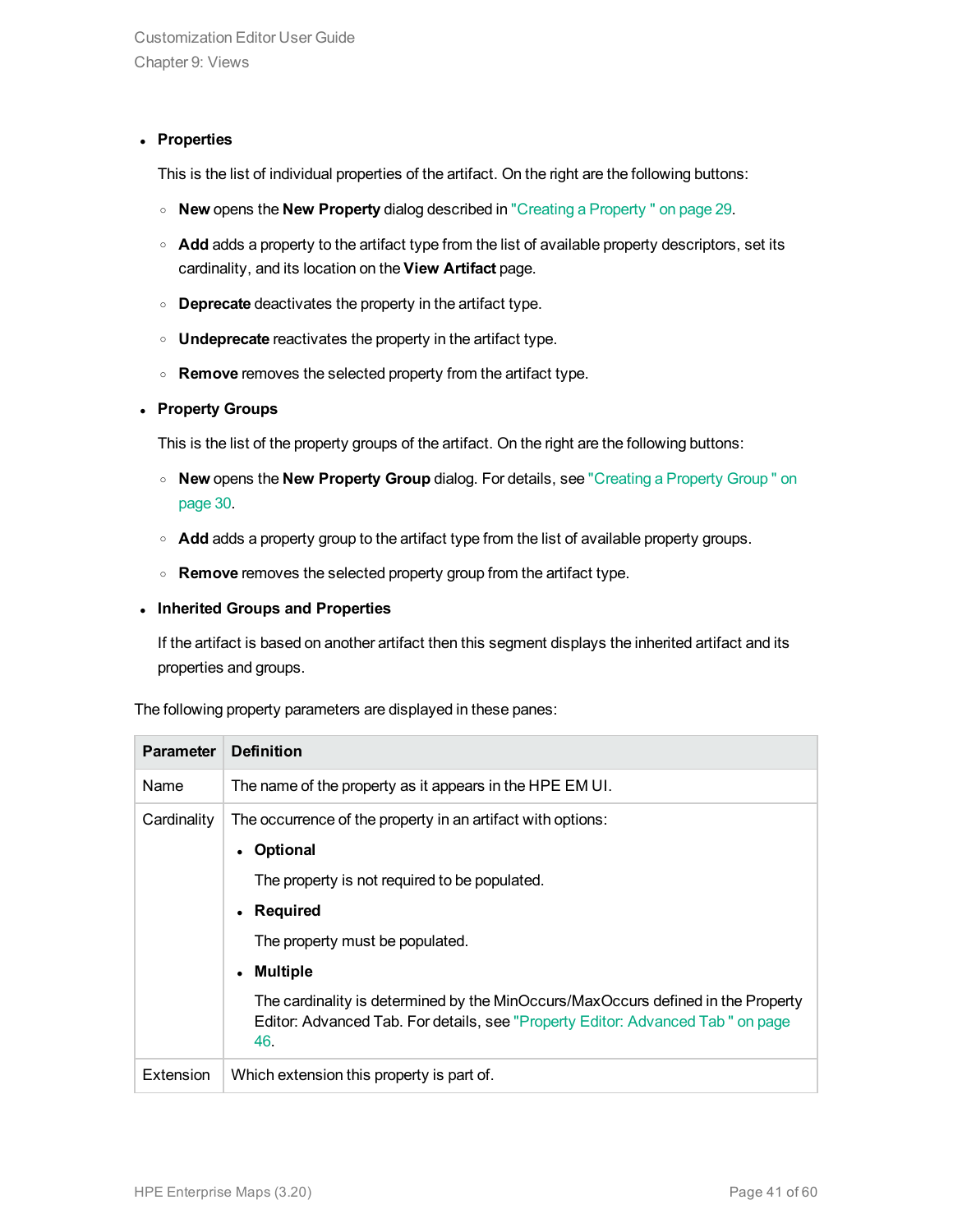### <span id="page-41-0"></span>Artifact Editor: Registry Mapping Tab

The **Registry Mapping** tab displays any mappings between the artifact and entities in registries and allows you to create, edit, and remove them:

It is split into the following panes:

#### <sup>l</sup> **Artifact Mapping**

This is the list of registry entities that represent the artifact in registries. On the right are the following buttons:

- <sup>o</sup> **Add** adds a registry mapping, as described in "Mapping an Artifact Type to a [Registry "](#page-25-0) on page [26](#page-25-0)
- <sup>o</sup> **Edit** edits the mapping, as described in "Mapping an Artifact Type to a [Registry "](#page-25-0) on page 26
- <sup>o</sup> **Remove** removes the mapping from the artifact.

The following registry mapping parameters are displayed in this pane:

| <b>Parameter</b>  | <b>Definition</b>                                                    |
|-------------------|----------------------------------------------------------------------|
| Registry Name     | The registry that the artifact type is mapped to.                    |
| <b>TModel Key</b> | The taxonomy key used to categorize the UDDI entity in the registry. |
| Key Name          | The name used to categorize the UDDI entity in the registry.         |
| <b>Key Value</b>  | The value used to categorize the UDDI entity in the registry.        |
| Extension         | Which extension this mapping is part of.                             |

#### <sup>l</sup> **Property Mappings**

This is the list of the properties of the artifact and if they are mapped to a registry. On the right are the following buttons:

- **Add** adds a new registry mapping for the selected property, as described i[n"Mapping](#page-25-0) an Artifact Type to a [Registry "](#page-25-0) on page 26.
- <sup>o</sup> **Edit** edits a property mapping, as described in "Mapping an Artifact Type to a [Registry "](#page-25-0) on page [26](#page-25-0)
- <sup>o</sup> **Remove** removes a mapping from the selected property.

The following registry mapping parameters are displayed in this pane: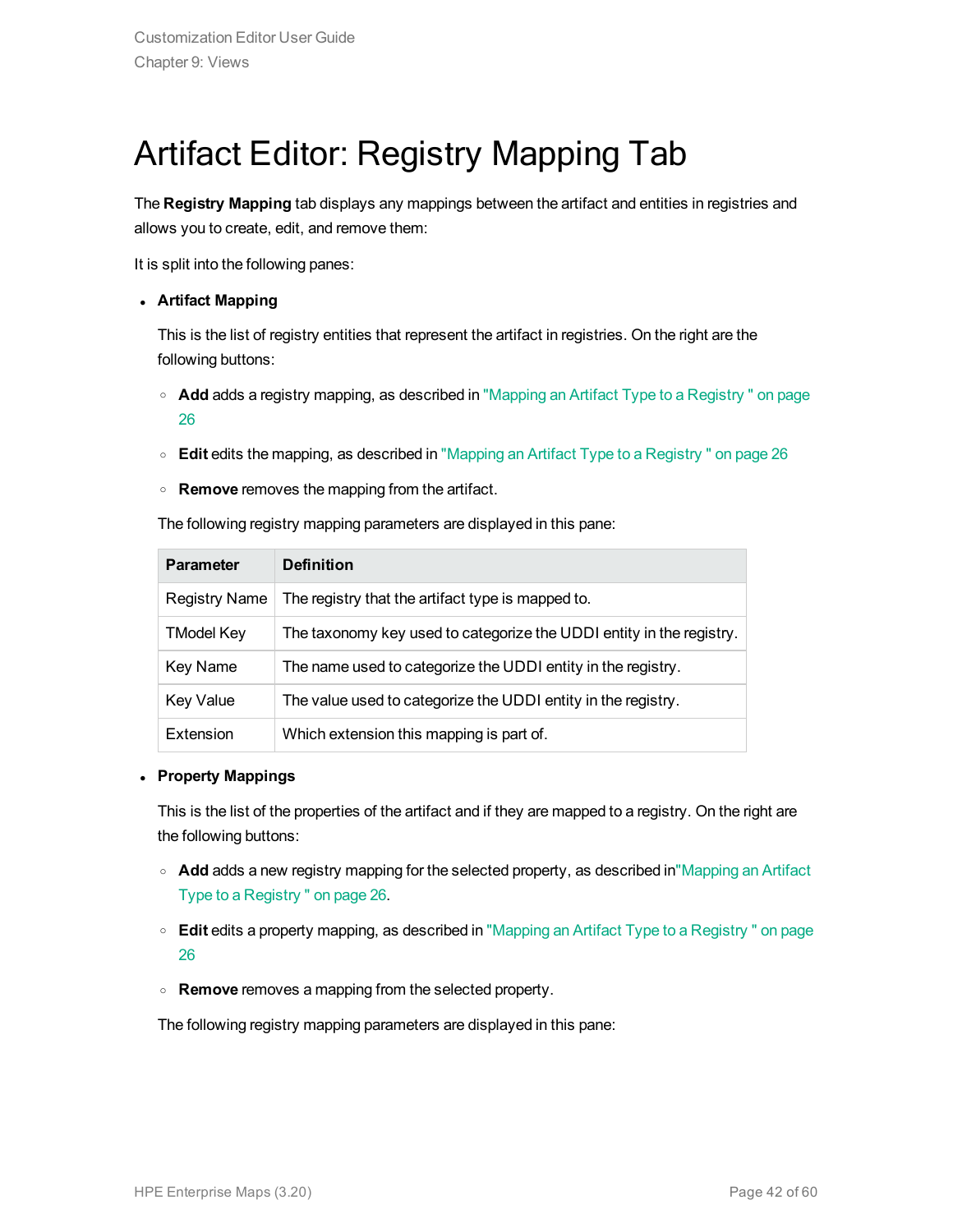| <b>Parameter</b>     | <b>Definition</b>                                                    |
|----------------------|----------------------------------------------------------------------|
| <b>Property Name</b> | The name of the property.                                            |
| Registry Name        | The registry that the artifact type property is mapped to.           |
| <b>TModel Key</b>    | The taxonomy key used to categorize the UDDI entity in the registry. |
| Key Name             | The name used to categorize the UDDI entity in the registry.         |
| Extension            | Which extension this property is part of.                            |

## <span id="page-42-0"></span>Messages View

The **Messages** view tracks the changes that you make to extension entities and displays any warnings and problems that may occur as a result of those actions:

<span id="page-42-1"></span>Double-clicking an item in the tree opens the relevant editor for that object.

## Project Editor

The project editor allows you to configure your extension project. It contains three tabs described in the following sections:

- "Project Editor: [Overview](#page-42-2) Tab " below
- "Project Editor: [Environment](#page-43-0) Tab" on the next page
- <span id="page-42-2"></span>• "Project Editor: [Dependencies](#page-43-1) Tab" on the next page

### Project Editor: Overview Tab

The **Overview** tab enables you to view and amend the basic parameters of your extension project:

The **Overview** tab contains the following collapsible panes:

**Project details** displays parameters for the extension project: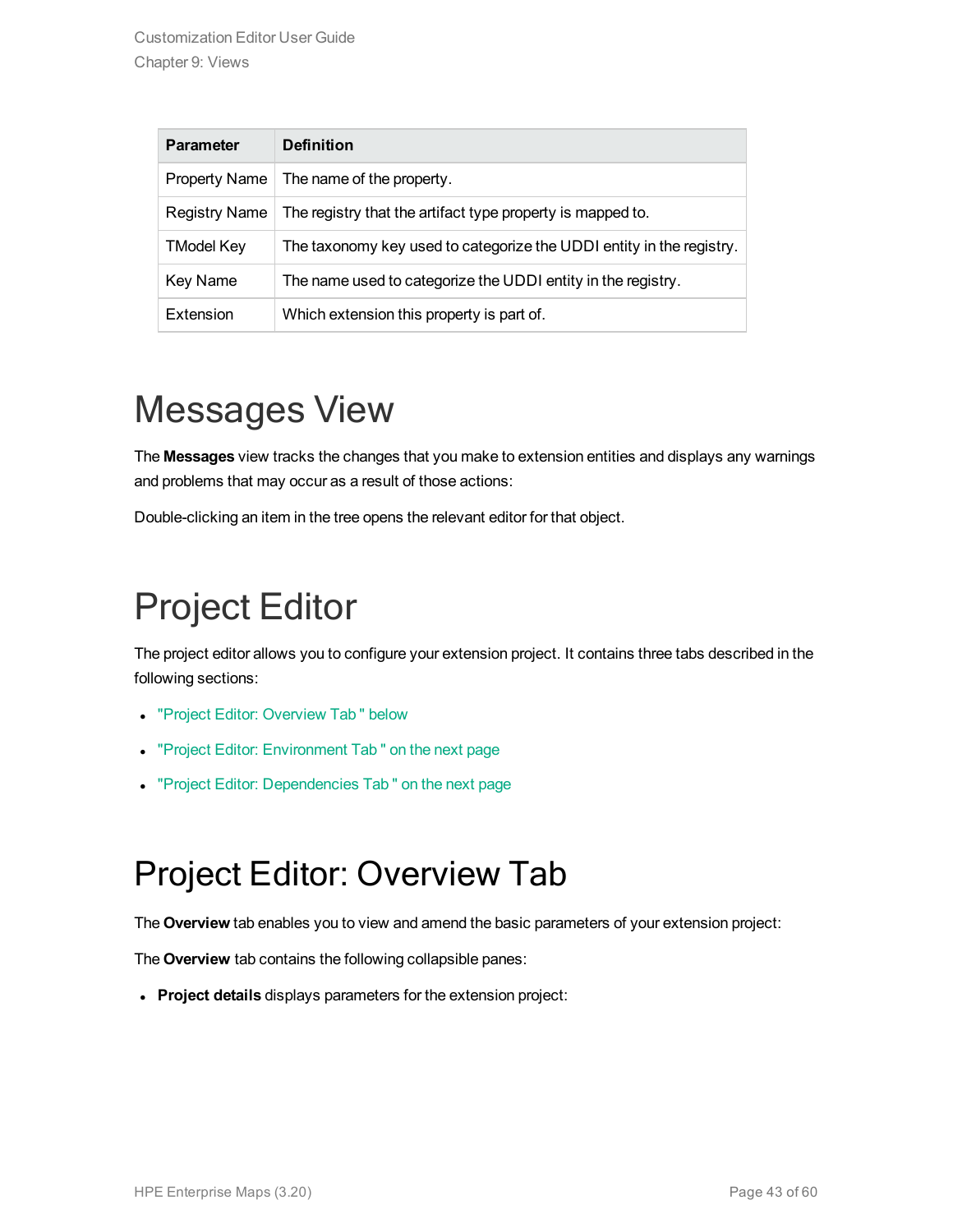| <b>Parameter</b>        | <b>Definition</b>                                         |  |
|-------------------------|-----------------------------------------------------------|--|
| Project name            | The name of the extension project.                        |  |
| Project type            | The project is an extension project.                      |  |
| <b>Project location</b> | The workspace folder that contains the extension project. |  |
| Last modified           | The last time the project was changed.                    |  |

**Extension details** enables you to configure some of the extension project parameters:

| <b>Parameter</b> | <b>Definition</b>                                                            |
|------------------|------------------------------------------------------------------------------|
| Name             | The display name of the extension.                                           |
| Version          | The version number of the extension project.                                 |
| Description      | A description of the extension project.                                      |
| URI              | The identifier for the extension in the configuration (not editable).        |
| Namespace        | The prefix used for the URI when you create a new artifact type or property. |

### <span id="page-43-0"></span>Project Editor: Environment Tab

The **Environment** tab displays the parameters of the HPE EM server that the Customization Editor is configured for:

| The <b>Environment</b> tab contains the following parameters: |
|---------------------------------------------------------------|
|---------------------------------------------------------------|

| <b>Parameter</b>                 | <b>Definition</b>                                                                       |
|----------------------------------|-----------------------------------------------------------------------------------------|
| Platform Home                    | Your HPE EM installation folder.                                                        |
| <b>Extension Folder</b>          | The location of the extension folder in your HPE EM installation.                       |
| Server URL                       | The URL used to access HPF FM.                                                          |
| Deploy JSPs                      | Indicates if component and JSP development is configured for your<br>extension project. |
| <b>JBoss Deploy</b><br>Directory | Deployment directory for your JBoss application server.                                 |
| <b>JBoss JNDI Port</b>           | JNDI port configured in your JBoss application server.                                  |

### <span id="page-43-1"></span>Project Editor: Dependencies Tab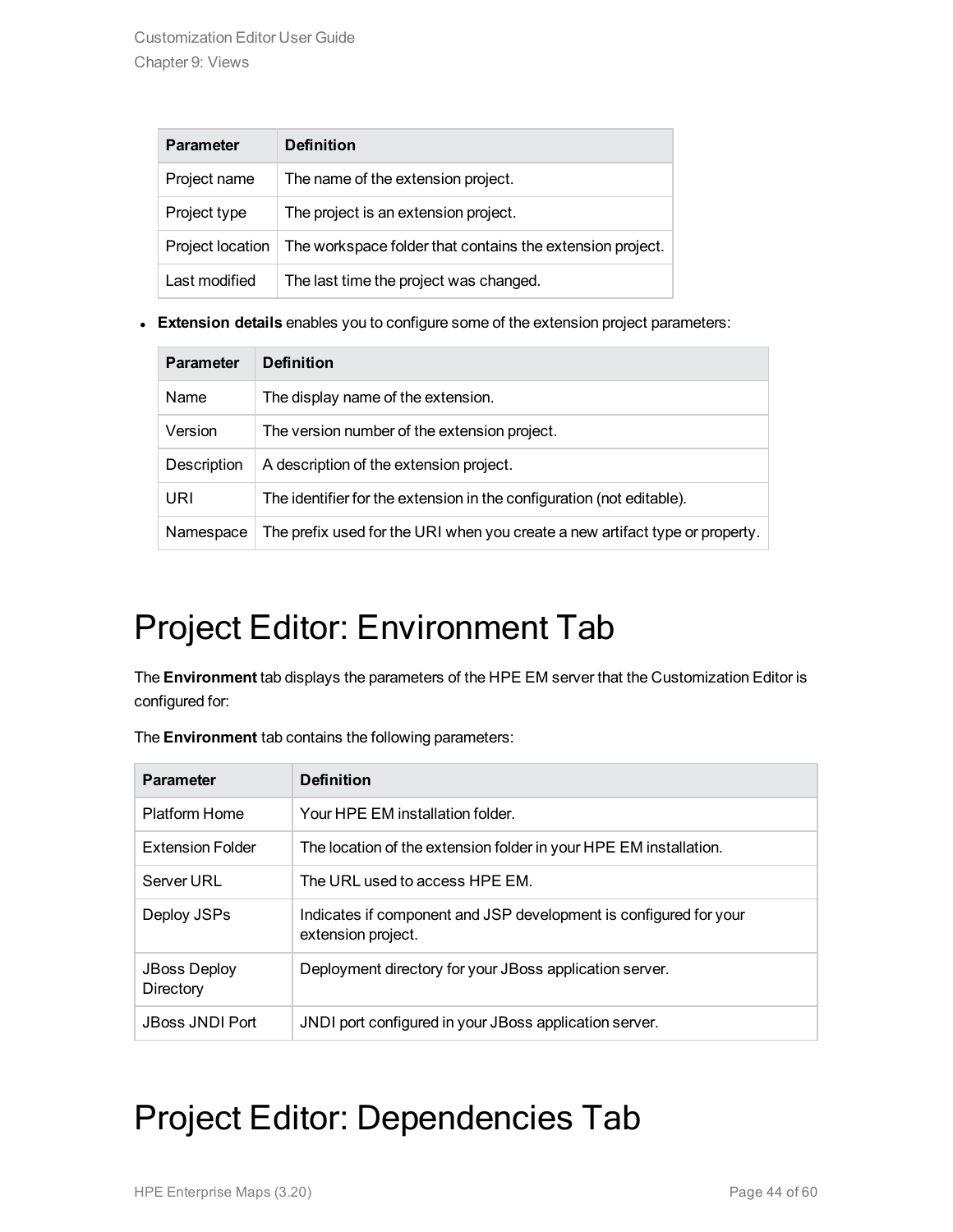The **Dependencies** tab displays general information about your extension project and any dependencies that is has:

The **Dependencies** tab contains the following panes:

- **Extension dependencies** displays a tree of extensions that the extension project is dependent on.
- <sup>l</sup> **Project and extension general information** displays parameters of the extension project:

| <b>Parameter</b> | <b>Definition</b>                                                             |
|------------------|-------------------------------------------------------------------------------|
| Name             | The name of the extension.                                                    |
| Version          | The version number of the extension project.                                  |
| Description      | A description of the extension project.                                       |
| URI              | The identifier for the extension project in the configuration (not editable). |
| <b>Buildtime</b> | The creation date and time of the extension.                                  |

## <span id="page-44-0"></span>Property Editor

Properties are attributes of artifacts. The property editor allows you to modify the properties in your extension project. Each property has an editor with the property name as the title containing the tabs described in the following sections:

• "Property Editor: [Overview](#page-44-1) Tab " below

The main attributes of the property.

• "Property Editor: [Advanced](#page-45-0) Tab" on the next page

<span id="page-44-1"></span>The advanced attributes of the property.

### Property Editor: Overview Tab

The **Overview** tab displays the general attributes of the artifact and enables you to modify some of them:

This tab contains the following panes:

**.** General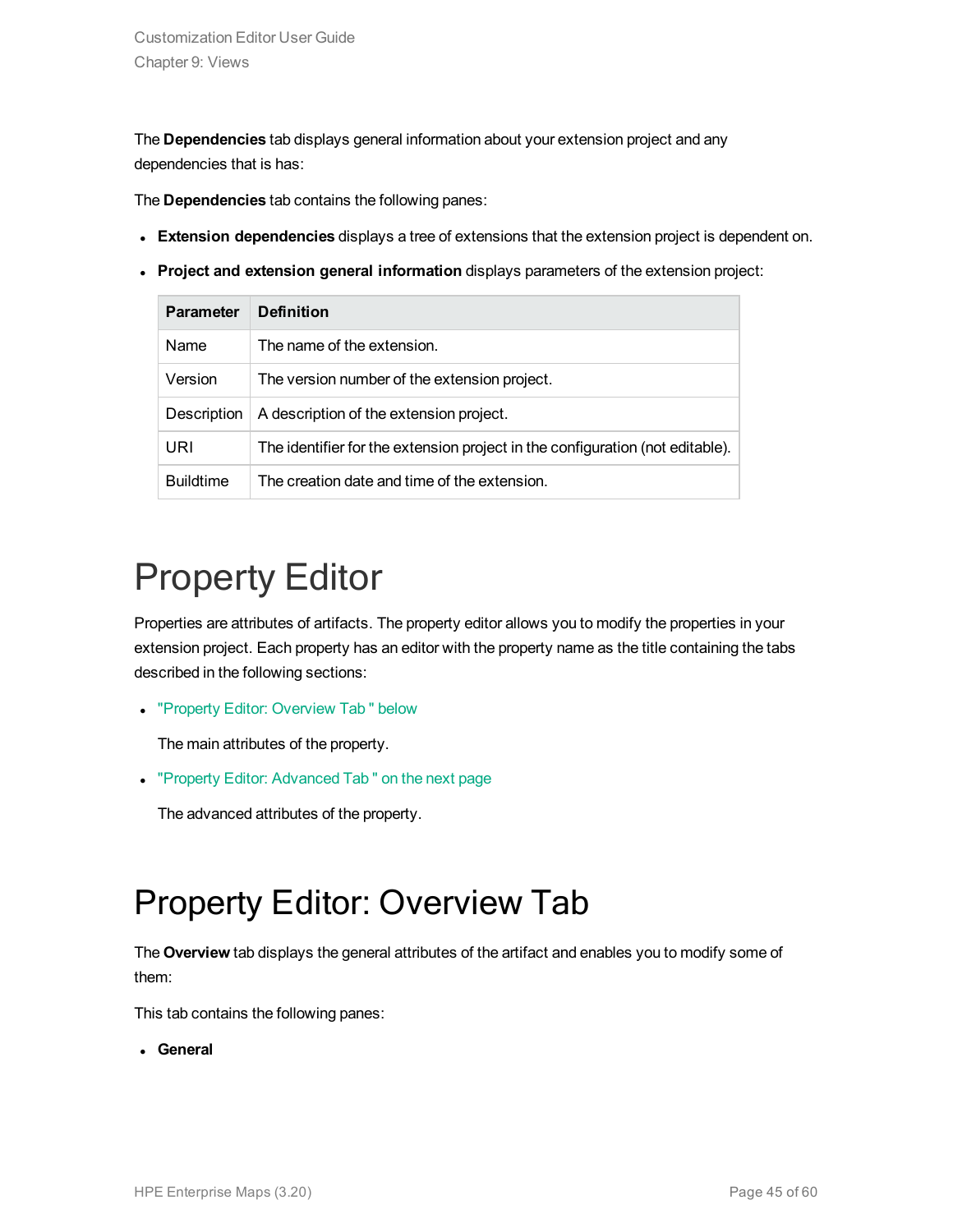|  |  | The following property parameters are displayed in this segment: |
|--|--|------------------------------------------------------------------|
|  |  |                                                                  |

| <b>Parameter</b>                  | <b>Definition</b>                                                                    |
|-----------------------------------|--------------------------------------------------------------------------------------|
| Display Name                      | The name of the property as it appears in the HPE EM UI.                             |
| Local Name                        | The name of the property as it is stored in the extension.                           |
| URI                               | The identifier for the property descriptor in the configuration.                     |
| Description                       | The description of the property as it appears in the HPE EM UI.                      |
| <b>Collection Display</b><br>Name | The plural version of the name as it appears in the HPE EM UI.                       |
| Deprecated                        | A check box indicating whether the property is currently active in the<br>extension. |

#### <sup>l</sup> **Property Type**, **Relationship**, or **Taxonomy**

There are three types of property and this segment is specific to each:

#### <sup>o</sup> **Property Type**

The property type for primitive properties.

#### <sup>o</sup> **Relationship**

This pane displays the source and target artifacts that this relationship links and some parameters of the inverse relationship. On the right are two sets of two buttons for altering the source and target artifacts:

- **Add** selects an artifact in the extension to source or target.
- **Remove** removes the relationship from a source or target artifact.

#### <sup>o</sup> **Taxonomy**

The taxonomy that contains the available options for this property with **Browse** to select a new taxonomy from the extension project.

### <span id="page-45-0"></span>Property Editor: Advanced Tab

The **Advanced** tab displays the advanced attributes of the property and allows you to modify them:

This tab contains the following panes:

#### **Multiple Cardinality:**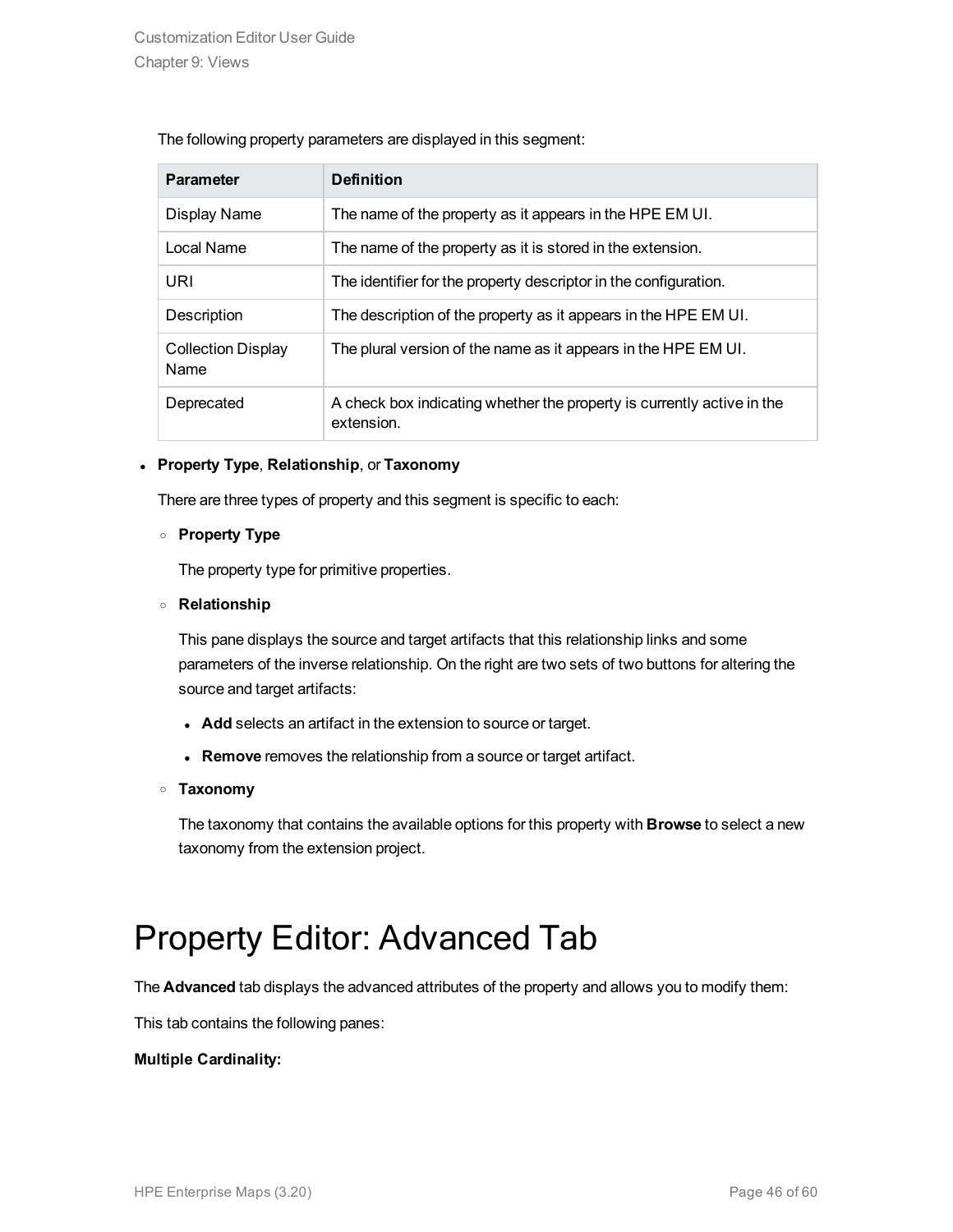| <b>Parameter</b> | <b>Definition</b>                                                                                                                                       |
|------------------|---------------------------------------------------------------------------------------------------------------------------------------------------------|
| MinOccurs        | If a property has multiple cardinality this parameter is the minimum occurrences of the<br>property in an artifact.                                     |
| MaxOccurs        | If a property has multiple cardinality this parameter is the maximum occurrences of the<br>property in an artifact. Use unbounded if there is no limit. |

**Caution**: Properties that inherit urn:com:systinet:soa:model:propertyTypes:text, such as **Name**, cannot have multiple instances. If you need a text property with multiple cardinality, use one that inherits urn:com:systinet:soa:model:propertyTypes:plainText.

**Note**: Cardinality for incoming relationship properties cannot be changed.

#### <sup>l</sup> **Default Values:**

| <b>Parameter</b> | <b>Definition</b>                                                                                    |
|------------------|------------------------------------------------------------------------------------------------------|
| Default Value    | An XML extract defining the default value.                                                           |
|                  | Multiple Default Value   An XML extract defining default values in the case of multiple cardinality. |

#### <sup>l</sup> **Database Sizes**

<span id="page-46-0"></span>Displays optional database sizing for property elements with **Add**, **Edit**, and **Remove** functionality.

## Property Group Editor

Properties can be organized into groups. The property group editor allows you to add and remove properties from a property group. Each property group has an editor with the property group name as the title.

The editor contains the following collapsible segments:

- <sup>l</sup> **General** enables you to change the **Display Name** and view the **URI** of the property group.
- **Properties** enables you to manage the property group.

On the right are three buttons:

- <sup>o</sup> **New** creates a new property, as described in ["Creating](#page-29-1) a Property Group " on page 30.
- **Add** adds a property to the group from the list of available properties.
- <sup>o</sup> **Remove** removes the selected property from this property group.

The following property parameters are displayed and described in the table below: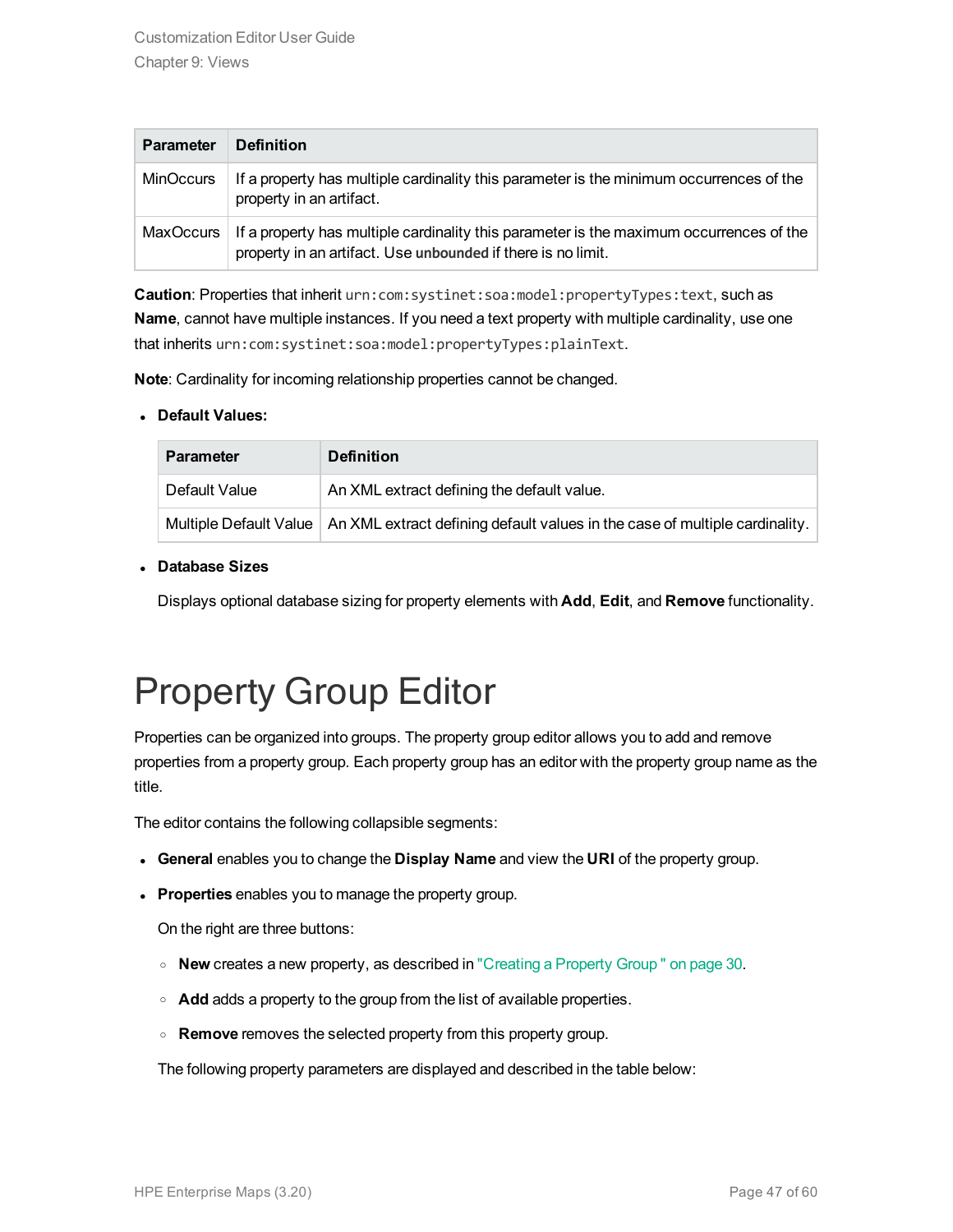| <b>Parameter</b> | <b>Definition</b>                                                                                                                                                                                                                                                                                     |
|------------------|-------------------------------------------------------------------------------------------------------------------------------------------------------------------------------------------------------------------------------------------------------------------------------------------------------|
| Name             | The name of the property.                                                                                                                                                                                                                                                                             |
| Cardinality      | The occurrence of the property in an artifact with options:<br><b>Optional</b><br>$\circ$<br>The property is not required to be populated.<br>Required<br>$\circ$<br>The property must be populated.<br><b>Multiple</b><br>$\circ$<br>The property can occur multiple times with different<br>values. |
| Extension        | The extension this property is part of.                                                                                                                                                                                                                                                               |

## <span id="page-47-0"></span>Search View

The **Search** view displays the results of a search or find usage query:

The results are shown as a tree of artifact types, properties, and property groups containing the requested item.

<span id="page-47-1"></span>Double-click an artifact type, property, or group to open the relevant editor.

## Tasks Editor

Tasks are top level HPE EM UI components accessible via their URIs. The tasks editor allows you to create, edit, and remove tasks from your extension project.

On the right are the following buttons:

- **New** opens the **New Task** dialog box, as described in ["Creating](#page-32-0) a Task " on page 33.
- <sup>l</sup> **Edit** opens the **Edit Task** dialog box with the same parameters described in ["Creating](#page-32-0) a Task " on [page](#page-32-0) 33
- **Remove** deletes the selected task from your extension project.

The following parameters relate to tasks: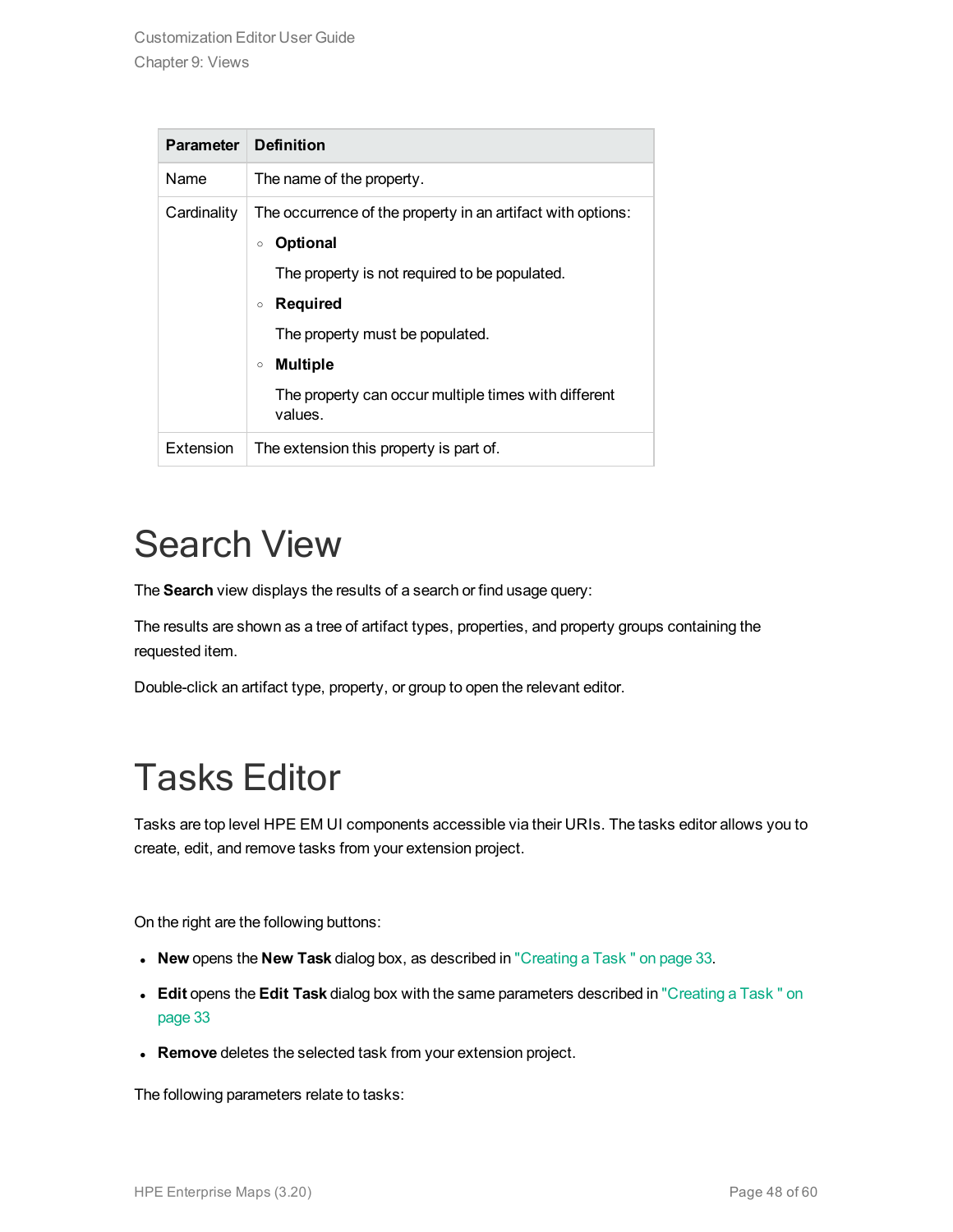Customization Editor User Guide Chapter 9: Views

| <b>Parameter</b> | <b>Definition</b>                     |
|------------------|---------------------------------------|
| URI              | The identifier for the task.          |
| Component        | The component the task uses.          |
| Caption          | A name for the task.                  |
| Extension        | Which extension this task is part of. |

### <span id="page-48-0"></span>Taxonomies Editor

Taxonomies are category groups that allow you to organize your services. The taxonomies editor allows the import and removal of taxonomies from your extension project.

On the right are the following buttons:

**Import** imports taxonomies from the active HPE EM server.

The referenced HPE EM server must be running during import.

- **Update** refreshes the taxonomy list with any changes from the HPE EM server.
- **Remove** deletes the selected taxonomy from the extension project.

The following parameters relate to taxonomies:

| <b>Parameter</b> | <b>Definition</b>                                          |
|------------------|------------------------------------------------------------|
| Name             | The name of the taxonomy as it is stored in the extension. |
| TModel Kev       | The taxonomy key identifier.                               |
| Extension        | Which extension this taxonomy is part of.                  |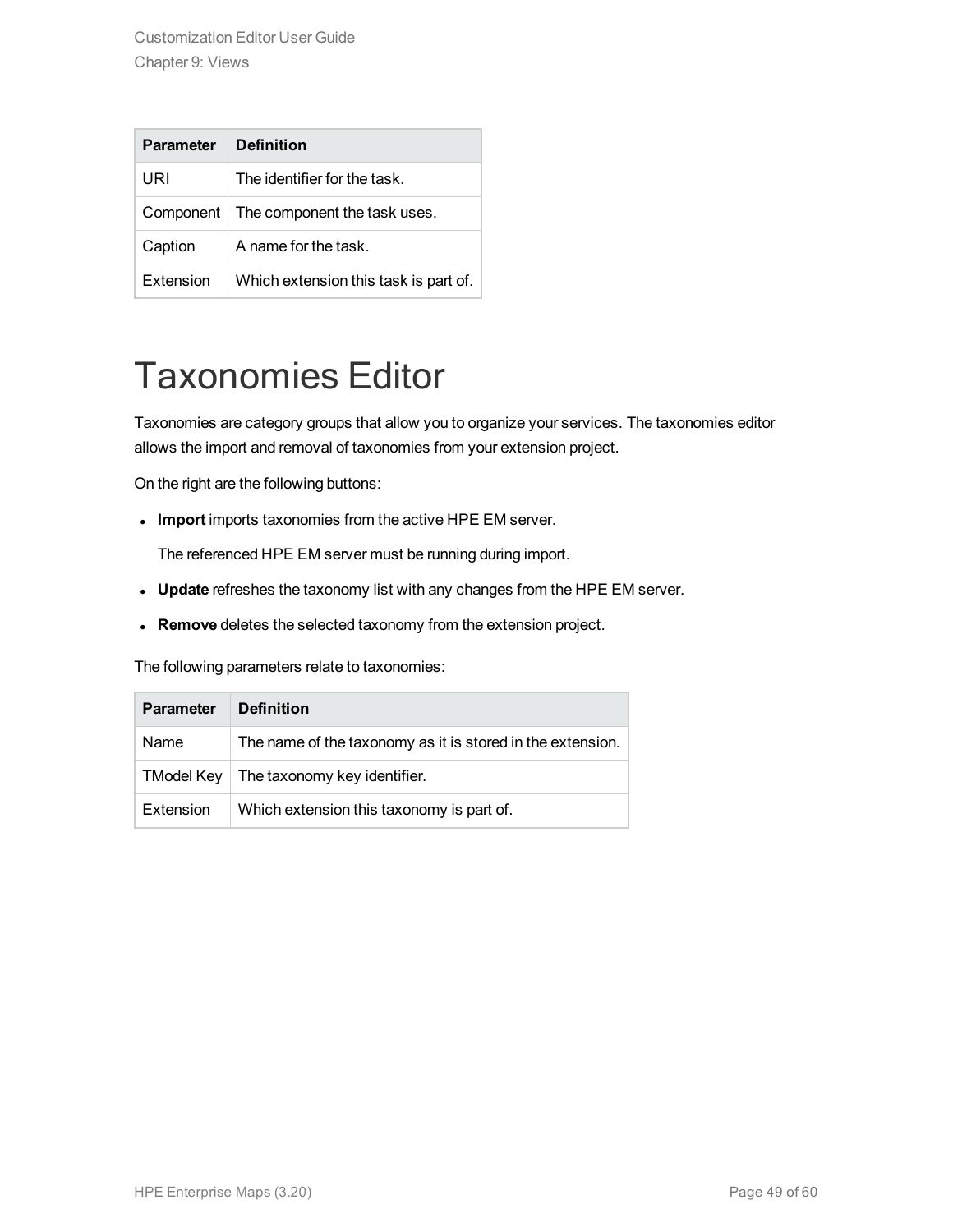# <span id="page-49-0"></span>Appendix A: Dialog Boxes

Each Customization Editor input dialog is described in the following sections:

- . "New Artifact" below: Create a new artifact type or package.
- . "New Component" on the next page: Create a new component.
- . "New [Extension](#page-51-0) Project" on page 52: Create an extension project.
- . "New [Property "](#page-54-0) on page 55: Create a new property.
- . "New [Property](#page-56-0) Group " on page 57: Create a new property group.
- "New Task" on page 57: Create a new task.
- "Registry [Mapping "](#page-57-0) on page 58: Add registry mapping.
- <span id="page-49-1"></span>• ["Search "](#page-58-0) on page 59: Search your extension project.

## New Artifact

The New Artifact Type and New Artifact Package dialogs are identical and consist of the following ordered stages:

- 1. "New Artifact: [Create "](#page-49-2) below
- <span id="page-49-2"></span>2. "New Artifact: [Database](#page-50-0) Settings " on the next page

### New Artifact: Create

Enter general parameters of the new artifact type.

| <b>Parameter</b>       | <b>Definition</b>                                               |
|------------------------|-----------------------------------------------------------------|
| <b>Display</b><br>Name | The name of the artifact as it appears in the HPE EM UI.        |
| Local Name             | The name of the artifact as it is stored in the extension.      |
| URI                    | The identifier of the artifact descriptor in the configuration. |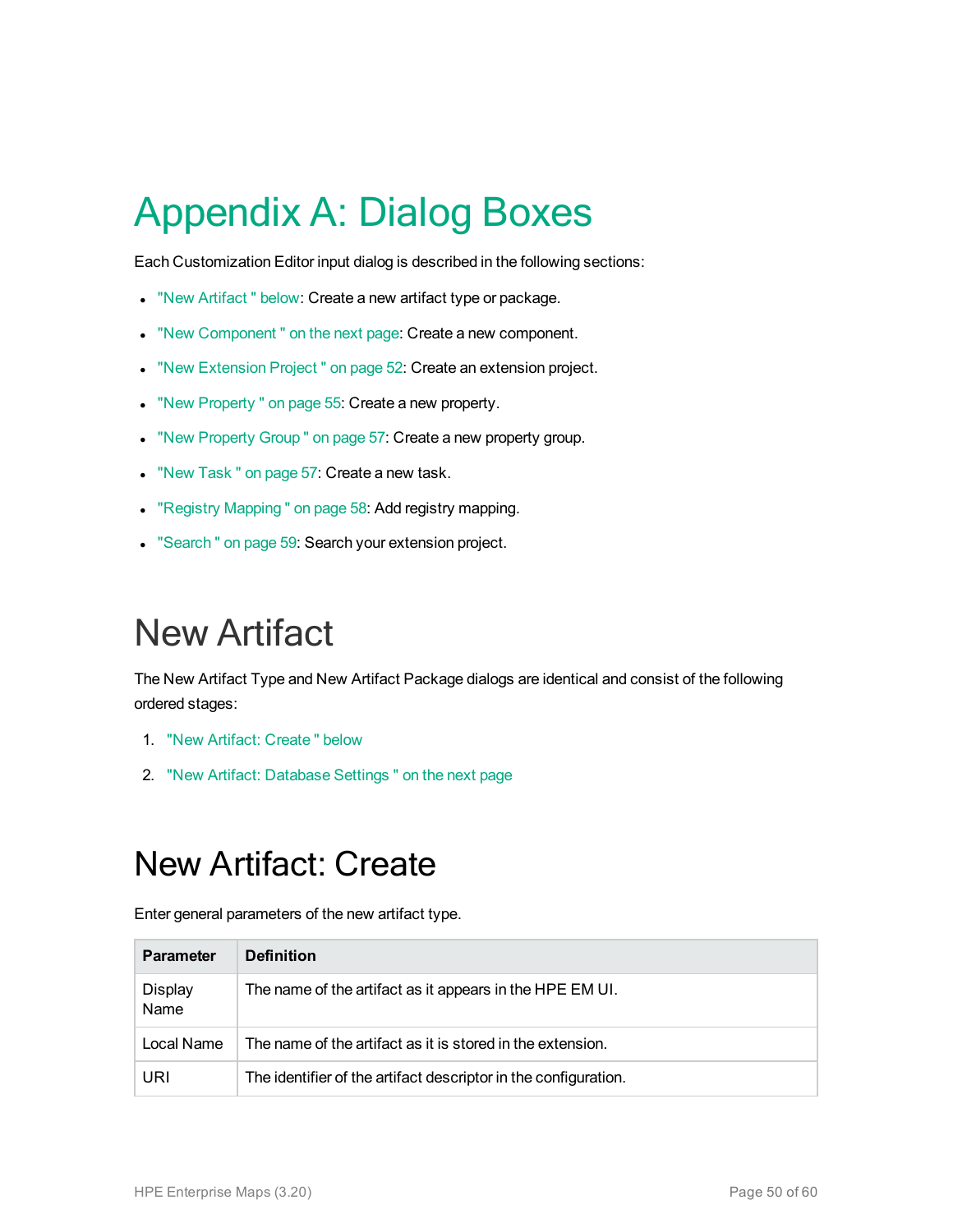| <b>Parameter</b>              | <b>Definition</b>                                                                                                                                                                           |
|-------------------------------|---------------------------------------------------------------------------------------------------------------------------------------------------------------------------------------------|
| Collection<br>Display<br>Name | The plural name of the artifact as it appears in the HPE EMM UI.                                                                                                                            |
| Package                       | Click <b>Browse</b> to select a parent artifact package to which the artifact belongs. The<br>default is EM if the new artifact is not created from within an existing artifact<br>package. |
| Extends                       | If you select <b>Extends</b> , the new artifact inherits any future changes made to the<br>chosen parent artifact.                                                                          |
|                               | Click <b>Browse</b> to select an artifact type to inherit the properties from                                                                                                               |
| Description                   | The description of the artifact type as it appears in the HPE EM UI.                                                                                                                        |
| Data<br>Attachment            | If the artifact type normally has attached data content, select the content type from<br>the drop-down list.                                                                                |
| <b>Revisionless</b>           | Specify the artifact to be revisionless. These type of artifacts update without creating<br>a new revision.                                                                                 |

### <span id="page-50-0"></span>New Artifact: Database Settings

Specify database settings for the new artifact type.

| <b>Parameter</b>      | <b>Definition</b>                                                          |
|-----------------------|----------------------------------------------------------------------------|
| Collection name       | The name of collection where the artifact instances are stored             |
| Database table name l | The name of the database table where instances of this artifact are stored |

**Note**: You cannot change these parameters if the new artifact extends an artifact type that already defines them.

## <span id="page-50-1"></span>New Component

Enter general parameters for the new component.

| <b>Parameter</b> | <b>Definition</b>                                           |
|------------------|-------------------------------------------------------------|
| Name             | The name of the component as it is stored in the extension. |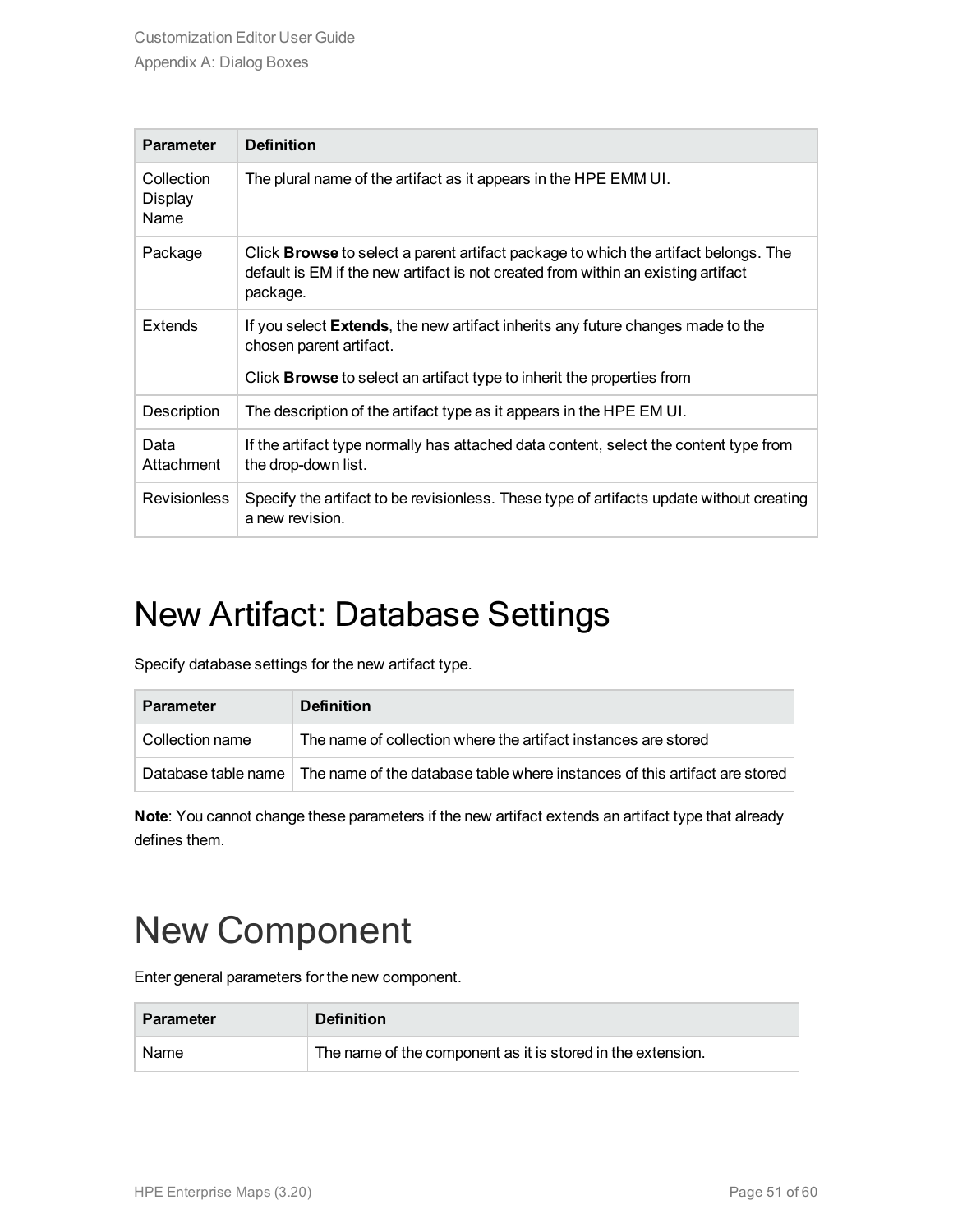| <b>Parameter</b>     | <b>Definition</b>                                                  |
|----------------------|--------------------------------------------------------------------|
| Page                 | The JSP used by the component.                                     |
| Class name           | The Java class used by the component.                              |
| Component parameters | Use Add and Remove to select parameters to use with the component. |

## <span id="page-51-0"></span>New Extension Project

The New Extension Project dialog consists of the following stages depending on the options you select:

- 1. "New Extension Project: Specify HPE EM Server [Installation "](#page-51-1) below
- 2. "New [Extension](#page-52-0) Project: New Server " on the next page
- 3. "New Project: Select Working [Extensions "](#page-52-1) on the next page
- 4. "New Project: Create a New [Extension "](#page-53-0) on page 54
- <span id="page-51-1"></span>5. "New Project: Create [Dependencies "](#page-53-1) on page 54

## New Extension Project: Specify HPE EM Server Installation

Specify configuration details for an HPE EM server.

| <b>Parameter</b>       | <b>Definition</b>                                                                                                                                                                                                                                                                                                                            |
|------------------------|----------------------------------------------------------------------------------------------------------------------------------------------------------------------------------------------------------------------------------------------------------------------------------------------------------------------------------------------|
| <b>Platform Home</b>   | Use Browse to select the HPE EM platform installation<br>folder. If Workbench is installed on a different machine other<br>than the EM server, simply select an empty folder.                                                                                                                                                                |
| Extension Folder       | Use <b>Browse</b> to select the extension folder in your HPE EM<br>installation (populated by default based on the Platform<br>Home input. If Workbench is installed on a different machine<br>other than the EM server, copy the core extension file from<br>HPE EM installation folder (usually in EM<br>HOME/extensions/) to this folder. |
| <b>Production Mode</b> | Select this check-box to create the project in production<br>mode (selected by default). This disables customizations                                                                                                                                                                                                                        |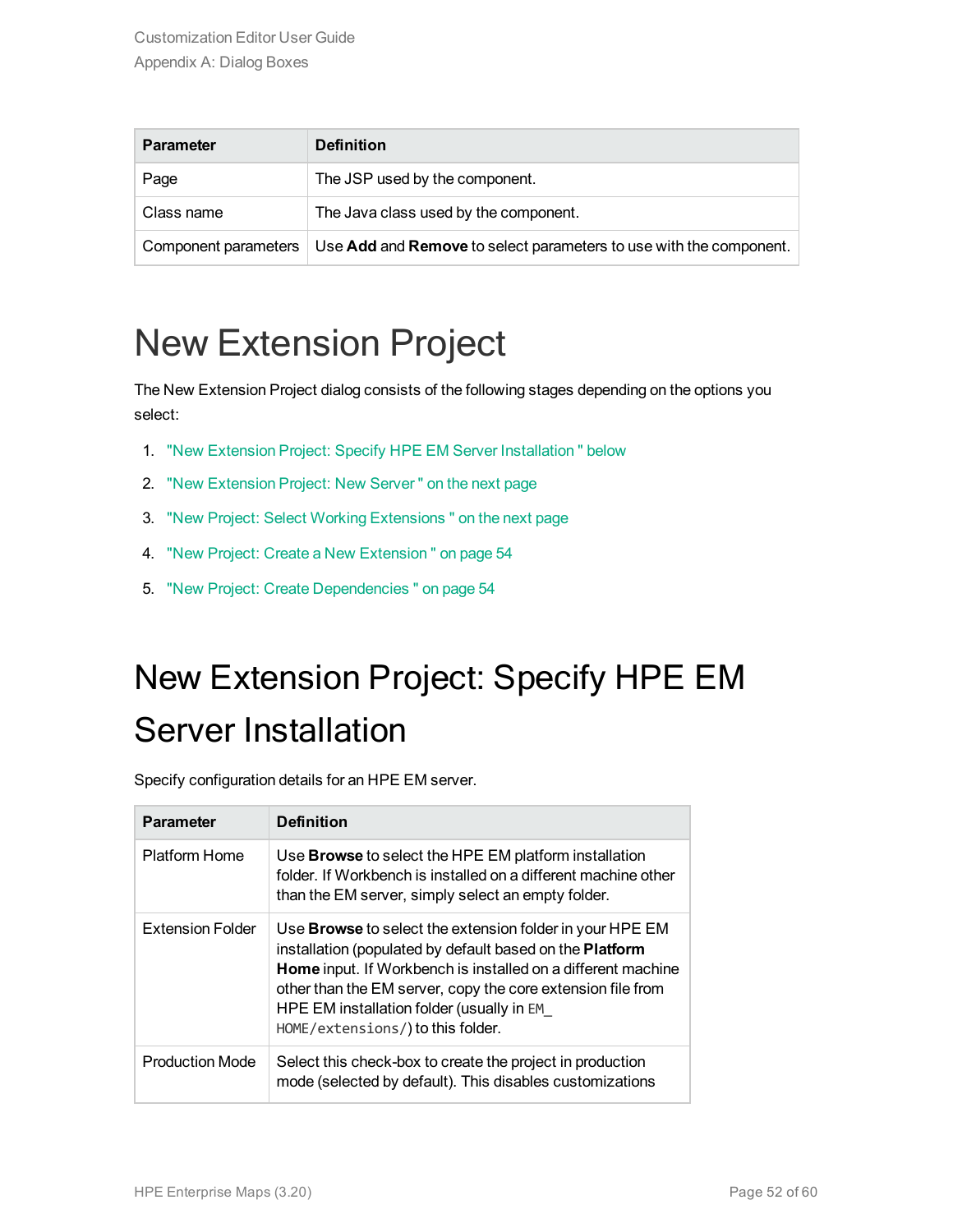| <b>Parameter</b>                 | <b>Definition</b>                                                                                                                  |
|----------------------------------|------------------------------------------------------------------------------------------------------------------------------------|
|                                  | that would require the deletion of server data during the<br>application of the extension to HPE EM.                               |
| Project Type                     | Select from the following options:                                                                                                 |
|                                  | • model for changes to the SDM model.                                                                                              |
|                                  | code for custom code components and UI<br>customizations.                                                                          |
|                                  | • mixed for both types of changes (not recommended).                                                                               |
| <b>JBoss Deploy</b><br>Directory | Use <b>Browse</b> to select the deployment directory for your<br>application server (usually JBOSS<br>HOME\standalone\deployments) |
| JBoss JNDI Port                  | Input the JNDI Port for your application server.                                                                                   |

<span id="page-52-0"></span>Only JBoss is supported for the development of components and tasks in this release.

### New Extension Project: New Server

Specify parameters for the new server.

| <b>Parameter</b>         | <b>Definition</b>                                                                                                               |
|--------------------------|---------------------------------------------------------------------------------------------------------------------------------|
| Name                     | The name you want to use for the new server.                                                                                    |
| URL                      | The endpoint URL of the server you want to use.                                                                                 |
| Username and<br>Password | Your login credentials for the specified server.                                                                                |
| Save password            | Select this check-box to store your login credentials.                                                                          |
| Validate<br>connection   | Select this check-box to validate connection to the server. Otherwise, you can<br>validate connection the next time you log in. |

### <span id="page-52-1"></span>New Project: Select Working Extensions

Choose how to create your working extensions.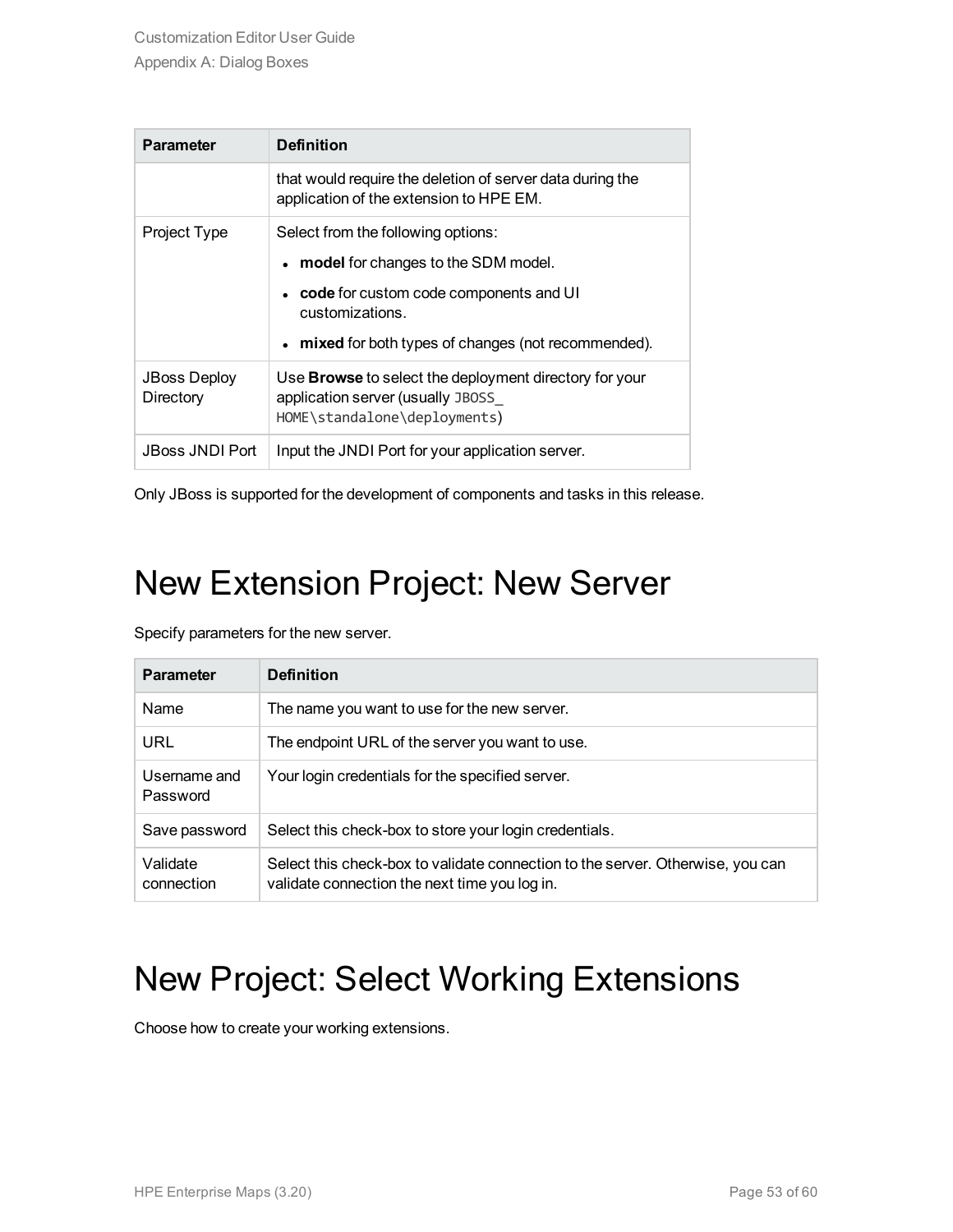| <b>Selection</b>                               | <b>Action</b>                                                                                                                                                                                                                                           |
|------------------------------------------------|---------------------------------------------------------------------------------------------------------------------------------------------------------------------------------------------------------------------------------------------------------|
| Create a new extension from<br>scratch         | Click Next.                                                                                                                                                                                                                                             |
| Edit an existing extension                     | Do one of the following:<br>$\bullet$ Select from the available extensions and click <b>Next</b> .<br>Click Add extension to browse for and select a different<br>$\bullet$<br>extension, and click <b>Next</b> .<br>You cannot edit the core extension |
| Create a new extension from an<br>existing one | Do one of the following:<br>$\bullet$ Select from the available extensions and click <b>Next</b> .<br>You cannot use the core extensions.<br>• Click Add extension to browse for and select a different<br>extension, and click Next.                   |

### <span id="page-53-0"></span>New Project: Create a New Extension

Enter general parameters for the new extension.

| <b>Parameter</b> | <b>Definition</b>                                                         |
|------------------|---------------------------------------------------------------------------|
| Name             | The name of your extension project                                        |
| Namespace        | The prefix used for the URI when creating a new artifact type or property |
| Description      | A description of your extension project                                   |
| Version          | The extension version number                                              |
| URI              | The unique identifier of the extension                                    |

### <span id="page-53-1"></span>New Project: Create Dependencies

Select extensions to declare dependencies.

**Tip**: Your changes are stored in your extension. You can change the labels and descriptions of elements from dependent extensions but you cannot delete them or make any other changes. If you want to delete an element from a dependent extension then deprecate it.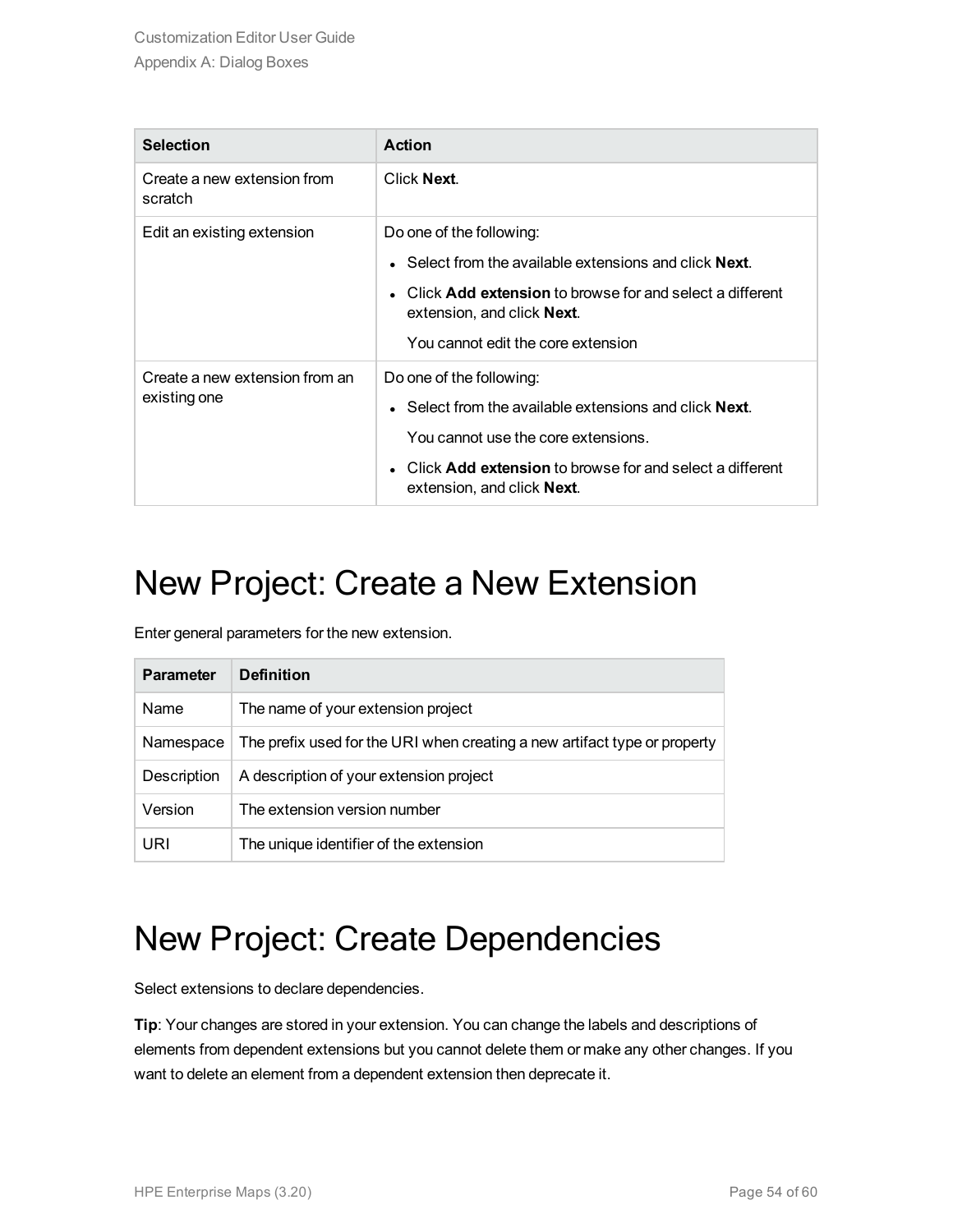## <span id="page-54-0"></span>New Property

The New Property dialog contains parameters according to the property type:

- "New Property: [Primitive "](#page-54-1) below
- "New Property: Relationship" below
- "New Property: Taxonomy" on the next page

<span id="page-54-1"></span>For details about property types, see ["Properties "](#page-14-2) on page 15.

### New Property: Primitive

Enter general parameters for the new primitive property.

| <b>Parameter</b>           | <b>Definition</b>                                                                                                                |
|----------------------------|----------------------------------------------------------------------------------------------------------------------------------|
| Display Name               | The name of the property as it appears in the HPE EM UI                                                                          |
| Local Name                 | The name of the property as it is stored in the extension                                                                        |
| URI                        | The identifier for property in the configuration                                                                                 |
| Collection<br>Display Name | The plural name of the property as it appears in the HPE EM UI                                                                   |
| Description                | The description of the property as it appears in the HPE EM UI                                                                   |
| Property Type              | Use <b>Browse</b> to select a property from the available primitive property types. For<br>details, see "Properties" on page 15. |

### <span id="page-54-2"></span>New Property: Relationship

Enter general parameters for the new relationship property.

| <b>Parameter</b> | <b>Definition</b>                                         |
|------------------|-----------------------------------------------------------|
| Display Name     | The name of the property as it appears in the HPE EM UI   |
| Local Name       | The name of the property as it is stored in the extension |
| URI              | The identifier for the property in the configuration      |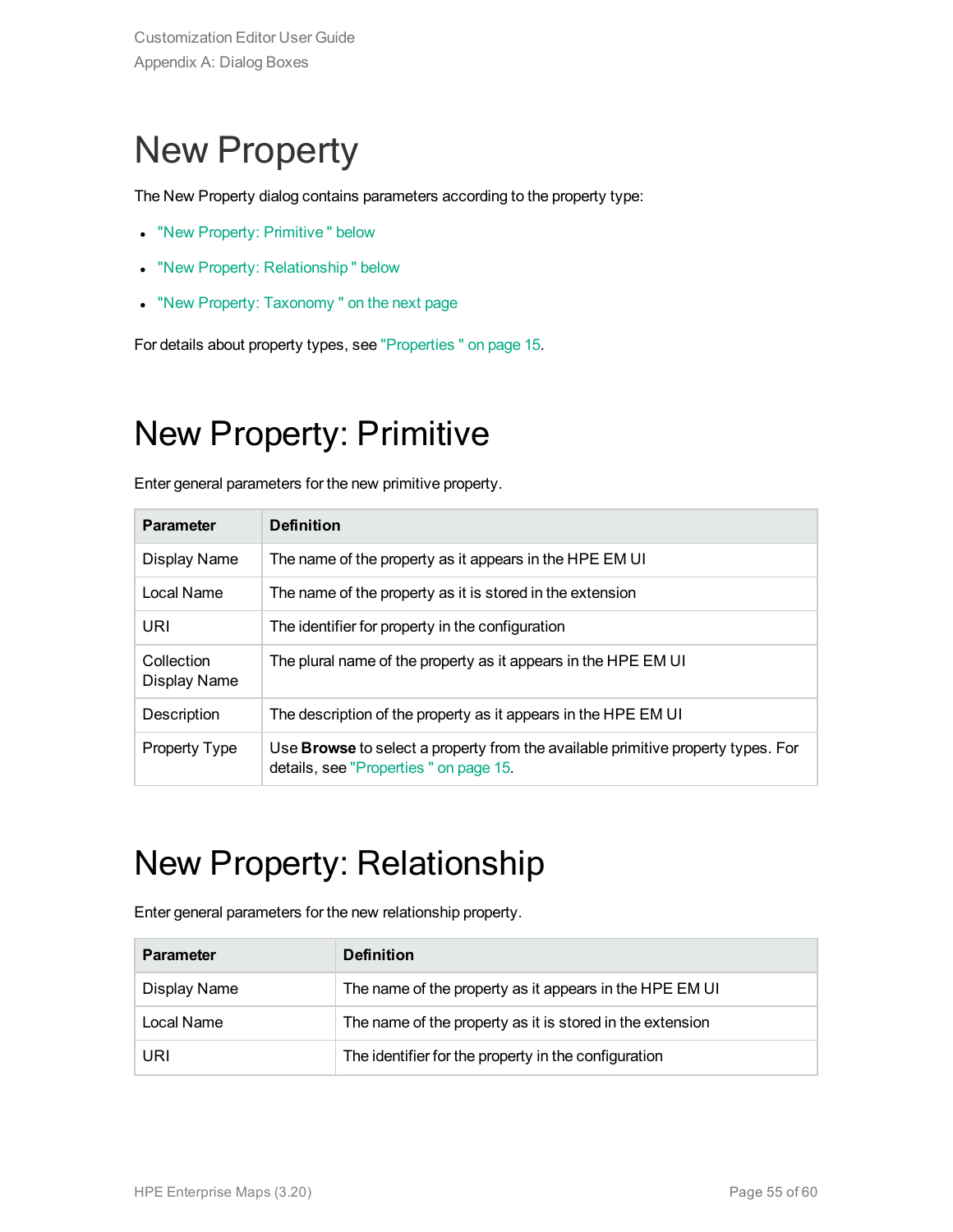| <b>Parameter</b>                           | <b>Definition</b>                                                                             |
|--------------------------------------------|-----------------------------------------------------------------------------------------------|
| <b>Collection Display Name</b>             | The plural name of the property as it appears in the HPE EM UI                                |
| Description                                | The description of the property as it appears in the HPE EM UI                                |
| <b>Relation Type</b>                       | Select a type from the drop-down list                                                         |
| From Entity                                | Use <b>Browse</b> to select the source artifact type or property group of the<br>relationship |
| To Entity                                  | Use Browse to select the target artifact type or property group of the<br>relationship        |
| <b>Inverse Display Name</b>                | The name of the inverse relationship property as it appears in the HPE<br>EM UI               |
| Inverse Local Name                         | The name of the inverse relationship property as it is stored in the<br>extension             |
| Inverse URI                                | The identifier for the inverse property descriptor in the configuration                       |
| <b>Inverse Collection Display</b><br>Name  | The plural name of the inverse relationship property as it appears in the<br>HPE FM UI        |
| <b>Inverse Relationship</b><br>Description | The description of the inverse relationship property as it appears in the<br><b>HPE FM UI</b> |

## <span id="page-55-0"></span>New Property: Taxonomy

Enter general parameters for the new taxonomy property.

| <b>Parameter</b>                     | <b>Definition</b>                                                                                                                                        |
|--------------------------------------|----------------------------------------------------------------------------------------------------------------------------------------------------------|
| <b>Display</b><br>Name               | The name of the property as it appears in the HPE EM UI                                                                                                  |
| Local Name                           | The name of the property as it is stored in the extension                                                                                                |
| URI                                  | The identifier for the property in the configuration                                                                                                     |
| Collection<br><b>Display</b><br>Name | The plural name of the property as it appears in the HPE EM UI                                                                                           |
| Description                          | The description of the property as it appears in the HPE EM UI                                                                                           |
| Taxonomy                             | Use Browse to select a taxonomy from the available taxonomies with an option to<br>import taxonomies available in HPE EM that are not in your extension. |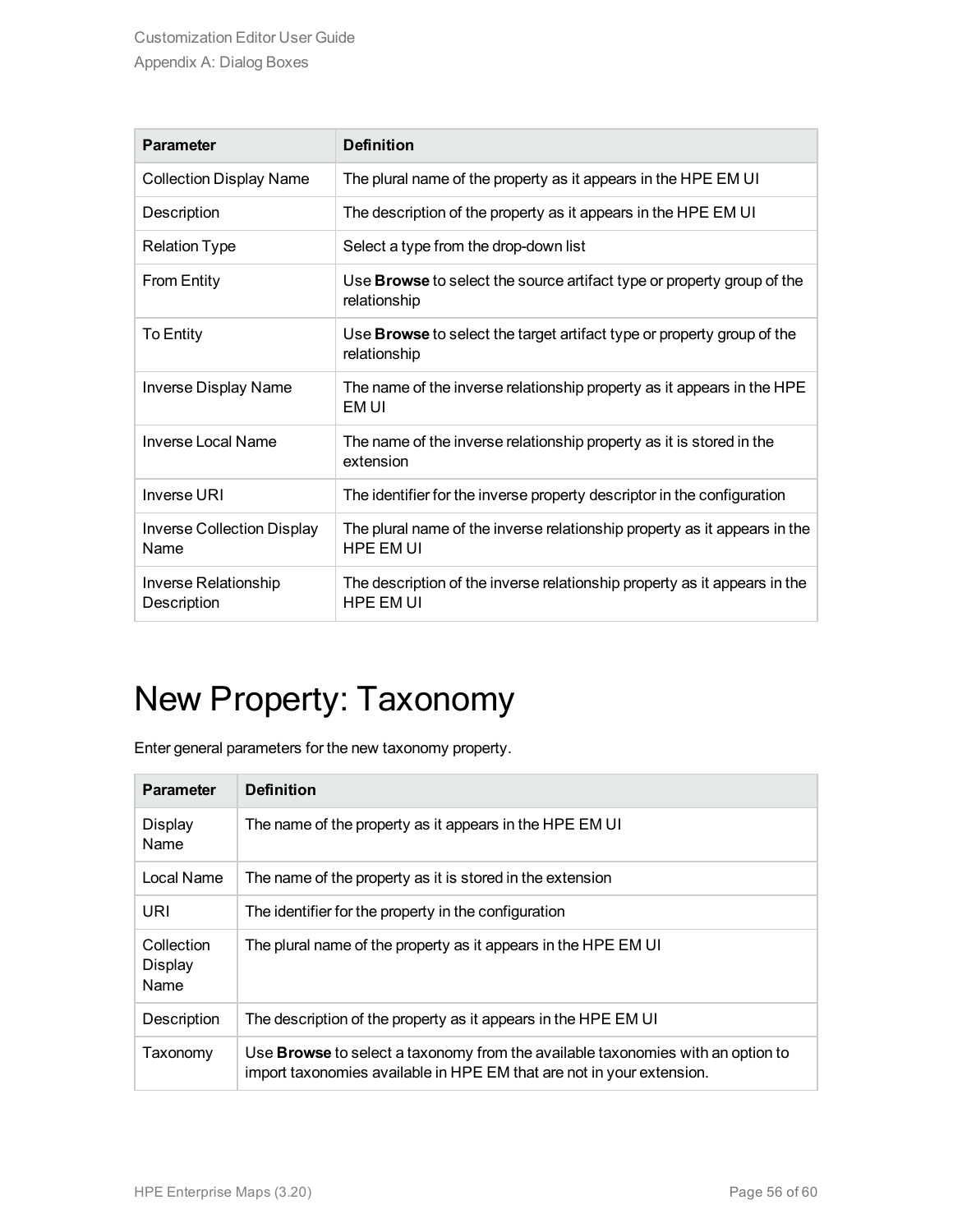## <span id="page-56-0"></span>New Property Group

Enter general parameters for the new property group.

| <b>Parameter</b> | <b>Definition</b>                                                     |
|------------------|-----------------------------------------------------------------------|
| Display Name     | The name of the property group as it appears in the HPE EM UI         |
| URI              | The identifier for the property group descriptor in the configuration |
| Properties       | Use Add and Remove to select the properties in the group              |

## <span id="page-56-1"></span>New Task

Enter general parameters for the new task.

| <b>Parameter</b> | <b>Definition</b>                                                    |
|------------------|----------------------------------------------------------------------|
| Uri              | The identifier for the task                                          |
| Component        | Use <b>Browse</b> to select the component to associate with the task |
| Caption          | A visible name for the task.                                         |
| Task parameters  | Use Add and Remove to select parameters to use with the task         |

## <span id="page-56-2"></span>New Taxonomy

Enter general parameters for the new taxonomy.

| <b>Parameter</b> | <b>Definition</b>                                                |
|------------------|------------------------------------------------------------------|
| Taxonomy Name    | The name of the new taxonomy as it will appear in the HPE EM UI. |
| Taxonomy ID      | The system identifier of the new taxonomy.                       |
| Filename         | The name of the taxonomy as it appears in the repository.        |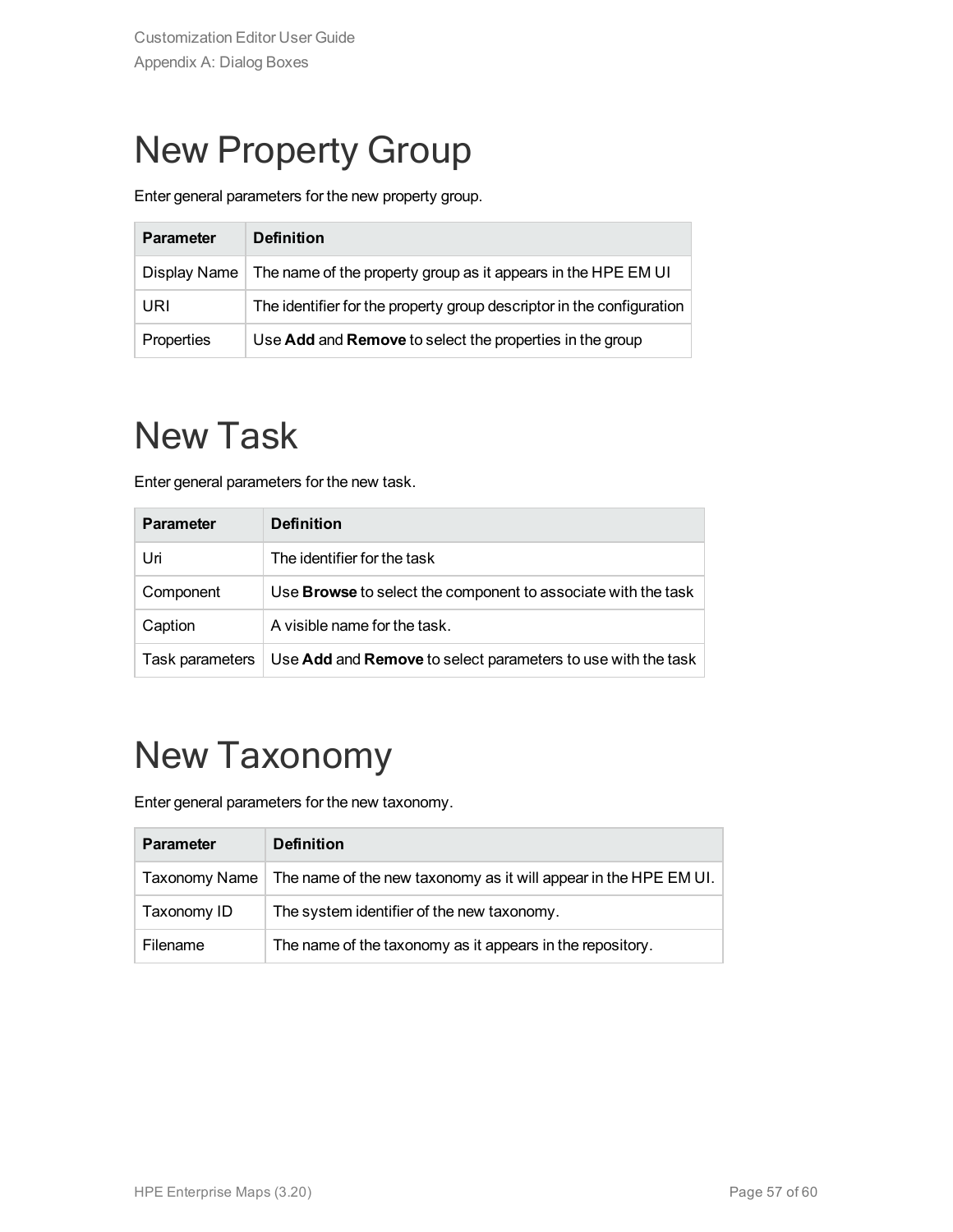## <span id="page-57-0"></span>Registry Mapping

- "Registry Mapping: New Artifact [Mapping "](#page-57-1) below
- <span id="page-57-1"></span>• "Registry Mapping: New Property [Mapping "](#page-57-2) below

## Registry Mapping: New Artifact Mapping

Enter parameters for the new registry mapping of the artifact.

| <b>Parameter</b>        | <b>Definition</b>                                                                             |
|-------------------------|-----------------------------------------------------------------------------------------------|
| Registry                | Use Select to select from the available registries                                            |
| T-ModelKey              | Use Add to select from the available taxonomies or input one                                  |
| T-ModelKey<br>version 2 | If you are mapping to a UDDI version 2 registry input a taxonomy key                          |
| Key Name                | The name used to categorize the UDDI entity in the registry                                   |
| <b>Key Value</b>        | The value used to categorize the tModel in the registry                                       |
| Display Name            | The name of the mapping as it appears in the HPE EM UI                                        |
| Cache content           | If selected, the content of documents referenced from the UDDI entity are<br>cached in HPE EM |
| <b>Direction</b>        | Select the direction of the mapping from the drop-down list                                   |

### <span id="page-57-2"></span>Registry Mapping: New Property Mapping

| <b>Parameter</b> | <b>Definition</b>                                            |
|------------------|--------------------------------------------------------------|
| Property         | Use Select to select from the available properties           |
| Direction        | Select the direction of the mapping from the drop-down list  |
| Registry         | Use Select to select from the available registries           |
| T-ModelKey       | Use Add to select from the available taxonomies or input one |

Enter parameters for the new registry mapping of the property.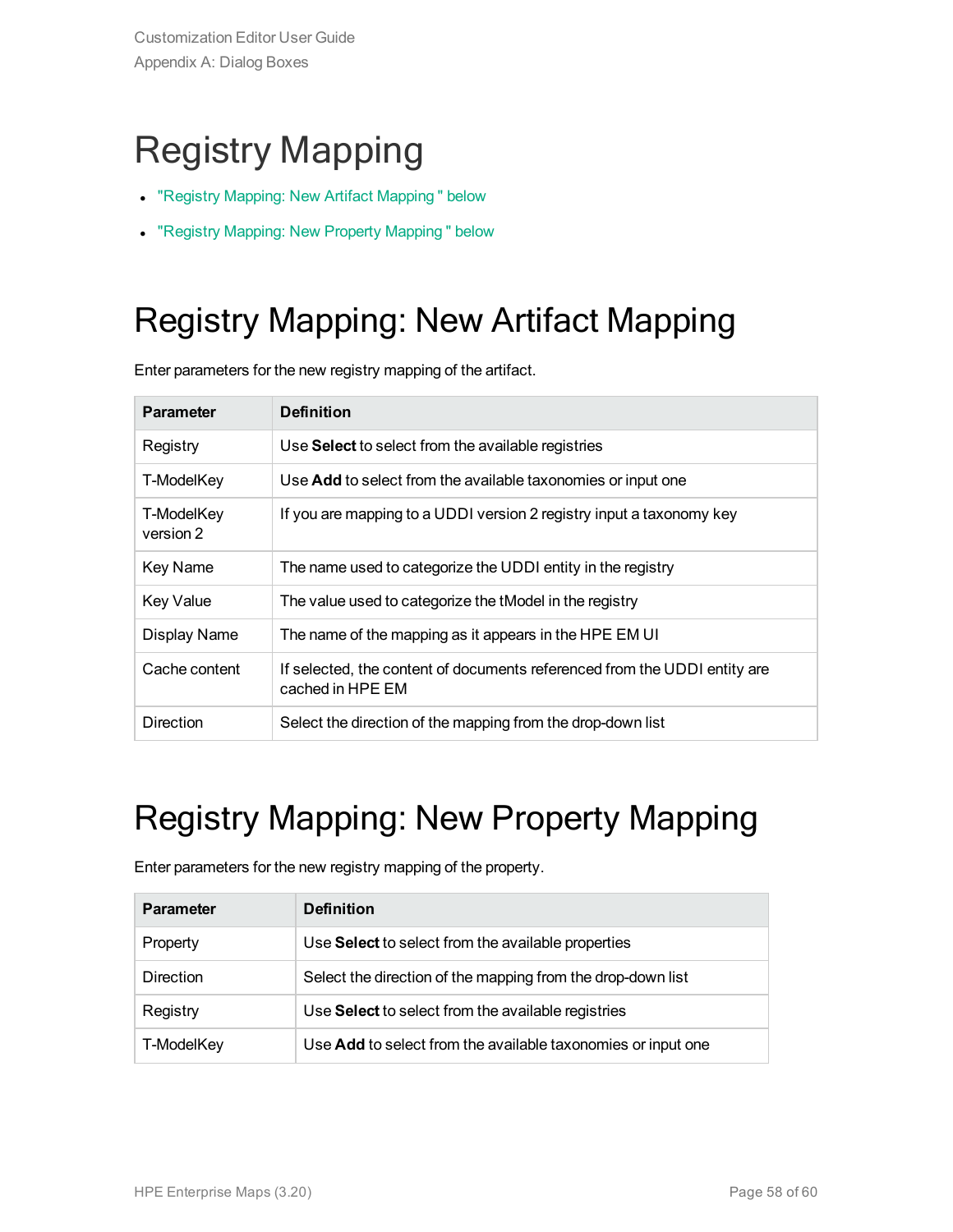| <b>Parameter</b> | <b>Definition</b>                                                                         |
|------------------|-------------------------------------------------------------------------------------------|
|                  | T-ModelKey version 2 If you are mapping to a UDDI version 2 registry input a taxonomy key |
| Key Name         | The name used to categorize the UDDI entity in the registry                               |

### <span id="page-58-0"></span>**Search**

Enter parameters to search your extension project.

| <b>Parameter</b>      | <b>Definition</b>                                                                                                                                                    |
|-----------------------|----------------------------------------------------------------------------------------------------------------------------------------------------------------------|
| Containing<br>text    | The parameter to search for                                                                                                                                          |
| Case<br>sensitive     | Check the box to make the search case sensitive                                                                                                                      |
| Regular<br>expression | Enables more sophisticated search parameters (for example, to find everything with<br>more than one word). This is an advanced topic beyond the scope of this guide. |
| Search For            | Select the SDM entities to search                                                                                                                                    |
| Search In             | Select the entity attributes to search                                                                                                                               |
| Scope                 | Select the extension to search                                                                                                                                       |

## <span id="page-58-1"></span>Share Project

Define parameters for the CVS repository.

| <b>Parameter</b>  | <b>Definition</b>                                   |
|-------------------|-----------------------------------------------------|
| Host              | The name of the host server.                        |
| Repository path   | The location of the host server.                    |
| User and Password | Your login credentials for the host server.         |
| Connection type   | The communication protocol for the CVS host server. |